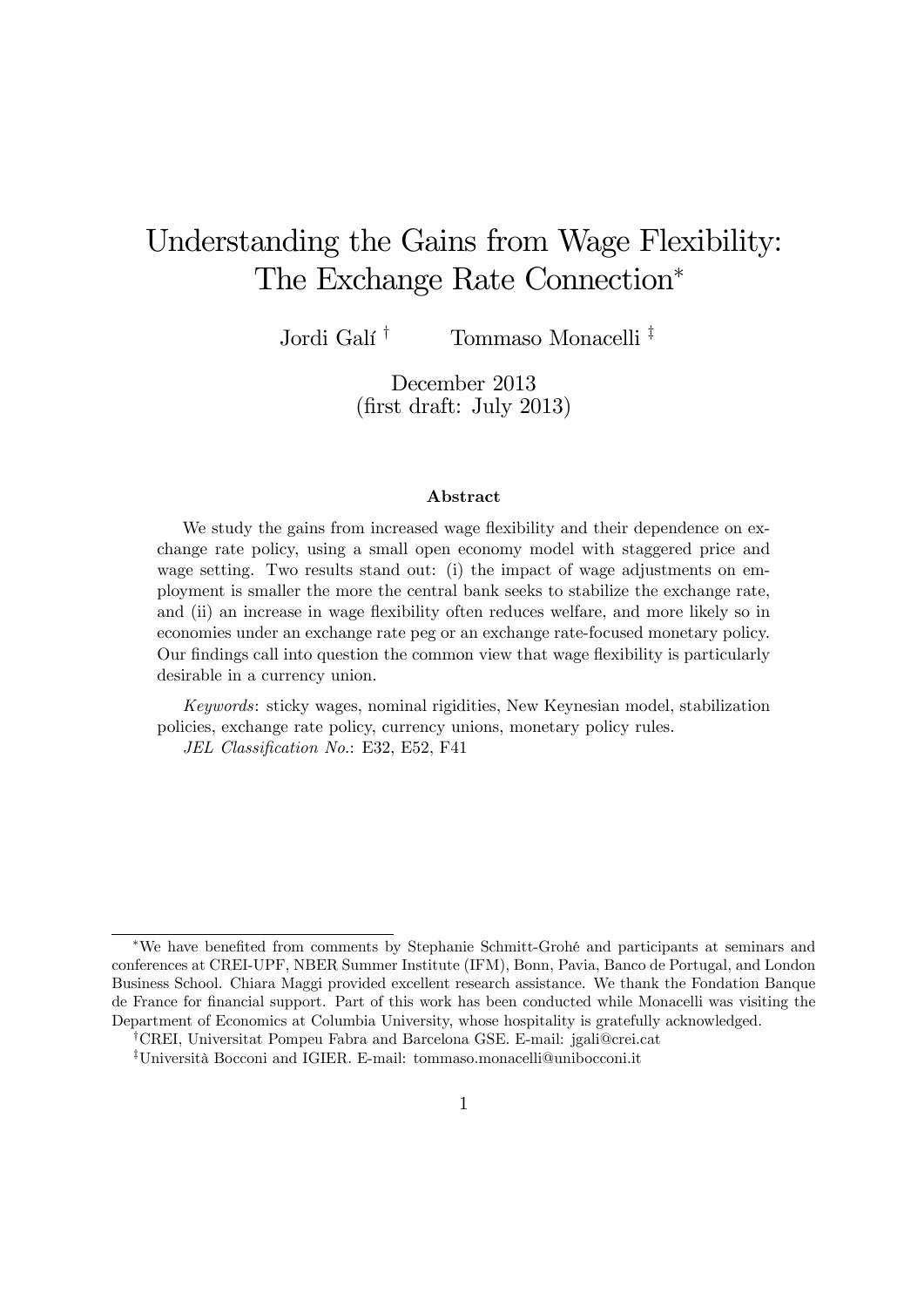### 1 Introduction

The belief in the virtues of wage flexibility is widespread in policy circles. It manifests itself most clearly in the recurrent calls for wage moderation (or even outright wage cuts), issued by international policy institutions, and addressed to countries facing high unemployment. The Great Recession and the "crisis of the euro" have only reinforced those views.

The case for wage flexibility rests on its perceived role as a factor of macroeconomic stability. Thus, a decrease in wages is expected to offset, at least partly, the negative effects on employment (and output) of an adverse aggregate shock. Conversely, the presence of rigid wages tends to amplify the employment and output effects of those shocks, increasing macroeconomic instability.<sup>1</sup> Figure 1 illustrates that "classical" view, using a conventional labor market diagram.

The role of wages as a cushion is viewed as being particularly important in the context of economies that have joined a currency union or adopted any other form of hard peg, for in those cases the exchange rate is no longer available as an adjustment mechanism. In the face of a country-specific adverse shock that calls for a real exchange rate depreciation, a wage-based "internal devaluation" is warranted. The presence of wage rigidities, it is argued, will hinder that adjustment, and make it longer and more painful, by requiring, ceteris paribus, a higher rate of unemployment to bring about the needed adjustment in wages and prices. To the extent that wage flexibility acts as a substitute for exchange rate flexibility, it is viewed as particularly desirable in economies that have adopted a hard peg or joined a currency union.<sup>2</sup>

The conventional wisdom described above ignores, however, the fact that in economies

<sup>1</sup>See e.g. Hall (2005) and Shimer (2005, 2012) for a discussion of the role of wage rigidities in accounting for labor market fluctuations in the context of the search and matching model. Blanchard and Galí (2007, 2010) emphasize the policy tradeoffs generated by the presence of wage rigidities.

<sup>2</sup>The analysis of the interaction between wage rigidities and the exchange rate regime traces back to Friedman (1953). Recent research on the consequences of wage rigidity in currency unions can be found Schmitt-Grohe and Uribe (2012) and Farhi et al. (2013).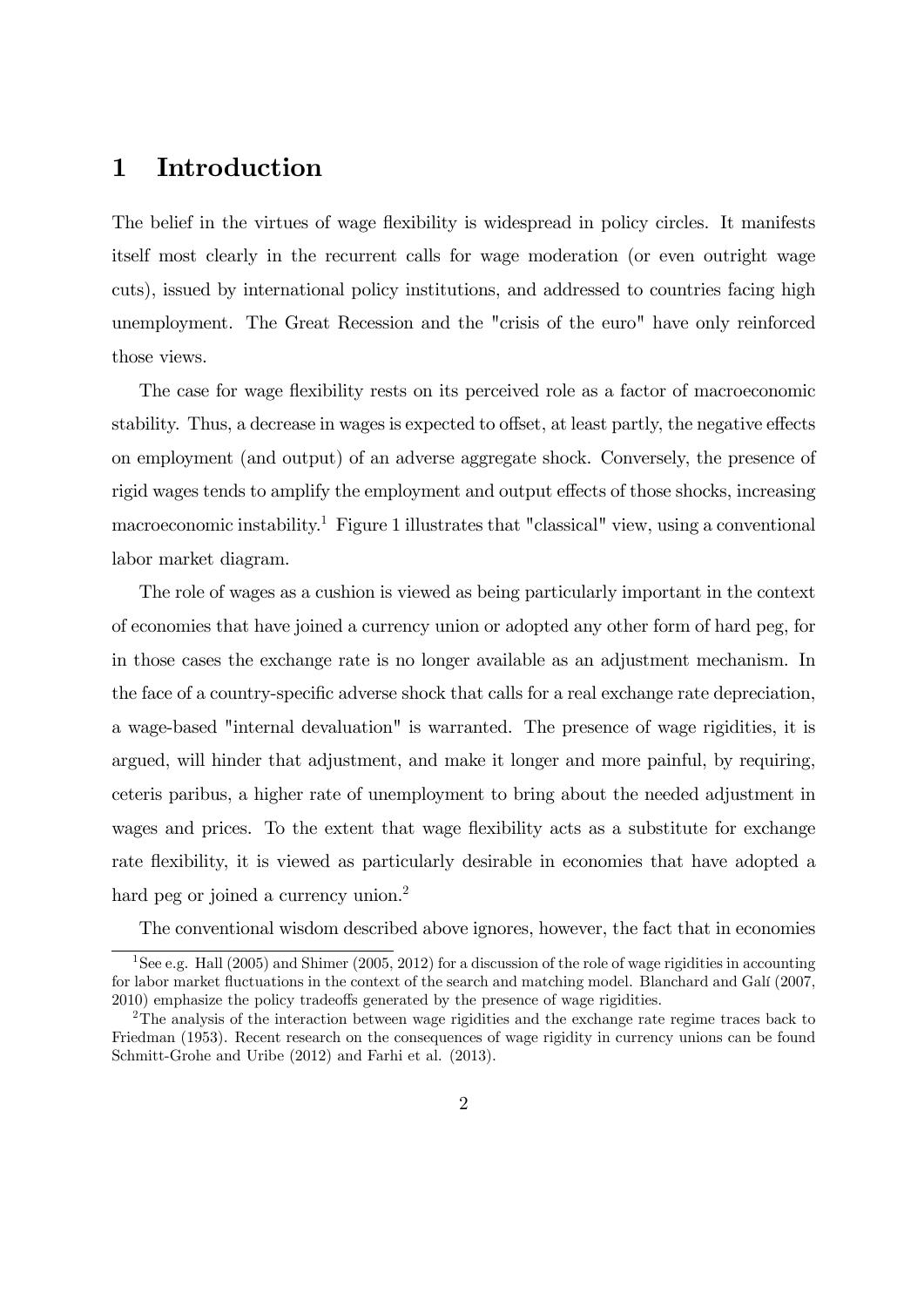with nominal rigidities the impact of wage adjustments on employment works to a large extent through its induced effect on the endogenous component of monetary policy, as the latter is loosened or tightened in response to lower or higher inflationary pressures. We refer to this as the "endogenous policy channel.". Thus, and as argued in Galí (2013) in the context of a closed economy model, whether an increase in wage flexibility raises welfare depends on the monetary policy rule in place and, in particular, on the strength of the central bank's systematic response to inflation. If that response is weak, the benefits of increased wage áexibility in the form of more employment stability will be small and, in many cases, more than offset by the losses associated with greater volatility in price and wage inflation.

In the present paper we extend the analysis of the gains from wage flexibility to the case of an open economy. As we discuss below, openness brings about two additional factors with potentially counteracting implications. First, openness makes room for a "competitiveness channel", whereby a reduction in domestic wages leads to a terms of trade depreciation and, as a result, an increase in aggregate demand, output and employment. That mechanism should work to stabilize employment in the face of adverse aggregate shocks, thus strengthening the "endogenous policy channel.". From the viewpoint of the "competitiveness channel", the degree of openness of the economy and the elasticity of net exports with respect to the real exchange rate would seem to be important determinants of the gains from greater wage flexibility.

On the other hand, monetary policy in the open economy may be driven, to a greater or lesser extent, by the desire to stabilize the exchange rate. In the absence of capital controls, maintaining a stable exchange rate requires that the interest rate does not deviate much from its relevant foreign counterpart. In that case, the "endogenous policy channel" will be dampened (or fully muted, in the case of a hard peg or a currency union), and so will be the effect of lower wages on aggregate demand and employment.

In order to understand the role played by the exchange rate regime in determining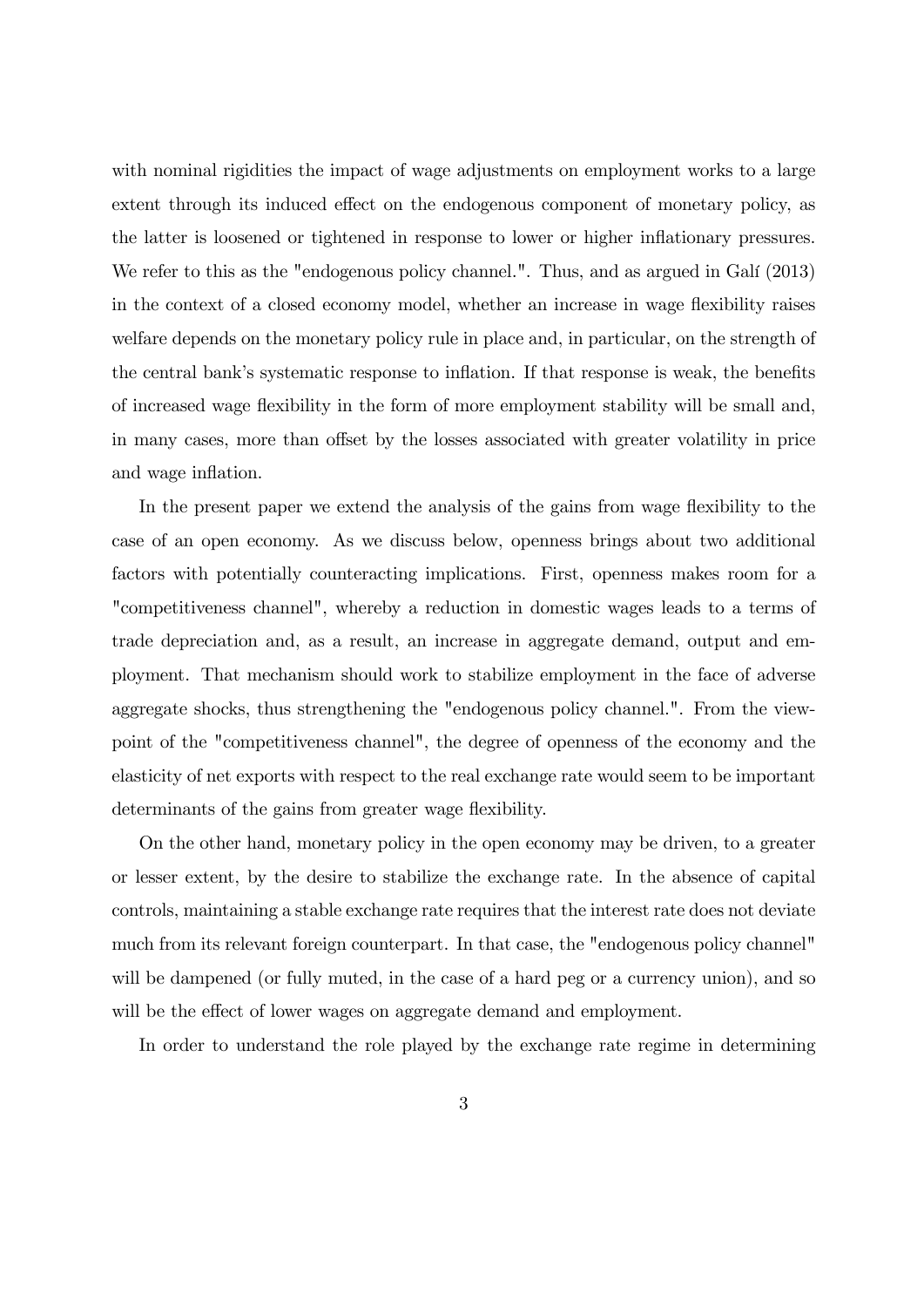the gains from wage flexibility, we develop a small open economy model with staggered price and wage setting, and study the impact of greater wage flexibility on macroeconomic stability and welfare, as a function of the exchange rate policy in place. Our model builds on the framework developed in GalÌ and Monacelli (2005), which we extend by allowing for nominal wage rigidities.<sup>3</sup>

Our analysis delivers two main Öndings. Firstly, we show that the impact of wage adjustments on employment is smaller the more the central bank seeks to stabilize the exchange rate. Accordingly, and contrary to conventional wisdom, wage adjustments are particularly ineffective in a currency union. Secondly, an increase in wage flexibility often reduces welfare, and more likely so in economies that seek to stabilize the exchange rate. Our findings thus call into question the common view that wage flexibility is particularly desirable in a currency union.

The remainder of the paper is organized as follows. In Section 2 we describe our baseline model. In Section 3 we report our main Öndings on the role of exchange rate policy in determining the gains from increased wage flexibility. Section 4 analyzes the robustness of our Öndings to departures from our baseline calibration. Section 5 discusses the related literature. Section 6 summarizes the main lessons from the paper and concludes.

### 2 A New Keynesian Model of a Small Open Economy

In this section we describe the key ingredients of the model we use in our analysis of the gains from wage áexibility. Our model is one of a small open economy with staggered price and wage setting. It builds on the framework developed in Galí and Monacelli (2005), extending the latter by introducing sticky nominal wages (in addition to sticky prices), and a preference/demand shock (in addition to a technology shock).<sup>4</sup> Since the

<sup>&</sup>lt;sup>3</sup>The resulting framework is similar to the one used in Campolmi (2012) and Erceg et al. (2009).

<sup>4</sup>See, e.g. Campolmi (2012) and Erceg et al. (2009) for earlier examples of New Keynesian open economies with staggered nominal wage setting.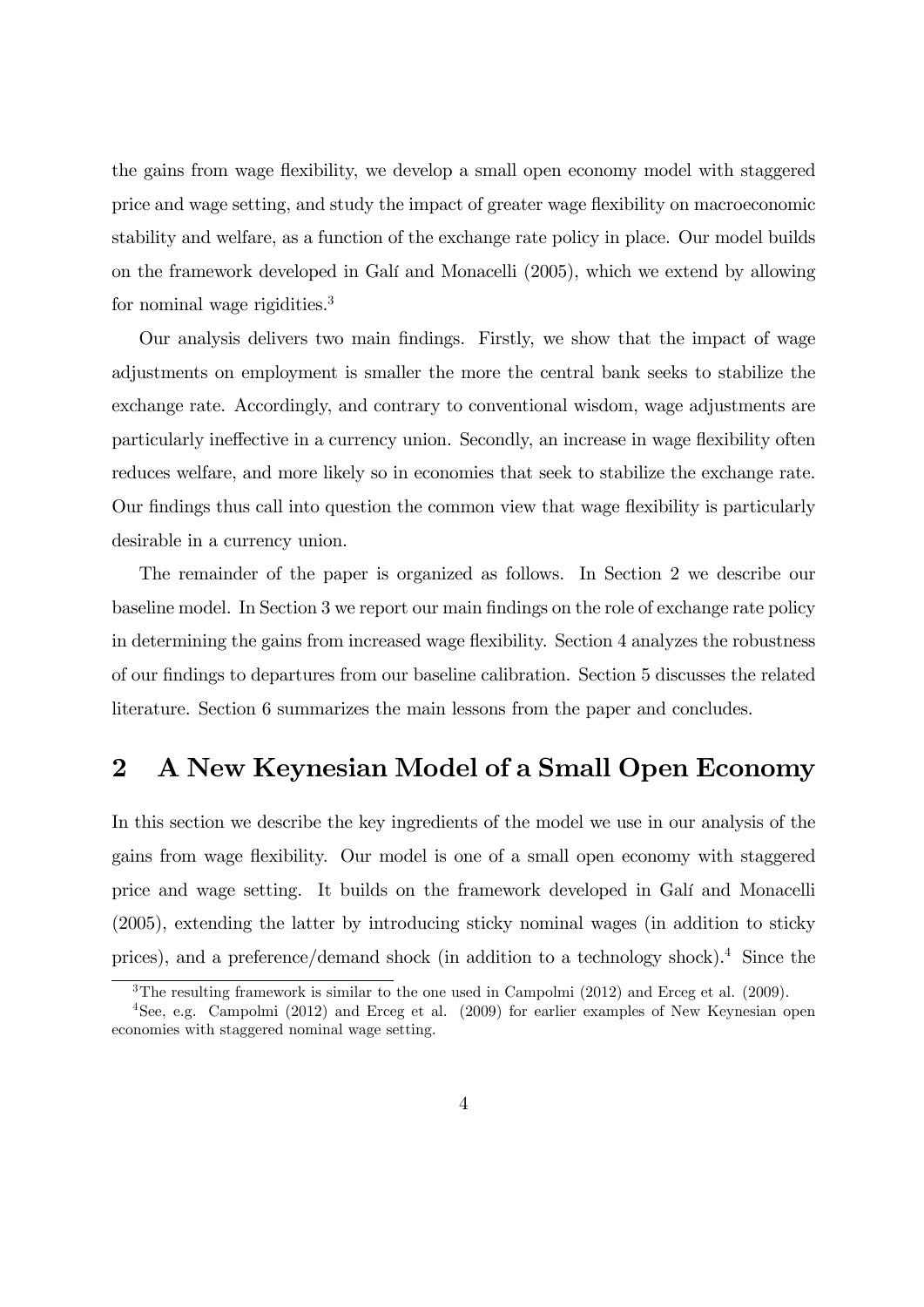model is relatively standard, we restrict our exposition below to a description of the main assumptions, while relegating most derivations to an Appendix.

### 2.1 Households

We study a small open economy inhabited by a continuum of households, indexed by  $i \in [0, 1]$ , and with preferences given by

$$
E_0 \sum_{t=0}^{\infty} \beta^t U(C_t(i), N_t(i); X_t)
$$
\n(1)

where  $N_t(i)$  denotes the amount of a differentiated labor service supplied by the household,  $C_t(i)$  is a consumption index, and  $X_t$  is an exogenous preference shifter, common to all domestic households. Period utility  $U$  is assumed to take the form

$$
U(C_t(i), N_t(i); X_t) = \left(\log C_t(i) - \frac{1}{1+\varphi} N_t(i)^{1+\varphi}\right) X_t
$$

Under the assumption of complete financial markets, and given separable utility, consumption is equalized across domestic households. Thus, and in order to lighten the notation, we henceforth drop the index i associated with household consumption.

The consumption index is defined by  $5$ 

$$
C_t \equiv \left( (1 - \nu)^{\frac{1}{\eta}} C_{H,t}^{1 - \frac{1}{\eta}} + \nu^{\frac{1}{\eta}} C_{F,t}^{1 - \frac{1}{\eta}} \right)^{\frac{\eta}{\eta - 1}}
$$
(2)

with  $C_{H,t}$  being an index of domestic goods consumption given by the CES function  $C_{H,t}$   $\equiv$  $\left(\int_0^1 C_{H,t}(j)^{\frac{\epsilon_p-1}{\epsilon_p}}dj\right)^{\frac{\epsilon_p}{\epsilon_p-1}}$  where  $j \in [0,1]$  denotes the good variety.<sup>6</sup>  $C_{F,t}$  is the quantity consumed of a composite foreign good. Parameter  $\epsilon_p > 1$  denotes the elasticity

$$
C_t \equiv \Upsilon(C_{H,t})^{1-v}(C_{F,t})^v
$$

where  $\Upsilon \equiv 1/((1-v)^{(1-v)}v^{\alpha})$ 

<sup>6</sup>As discussed below, domestic firms produce a continuum of differentiated goods, indexed by  $j \in [0, 1]$ .

<sup>&</sup>lt;sup>5</sup>For the limiting case of  $\eta = 1$  the consumption index takes the form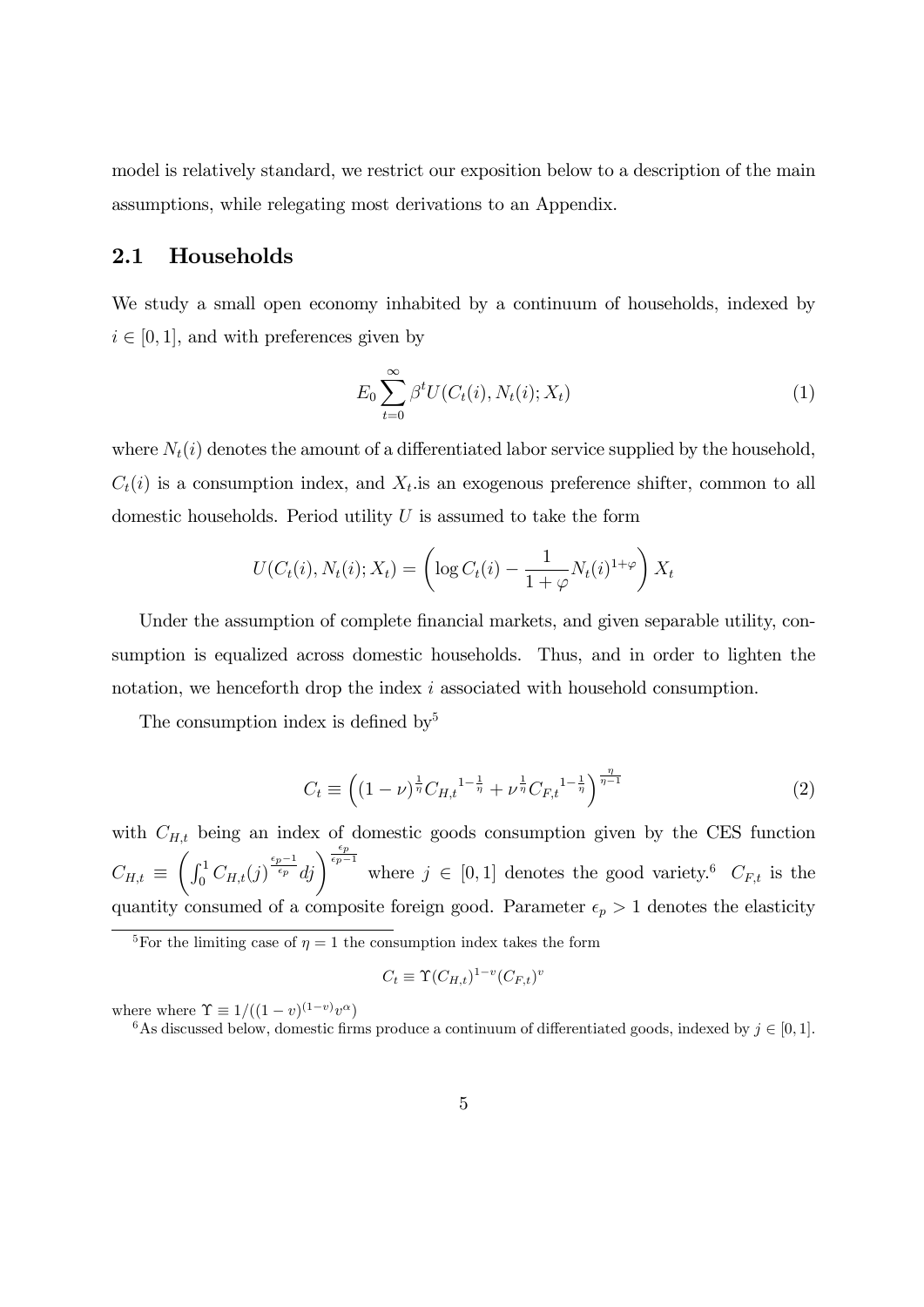of substitution between varieties produced domestically. Parameter  $\nu \in [0, 1]$  can be interpreted as a measure of openness.<sup>7</sup>

The (log) preference shifter,  $x_t \equiv \log X_t$ , is assumed to follow an exogenous  $AR(1)$ process:

$$
x_t = \rho_x x_{t-1} + \varepsilon_t^x
$$

The period budget constraint for the typical household is given by

$$
\int_0^1 P_{H,t}(j)C_{H,t}(j)dj + P_{F,t}C_{F,t} + E_t\{Q_{t,t+1}D_{t+1}\} \le D_t + W_t(i)N_t(i)
$$
(3)

for  $t = 0, 1, 2, \dots$ , where  $P_{H,t}(j)$  is the price of domestic variety j.  $P_{F,t}$  is the price of the imported good, expressed in domestic currency.  $D_{t+1}$  is the nominal payoff in period  $t + 1$  of the portfolio held at the end of period t (which may include shares in domestic firms),  $W_t(i)$  is the nominal wage for type i labor. The previous variables are all expressed in units of domestic currency.  $Q_{t,t+1} \equiv \beta(C_t/C_{t+1})(P_t/P_{t+1})$  is the relevant stochastic discount factor for one-period ahead nominal payoffs.

We assume that the law of one price holds at the level of each individual variety, implying

$$
P_{F,t} = \mathcal{E}_t P_t^*
$$

where  $\mathcal{E}_t$  is the nominal exchange rate and  $P_t^*$  is the foreign price level (in foreign currency). With little loss of generality, the latter is assumed to be constant and normalized to unity.

Each household is specialized in the provision of some differentiated labor service, for which firms generate an isoelastic demand (see below) and for which each household sets the corresponding nominal wage.<sup>8</sup> Each period only a fraction  $1 - \theta_w$  of households, drawn randomly from the population, reset their nominal wage in a way consistent with utility maximization, subject to the demand for their labor services (current and future).

<sup>&</sup>lt;sup>7</sup>Equivalently, and under the assumption that the domestic economy is infinitesimally small,  $1 - \nu$  can be interpreted as a measure of home bias. See Galí and Monacelli (2005) for a discussion.

<sup>8</sup>Alternatively, one can think of many households supplying each tpe of labor, with a union representing them setting the wage on their behalf.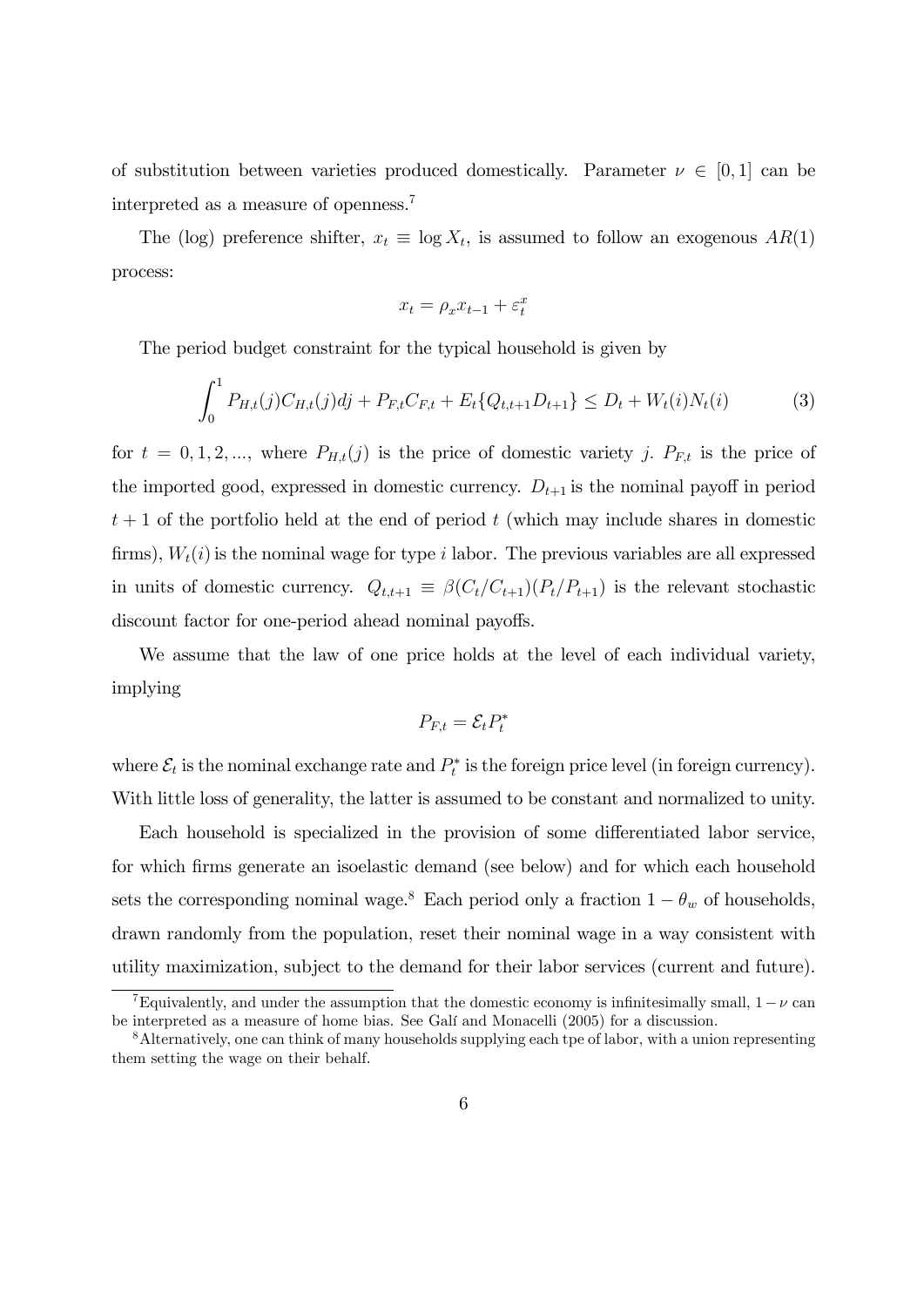The remaining fraction  $\theta_w$  of households keep their nominal wage unchanged. Parameter  $\theta_w \in [0, 1]$  can be thus seen as an index of nominal wage rigidities. Much of the analysis below explores the consequences of changes in that parameter.

As in Galí and Monacelli (2005), we assume domestic households have access to a complete set of state-contingent securities, traded domestically and internationally.

### 2.2 Firms

The home economy has a continuum of domestic firms, indexed by  $j \in [0, 1]$ . A typical firm produces a differentiated good using the technology

$$
Y_t(j) = A_t N_t(j)^{1-\alpha}
$$

where  $Y_t(j)$  is output and  $N_t(j) \equiv \left(\int_0^1 N_t(i,j) \frac{\epsilon_w - 1}{\epsilon_w - i} di\right)^{\frac{\epsilon_w}{\epsilon_w - 1}}$  is a CES function of the quantities of different types of labor services hired. Parameter  $\epsilon_w > 1$  denotes the elasticity of substitution between labor service varieties.  $A_t$  is a stochastic technology parameter, common to all firms. Its logarithm,  $a_t \equiv \log A_t$ , follows an exogenous  $AR(1)$  process:

$$
a_t = \rho_a a_{t-1} + \varepsilon_t^a
$$

Employment is subject to a proportional payroll tax  $\tau_t$ , common to all labor types, so that the effective cost of hiring one unit of type i labor service is  $W_t(i)(1 + \tau_t)^9$ 

Each period, a subset of firms of measure  $1-\theta_p$ , drawn randomly, reoptimize the price of their good, subject to a sequence of demand schedules for the latter. The remaining fraction  $\theta_p$  keep their price unchanged. Parameter  $\theta_p \in [0, 1]$  can thus be interpreted as an index of price rigidities. Prices are set in domestic currency and are the same for both the domestic and export markets. All firms meet the demand for their respective goods at the posted prices.

<sup>&</sup>lt;sup>9</sup>Note that a negative value for  $\tau_t$  should be interpreted as an employment subsidy.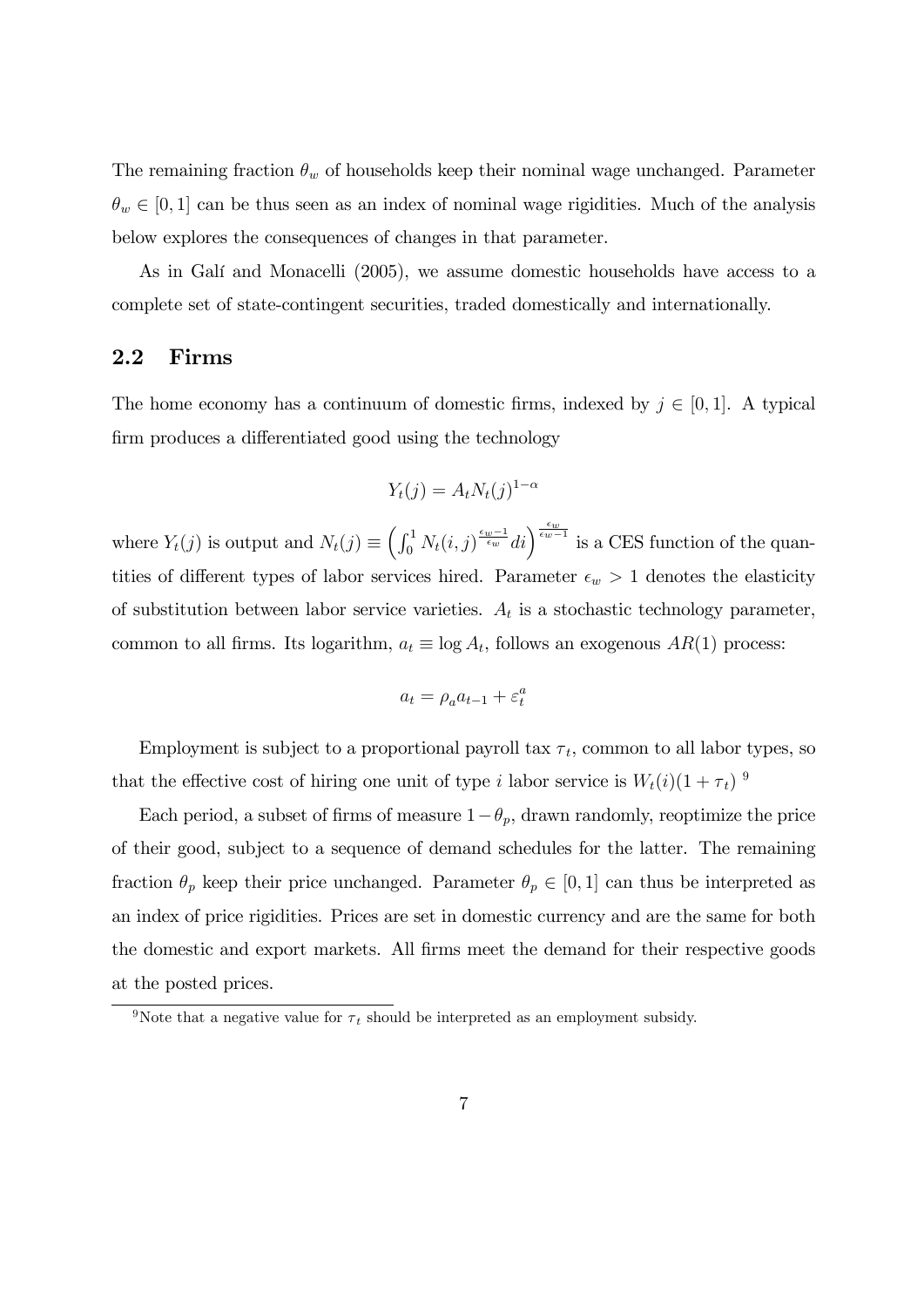### 2.3 Demand for Exports

We assume that the demand for domestic good  $j$  coming from the rest of the world is given by:

$$
C_{H,t}^*(j) = \left(\frac{P_{H,t}(j)}{P_{H,t}}\right)^{-\epsilon_p} C_{H,t}^*
$$

for  $j \in [0, 1]$ , where  $P_{H,t} \equiv \left( \int_0^1 P_{H,t}(j)^{1-\epsilon_p} dj \right)^{\frac{1}{1-\epsilon_p}}$  is the domestic price index. Aggregate exports,  $C_{H,t}^*$ , are in turn given by

$$
C_{H,t}^* = \nu \left(\frac{P_{H,t}}{P_{F,t}}\right)^{-\eta} C_t^*
$$

where, without loss of generality, the units in terms of which world consumption is expressed have been normalized so that in a symmetric steady state  $P_H = P_F$ ,  $C_H^* = \nu C^*$ , and  $C = C^*$ .

For simplicity, and with little loss of generality, we assume that aggregate output and consumption in the world economy are constant, and equal to one.

### 2.4 Monetary Policy

The monetary authority in the home economy is assumed to follow an interest rate rule of the form:

$$
i_t = \rho + \phi_\pi \pi_{H,t} + \frac{\phi_e}{1 - \phi_e} e_t \tag{4}
$$

where  $i_t$  is the short-term policy rate,  $\pi_{H,t} \equiv p_{H,t} - p_{H,t-1}$  denotes domestic inflation and  $e_t \equiv \log \mathcal{E}_t$  is the (log) nominal exchange rate.  $\phi_{\pi} \geq 1$  and  $\phi_e \in [0, 1]$  are coefficients determining the strength of the central bank's response to deviations of inflation and the (log) nominal exchange rate from their respective targets (normalized to zero).<sup>10</sup> Note that in the limiting case of  $\phi_e \to 1$  we have  $e_t = 0$  for all t, which corresponds to an

 $10$ See Monacelli (2004) for an analysis of fixed exchange rates when alternative monetary policy regimes are specified according to rule  $(4)$ .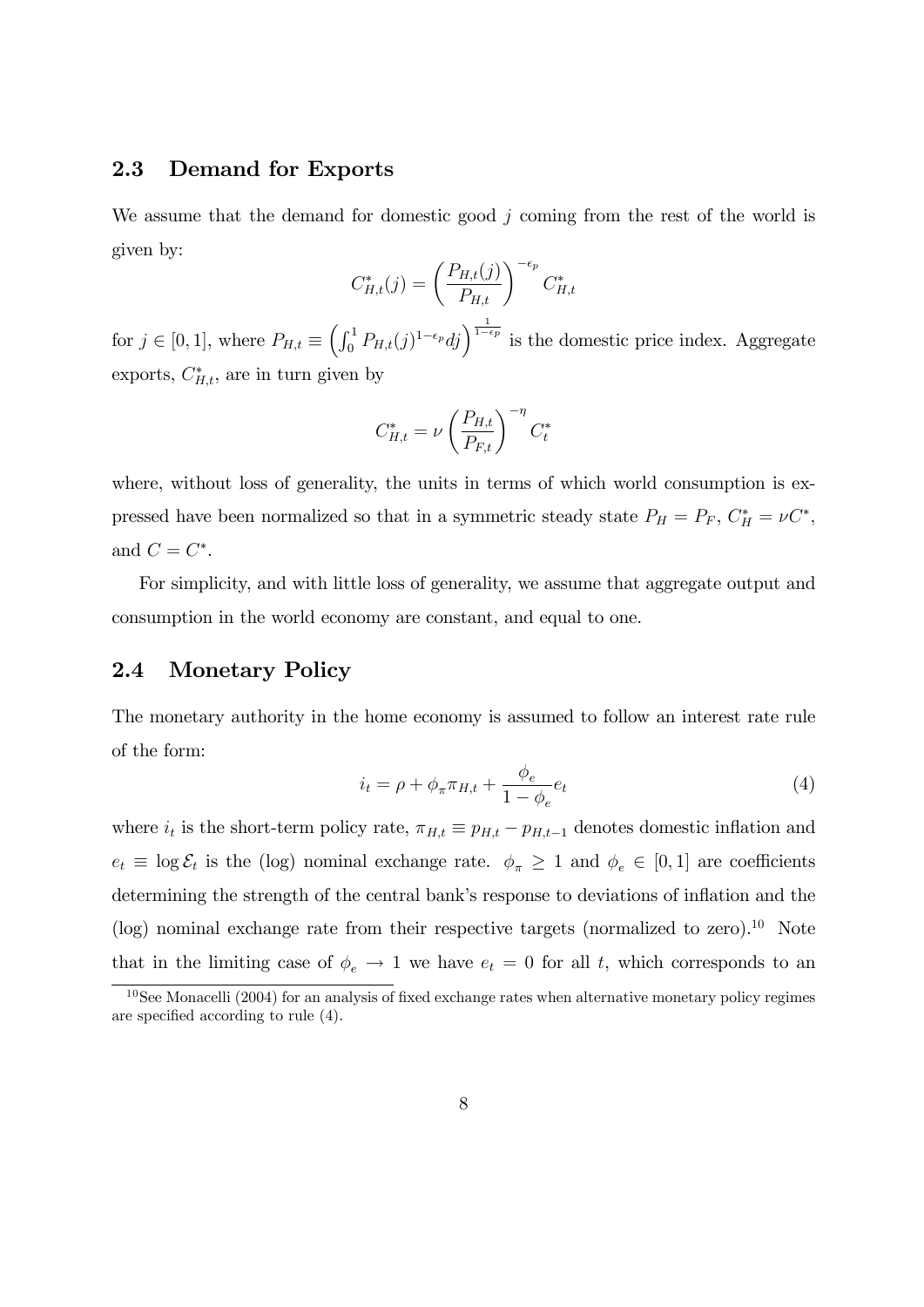exchange rate peg.<sup>11</sup>

Throughout, and with little loss of generality, we assume that the interest rate in the rest of the world is constant, and normalized to zero  $(i_t^* = 0)$ .

### 2.5 Equilibrium

In the Appendix we derive the (standard) optimality conditions for the problem facing households and firms. Combined with the market clearing conditions and after loglinearization around the zero inflation steady state, they can be used to determine the set of conditions characterizing the equilibrium of the small open economy. That equilibrium can be represented by means of the following system of difference equations (with lower case letters denoting the natural logarithms of the original variables and with constants ignored):

Aggregate demand block:

$$
y_t = (1 - \nu)c_t + \eta \nu (2 - \nu)s_t
$$
\n(5)

$$
c_t = x_t + (1 - \nu)s_t \tag{6}
$$

$$
c_t = E_t \{c_{t+1}\} - (1 - \nu)(i_t - E_t \{\pi_{H,t+1}\}) + (1 - \rho_x)x_t \tag{7}
$$

$$
i_t = \phi_\pi \pi_{H,t} + \frac{\phi_e}{1 - \phi_e} e_t \tag{8}
$$

$$
s_t \equiv e_t - p_{H,t} \tag{9}
$$

$$
n_t = \frac{1}{1 - \alpha}(y_t - a_t) \tag{10}
$$

<sup>11</sup> Alternatively, one may assume the rule:

$$
i_t = \phi_\pi \pi_{H,t} + \frac{\phi_e}{1 - \phi_e} e_t + \phi_\Delta \Delta e_t
$$

a particular case of which, given by  $\phi_\Delta = \phi_\pi \nu,$  corresponds to

$$
i_t = \phi_\pi \pi_t + \phi_e e_t
$$

where  $\pi_t \equiv p_t - p_{t-1}$  is CPI inflation.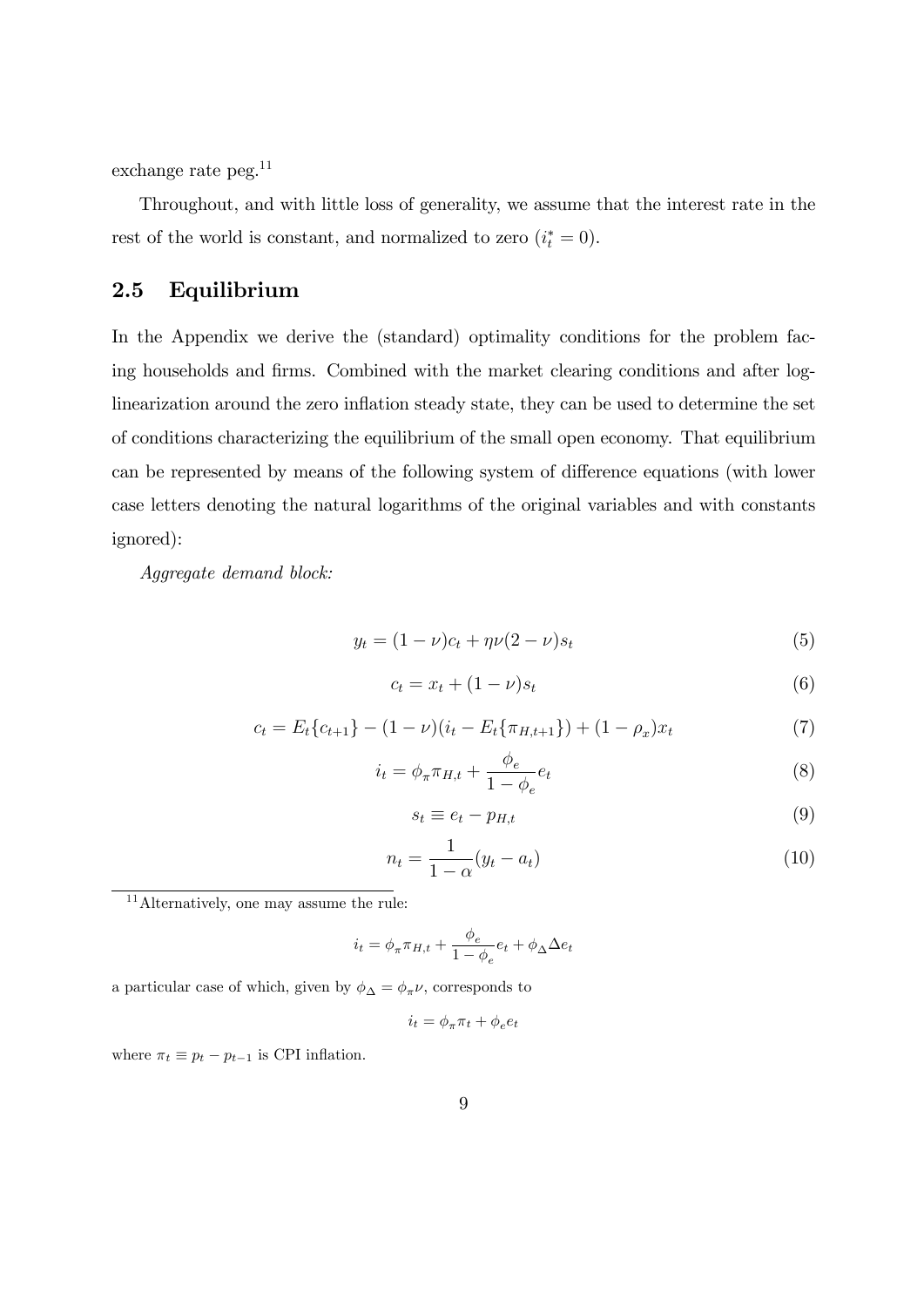Aggregate supply block:

$$
\pi_{H,t}^p = \beta E_t \{ \pi_{H,t+1}^p \} + \frac{\lambda_p \alpha}{1 - \alpha} \tilde{y}_t + \lambda_p \tilde{\omega}_t + \lambda_p \nu \tilde{s}_t + \lambda_p \tau_t \tag{11}
$$

$$
\pi_{H,t}^p \equiv p_{H,t} - p_{H,t-1} \tag{12}
$$

$$
\pi_t^w = \beta E_t \{\pi_{t+1}^w\} + \frac{\lambda_w \varphi}{1 - \alpha} \widetilde{y}_t + \lambda_w \widetilde{c}_t - \lambda_w \widetilde{\omega}_t \tag{13}
$$

$$
\pi_{w,t}^w \equiv w_t - w_{t-1} \tag{14}
$$

$$
\omega_t \equiv w_t - (p_{H,t} + \nu s_t) \tag{15}
$$

where variables with a  $"''$  denote deviations from their natural (i.e. flexible price and wage) equilibrium counterparts (e.g.,  $\tilde{y}_t \equiv y_t - y_t^n$  denotes the output gap, with  $y_t^n$  being the natural level of output).

The aggregate demand block includes equation (5) determining output as a function of aggregate demand, which in turn is expressed as a function of consumption  $c_t$  and the terms of trade  $s_t$  (defined in (9)). Consumption evolves according to Euler equation (7), and thus responds to changes in the domestic real rate and the preference shifter.<sup>12</sup> In addition, domestic consumption satisfies the risk sharing condition  $(6)$ .<sup>13</sup> Equation  $(8)$ is the interest rate rule introduced earlier. Equation (10) determines employment as a function of aggregate output, given technology.

The aggregate supply block consists of two equations, (11) and (13), describing the evolution of aggregate (domestic) price an wage inflation (defined, respectively, by  $(12)$ and (14)), as a function of the output, consumption and real wage gaps (as well as the

$$
i_t = E_t \{ \Delta e_{t+1} \}
$$

We do not list that condition separately since it can be obtained by combining  $(6)$  and  $(7)$ .

<sup>&</sup>lt;sup>12</sup>Notice that the (log-linearized) consumption Euler equation features a dependence of expected consumption growth on the real interest rate measured in units of domestic goods,  $i_t - E_t\{\pi_{H,t+1}\}\.$  In the Appendix we show how this can be derived from the original Euler equation featuring the CPI-based real interest rate, once the same condition is combined with a log-linear UIP condition and the definition of CPI inflation.

<sup>&</sup>lt;sup>13</sup>The intertemporal optimality conditions of the domestic and foreign consumers can be combined to yield, as a first order approximation, the interest parity condition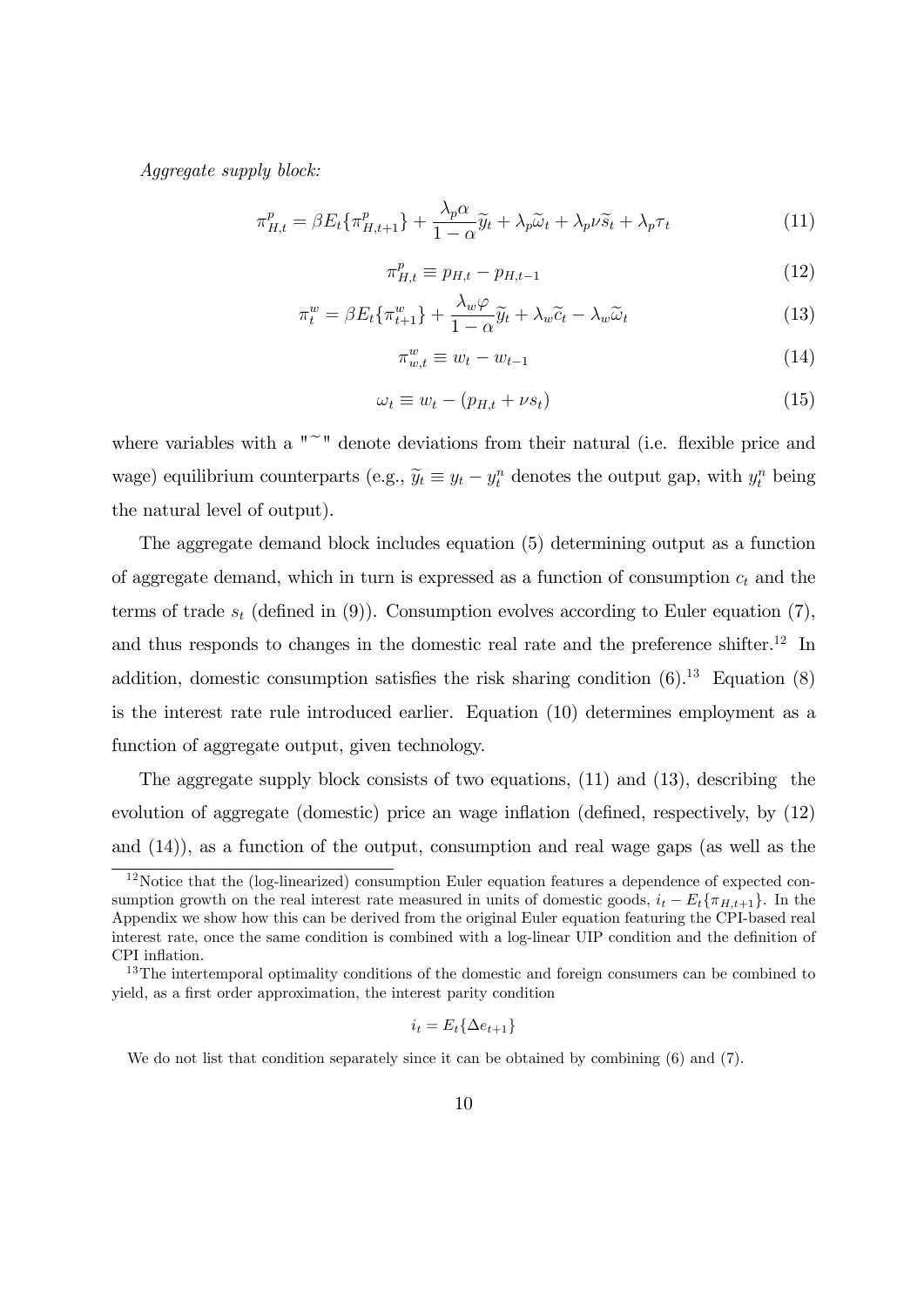payroll tax in the case of price inflation). Finally,  $(15)$  defines the real (consumption) wage, as a function of the nominal wage, the domestic price and the terms of trade.<sup>14</sup>

As derived in the Appendix, natural employment, which we denote by  $n_t^n$  is given by

$$
n_t^n = \Omega(\eta - 1)\nu(2 - \nu)a_t - \Omega\nu[1 + (\eta - 1)(2 - \nu)]x_t - n\tau_t
$$

where  $\Omega \equiv \frac{1}{1-\alpha+(\alpha+\varphi)[1+(\eta-1)\nu(2-\nu)]} > 0$ . Note that under our assumptions on technology and preferences, and in the absence of variations in the employment subsidy, natural employment would be constant in a closed economy (i.e. under  $\nu = 0$ ). For the open economy natural employment remains independent of technology in the special case of  $\eta = 1$ , but is still affected by the demand shock (through the risk sharing condition).

The previous expression can be combined with other equilibrium conditions to derive the natural values of the remaining variables. Thus, and ignoring constants,

$$
y_t^n = a_t + (1 - \alpha)n_t^n
$$

$$
s_t^n = a_t - x_t - \tau_t - (\alpha + \varphi)n_t^n
$$

$$
c_t^n = x_t + (1 - \nu)s_t^n
$$

$$
\omega_t^n = a_t - \alpha n_t^n - \tau_t - \nu s_t
$$

### 2.6 Calibration

Table 1 lists the baseline settings for the model parameters, which we use in many of the simulations below. Most of those settings are pretty standard. The curvature of labor disutility,  $\varphi$ , is set to 5, a value consistent with a Frisch labor elasticity of 0.2. The discount factor  $\beta$  is set to 0.99. Parameter  $\alpha$ , indexing the degree of decreasing returns to labor, is set to 0.25. Parameters  $\epsilon_p$  and  $\epsilon_w$  are set, respectively to values 4.52 and 9. As discussed in Galí (2011), the former is consistent with a steady state unemployment rate of 5 percent, while the latter implies a steady state price markup of 12:5 percent.

<sup>&</sup>lt;sup>14</sup>Note that  $p_{H,t} + \nu s_t = p_t$  corresponds to the (log) CPI.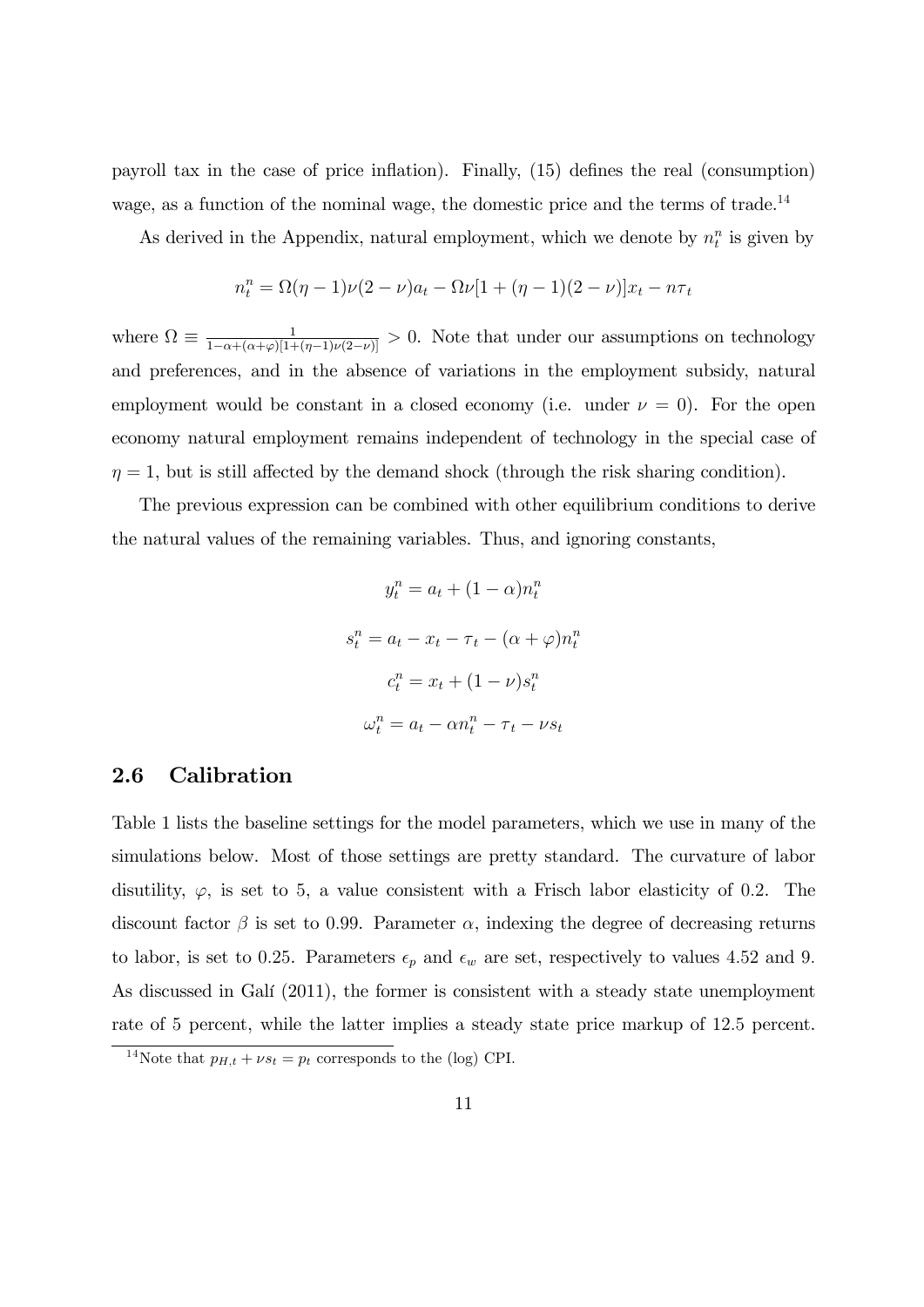The baseline setting for the Calvo price and wage stickiness parameters,  $\theta_p = \theta_w = 0.75$ , implies an average duration of individual prices and wages of one year, in a way consistent with much of the micro evidence.<sup>15</sup> Much of the analysis below, however, examines the consequences of variations in  $\theta_w$ , and its interaction with the exchange rate coefficient  $\phi_e$ . The inflation coefficient in the interest rate rule is set to 1.5, the value proposed by Taylor (1993). We set the baseline elasticity of substitution between domestic and foreign goods, denoted by  $\eta$ , to unity (a convenient case, as discussed below), and the openness parameter,  $\nu$ , to 0.4 (implying a steady state import share of 0.4). In the robustness section we explore alternative settings for both parameters, as well as for  $\theta_p$ . Finally, we choose 0.9 as a baseline value for persistence parameters  $\rho_x$  and  $\rho_a$ .

# 3 The Impact of Labor Costs on Employment: The Role of Exchange Rate Policy

The extent to which wage flexibility may play a stabilizing role depends on the influence that wages (or other labor cost components) may have on employment itself. In this section we seek to dissect the mechanism through which that influence manifests itself in our model economy.

As argued in Galí (2013), the mechanism through which adjustments in wages end up affecting employment in the New Keynesian model is very different from that in a classical economy. In the latter, a change in the real wage directly affects the quantity of labor demanded by firms, which is determined by the equality between the marginal product of labor and the wage. By way of contrast, in a Keynesian environment the amount of labor hired is determined, for a given technology, by the quantity of output that firms want to produce, which in turn is determined by aggregate demand. Thus, a change in wages ends up affecting employment through its (sequential) impact on marginal cost, inflation and -through the policy rule-nominal and real interest rates and, hence, consumption (or

<sup>15</sup>See, e.g., Taylor (1999), Nakamura and Steinsson (2007) and Baratieri, Basu and Gottschalk (2013).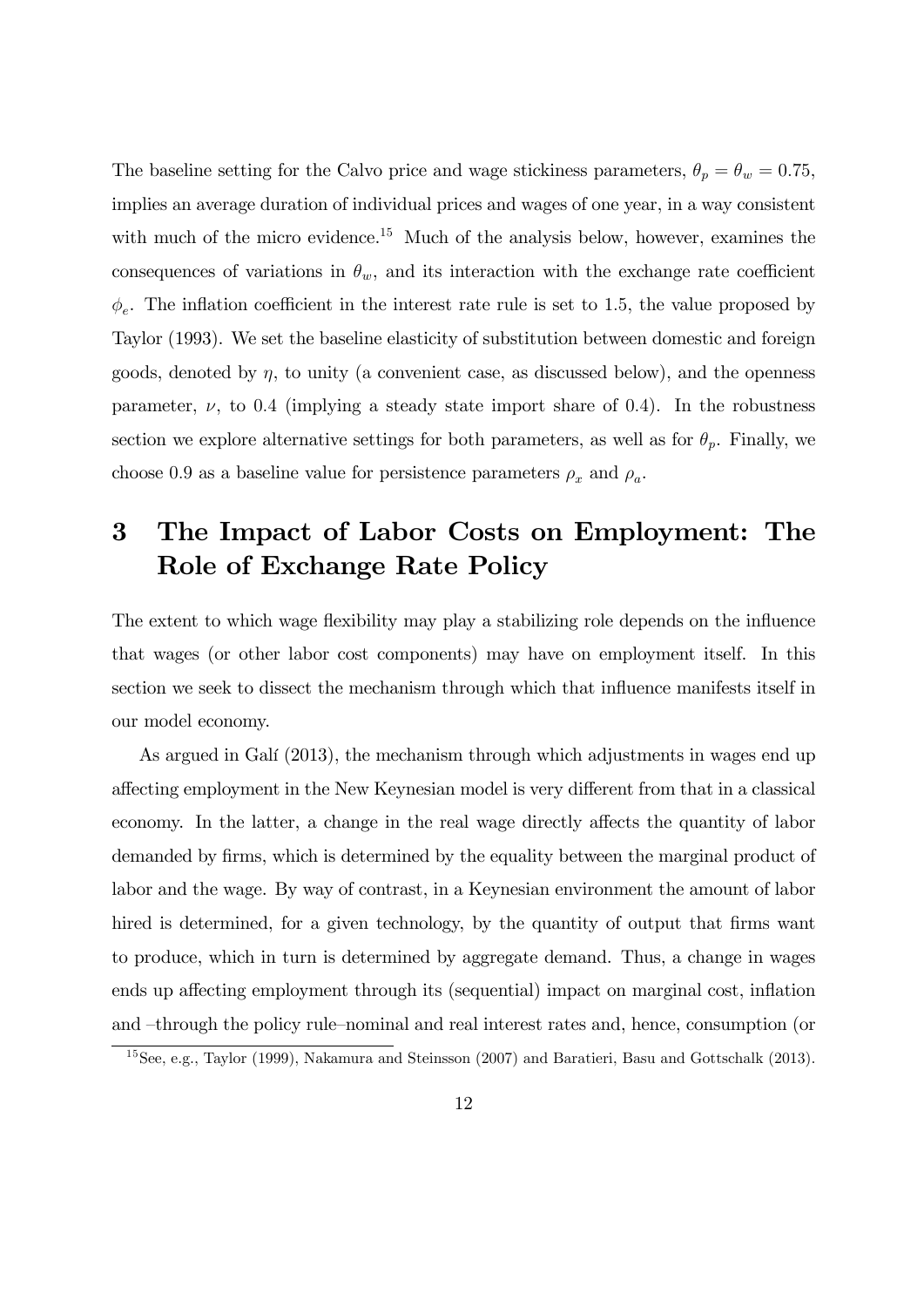other interest rate-sensitive components) and aggregate demand. Thus, as demonstrated in Galí  $(2013)$ , the strength of the central bank's response to variations in inflation is a key factor in determining the response of employment to a change in wages (or other labor costs). This is what we refer to as the "endogenous policy channel". In the open economy, the extent to which domestic monetary policy is constrained by the desire (or commitment) to stabilize the exchange rate, will determine the strength of the central bank's response to the changes in inflation brought about by a wage adjustment and, as a result, the ultimate impact on employment of such an adjustment.

In order to illustrate the previous point, we simulate the response of employment to an exogenous decline in the payroll tax, a component of the labor cost which our model treats as exogenous.<sup>16</sup> In a classical economy, that policy intervention would have a direct effect on labor demand and would raise employment. This is not the case in a Keynesian environment like the one analyzed here, in which the response of employment will depend to a great extent on how the central bank reacts to the disináationary pressures triggered by the payroll tax cut. More specifically, we study how the response of employment to the payroll tax cut depends on the strength of the central bankís response to the exchange rate, as measured by  $\phi_e$ .<sup>17</sup>

We assume that the payroll tax follows an exogenous  $AR(1)$  process with autoregressive coefficient of 0.9, and simulate the impact of a 1 percent reduction. Figure 2.a displays the implied impulse response of employment to the payroll tax cut as a function of  $\phi_e$ . When the central bank's concern for exchange rate stability is weak (i.e., for values of  $\phi_e$  close to zero) employment increases substantially in response to that policy intervention. As we increase the value of  $\phi_e$  the response of employment becomes more muted. When  $\phi_e$  is close to unity the initial impact on employment is less than a fourth of the

 $16T$ o be clear: we do not think that exogenous variations in payroll taxes or employment subsidies are an important source of fluctuations in actual economies. But a change in the payroll tax provides a clean experiment to examine the impact of changes in labor costs on employment.

<sup>&</sup>lt;sup>17</sup>Unless stated otherwise, the remaining parameters are set at their baseline values inall simulations.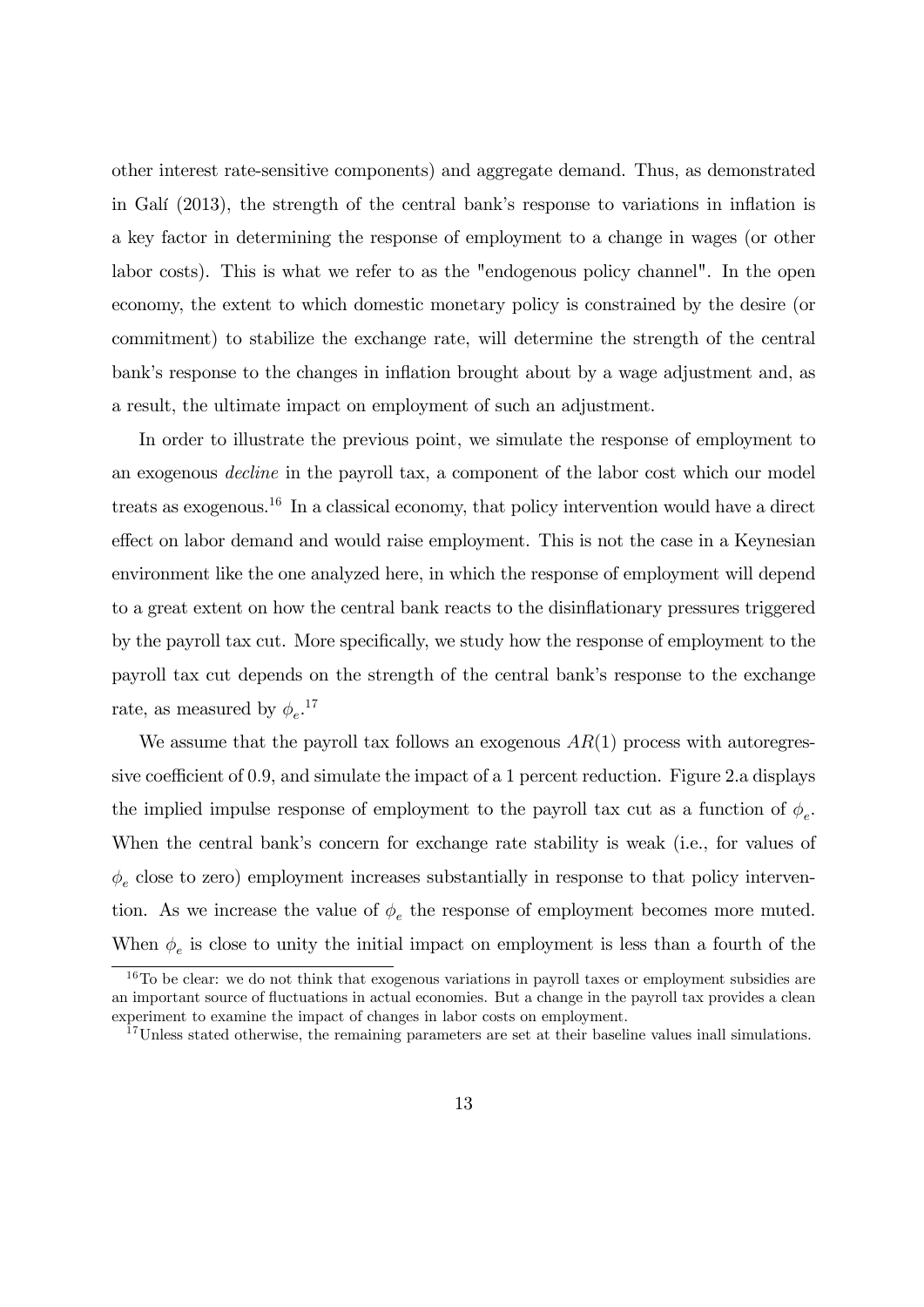corresponding value for  $\phi_e = 0$ .

What explains the inverse relation between the size of the employment response and the value of  $\phi_e$ ? Equation (5) makes clear that the response of output (and, hence, of employment, given an unchanged technology) is in turn a function of the consumption and terms of trade responses. Next we discuss the determinants of those responses.

To understand the determinants of the consumption response, we solve equation (7) forward to yield:

$$
c_t = x_t - (1 - \nu) \sum_{k=0}^{\infty} E_t \{r_{t+k}\}\
$$

where  $r_t \equiv i_t - E_t\{\pi_{H,t+1}\}\$ is the real interest rate, measured in terms of domestic goods. Thus, in the absence of a preference shock, we see that the response of consumption is inversely related to the sum of current and expected future real rates. It is easy to show that a similar result holds for the terms of trade: by combining (6) and (7), one can derive a "real" version of uncovered interest parity condition

$$
s_t = -r_t + E_t \{ s_{t+1} \}
$$

which in turn can be solved forward to yield

$$
s_t = -\sum_{k=0}^{\infty} E_t \{r_{t+k}\}
$$

Thus, we see that the effect of a payroll tax cut on employment depends only on the dynamic response of the real interest rate, which in the New Keynesian model is ináuenced by the response of monetary policy. The influence of coefficient  $\phi_e$  on that response is confirmed by Figure 2.b, which plots the response of the real interest rate to the same policy intervention, as a function of  $\phi_e$  (note that the direction of both axes has been reversed for better viewing).

The explanation for the finding in Figure 2.a is clear: in a New Keynesian open economy, a reduction in labor costs (exemplified above by a cut in payroll taxes) does not have a direct effect on employment; instead it ends up influencing the latter variable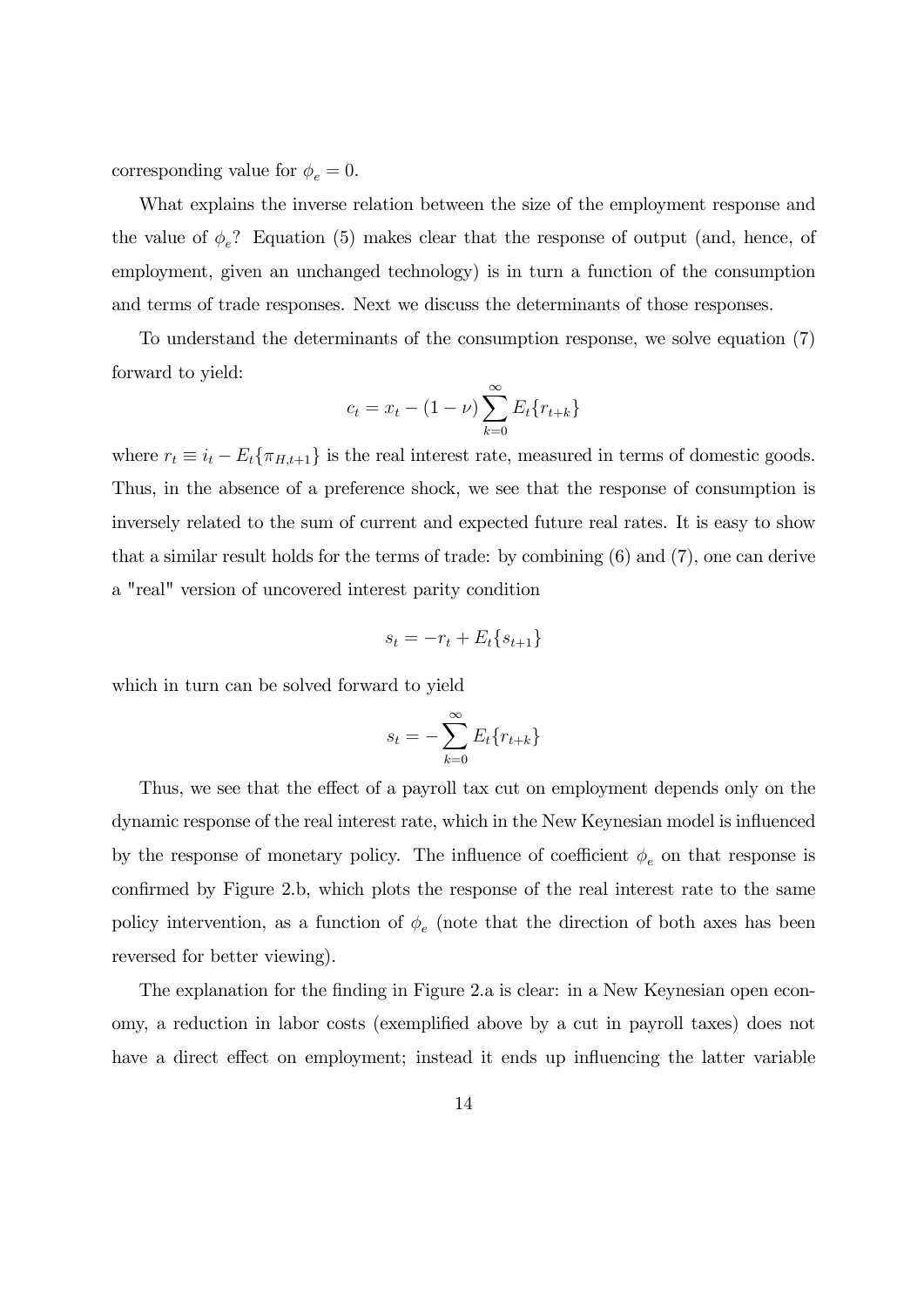through its downward effect on price inflation and the consequent loosening of monetary policy (determined by  $\phi_{\pi}$ ). As illustrated in Figures 2.b and 2.c, when the exchange rate is not a concern for monetary policy, the fall in nominal and real interest rates is large, with the implied expansionary effect on consumption being complemented by the stimulus resulting from the nominal and real exchange rate depreciation. By contrast, when nominal exchange rate stability is given a significant weight as a monetary policy objective, the reduction in nominal (and real) interest rates triggered by the downward inflationary pressures is dampened by the desire to avoid a large nominal exchange rate depreciation, thus leading to a weaker aggregate demand stimulus and a smaller employment response. For values of  $\phi_e$  sufficiently close to unity, the response of the nominal rate is negligible (zero in the limiting case of an exchange rate peg,  $\phi_e = 1$ ), with the decline in expected inflation implying a *rise* in the real interest rate in the short run.<sup>18</sup> Note, however, that what matters for the response of both consumption and the terms of trade is not the immediate response of the real rate, but its expected cumulative response, which is negative (thus explaining the increase in employment).

Note that as long as  $\phi_e > 0$ , the domestic price level is stationary and, hence, reverts back to its original level after a shock, i.e.  $\lim_{T \to \infty} p_{H,T} = 0$ . Thus we can write,

$$
\sum_{k=0}^{\infty} E_t \{r_{t+k}\} = p_{H,t} + \sum_{k=0}^{\infty} E_t \{i_{t+k}\}\
$$

The term  $\sum_{k=0}^{\infty} E_t\{i_{t+k}\}\$  in the expression above may be thought of as capturing the "endogenous policy channel." It works through its direct effect on the real interest rate as well as its indirect effect on the nominal exchange rate, since  $e_t = -\sum_{k=0}^{\infty} E_t \{i_{t+k}\}.$ The term  $p_t$ , on the other hand, captures two different effects. First, it reflects the direct

<sup>&</sup>lt;sup>18</sup>There is an obvious (though far from complete) analogy between the limited (or even perverse) response of the interest rate to a disinflationary shock due to the exchange rate stability concerns emphasized here and that resulting from the zero lower bound (ZLB) constraint on the nominal interest rate becoming effective (see, e.g. Eggertsson and Woodford (2003)). The differences between the two include the non-linear nature of the ZLB constraint as well as its "inescapability" (though the latter may apply in practice to economies that belong to a currency union).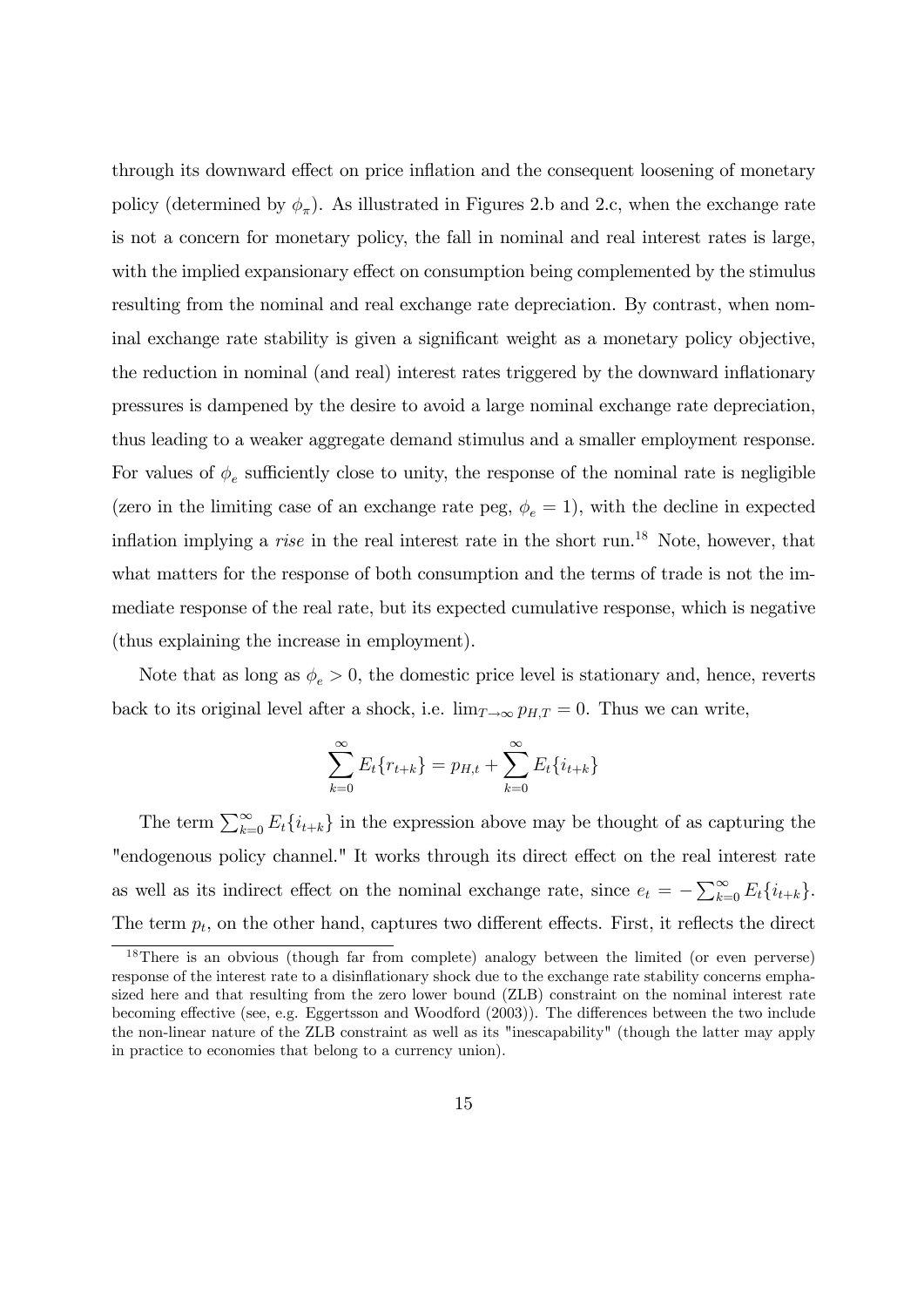effect of prices on the terms of trade (i.e. the "competitiveness channel."). Secondly, it is inversely related to expected cumulative inflation (since  $p_t = -\sum_{k=0}^{\infty} E_t \{\pi_{t+k+1}\}\)$ , and hence positively related to the "long term rate"  $\sum_{k=0}^{\infty} E_t\{r_{t+k}\}.$ 

In the limiting case of an exchange rate peg ( $\phi_e = 1$ ) the nominal interest rate does not change and, hence, a reduction in  $p_t$  is the only channel through which an adjustment of labor costs ends up affecting aggregate demand and employment, even though the latter's response is shown to be more muted than under flexible exchange rates.

To summarize the main finding of this section: we have shown how the effects on employment of exogenous changes in labor costs are strongly mediated by the response of monetary policy. The latter is, in turn, strongly shaped by preferences and/or commitments regarding the nominal exchange rate. When the exchange rate is fixed, as in a currency union, or zealously managed so that it does not deviate much from target, supply side interventions aimed at stimulating employment through a reduction in labor costs are less effective, however well intended. The previous finding suggests that in those cases, an increase in wage flexibility, with its consequent greater sensitivity of labor costs to cyclical conditions, may not bring the employment stability benefits that may be expected from it. An analysis of those benefits is the focus of the next section.

## 4 Wage Flexibility, Exchange Rate Policy and Welfare

The previous section has focused on the role of a country's exchange rate policy in determining the employment effects of an *exogenous* change in labor costs (in the form of a payroll tax cut). In actual economies, however, exogenous shocks to wages or other labor cost components are likely to be rare events. Instead, labor costs are better viewed as endogenous, with wages adjusting to changes in economic conditions resulting from a variety of demand and/or supply shocks. Needless to say, that adjustment may be faster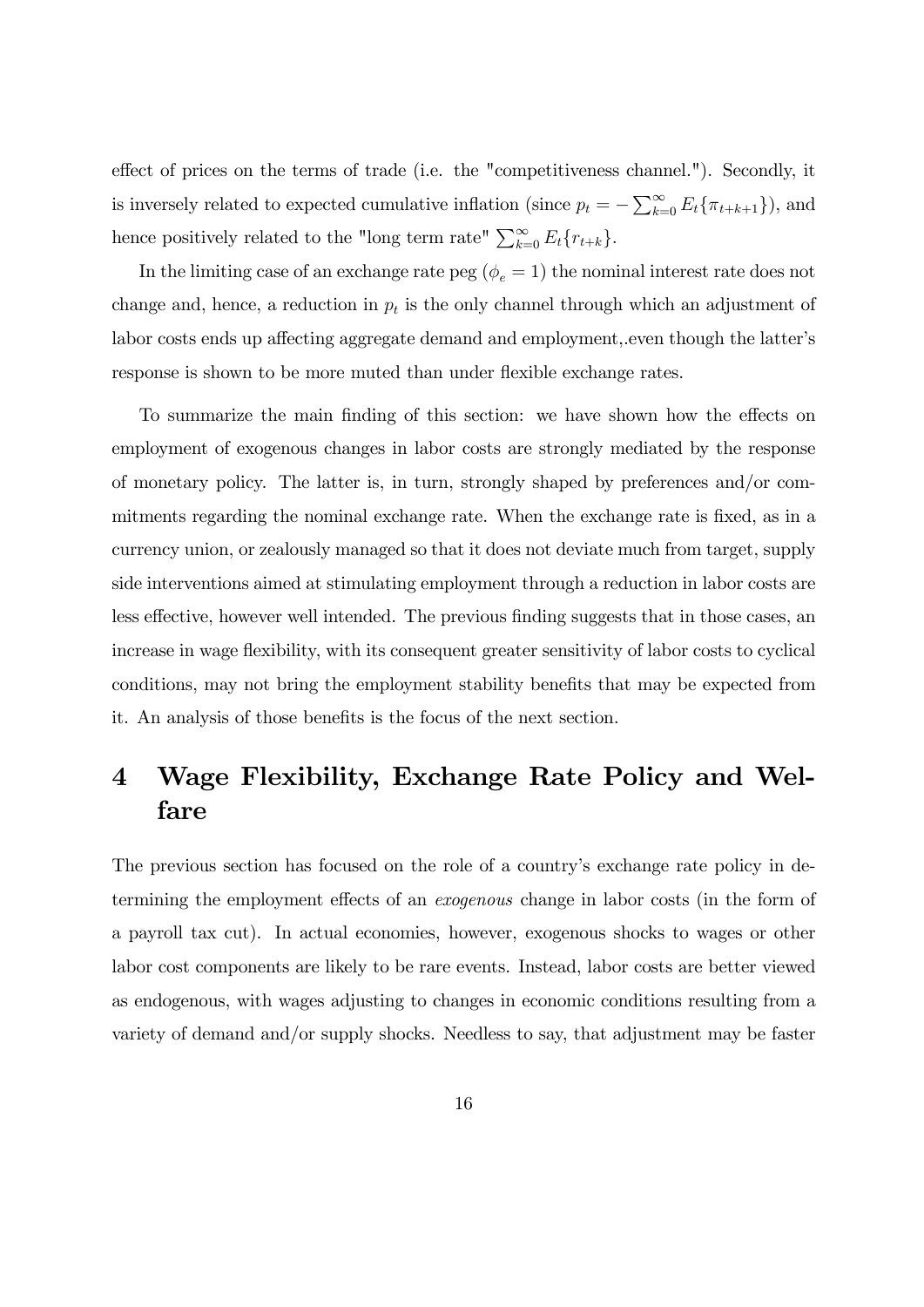or slower, full or partial, depending on the degree of wage flexibility.

As argued in the introduction, the degree of wage *flexibility*, i.e., their sensitivity to changes in economic conditions, is generally viewed as a key determinant of employment stability. Thus, and in the face of an adverse shock, a reduction in the average wage is likely to insulate, at least partly, the impact on employment. But the findings in the previous section suggest that, in an open economy, the exchange rate policy in place will be an important determinant of the extent to which endogenous wage adjustments may play a role in stabilizing employment áuctuations. In particular, that role is likely to be limited when exchange rate stability has an important weight in the monetary policy strategy. The previous observation, combined with the fact that  $-\text{as}$  is the case in our model economy– $(i)$  fluctuations in wage and price inflation are costly in their own right and (ii) the size of such fluctuations is likely to increase with wage flexibility, raises the possibility that a reduction in wage rigidities may be counterproductive from a welfare viewpoint, its stabilizing benefits being too small to offset its harmful side effects.

In the present section we analyze formally the welfare gains from greater wage flexibility and their dependence on exchange rate policy. In particular, we seek to uncover the conditions under which, contrary to conventional wisdom, "improvements" in wage flexibility may be welfare-reducing.

In the next subsection we restrict our analysis to the baseline calibration. Most importantly, the assumption of a unit elasticity of substitution between domestic and foreign goods  $(\eta = 1)$ , which is part of that baseline calibration, allows us to derive a simple second order approximation to the welfare losses experienced by domestic households. Departures from that baseline calibration are discussed later in the robustness section.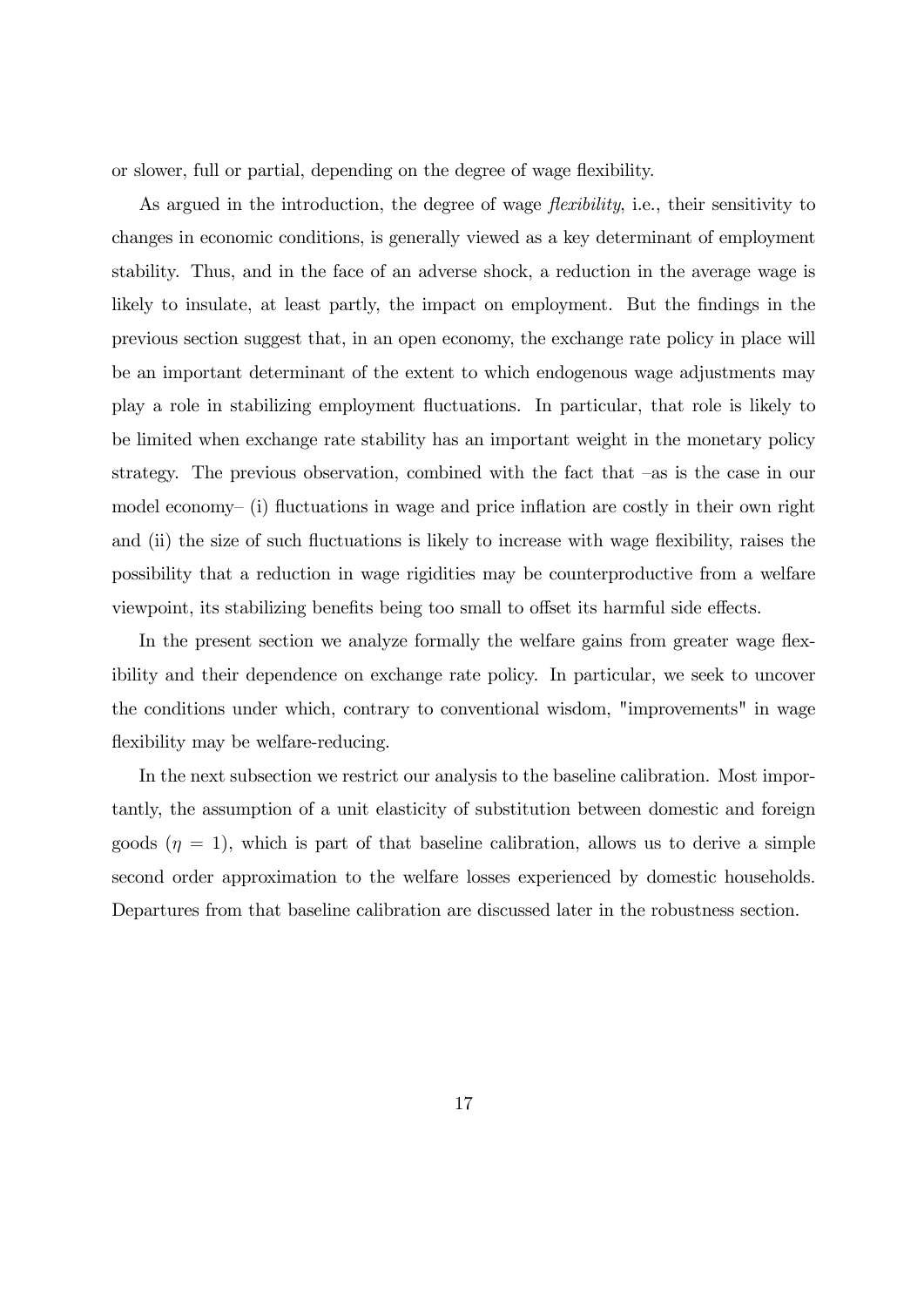### 4.1 Wage Flexibility, Exchange Rate Policy and Welfare: The Baseline Case

In the special case of a unit elasticity of substitution between domestic and foreign goods  $(\eta = 1)$  and under the assumption of an optimal employment subsidy, the average welfare losses of domestic households are proportional, up to a second order approximation, to a linear combination of the variances of the employment gap, price ináation and wage inflation given by: $^{19}$ 

$$
\mathbb{L} \sim (1+\varphi) \, var(\widetilde{n}_t) + \left(\frac{\epsilon_p}{\lambda_p(1-\alpha)}\right) var(\pi_t^p) + \left(\frac{\epsilon_w}{\lambda_w}\right) var(\pi_t^w) \tag{16}
$$

Figure 3 displays the average welfare loss experienced by domestic households as a function of (i) the degree of wage stickiness,  $\theta_w$ , and (ii) the exchange rate coefficient in the interest rate rule,  $\phi_e$ . The remaining parameters are set at their baseline values.<sup>20</sup> For this first batch of results, we condition on fluctuations being driven by demand shocks only. Several results are worth emphasizing. First, note that the relationship between the welfare loss and the degree of wage rigidity is non-monotonic, independently of  $\phi_e$ . Starting from a value of  $\theta_w$  close to unity (strong wage rigidities), a reduction in that parameter (i.e. making wages "more áexible") always raises welfare losses. On the other hand, if wages are sufficiently flexible to begin with (i.e.,  $\theta_w$  is sufficiently low), a further reduction in that parameter leads to a decline in welfare losses. Thus, an increase in wage flexibility may raise or lower welfare, depending on the initial degree of wage rigidities. Note also that the shape of the welfare loss function varies considerably with  $\phi_e$ . Next we seek to understand the factors behind such patterns.

Figure 4 displays the three components of the welfare loss function, each being associated with one of the three terms in  $(16)$ . The graph for the first component, associated

<sup>&</sup>lt;sup>19</sup>The derivation of the welfare loss function (to be written up) combines elements of the derivations of the corresponding function in GalÌ-Monacelli (2005) with those related to staggered-wage setting in Erceg et al. (2000). See Campolmi (2012). The  $\eta = 1$  case, combined with our assumption of log utility is a special case often referred to in the literature as the Cole-Obstfeld case.

 $^{20}$ We do not attempt to calibrate the variance of shocks, which we just normalize to unity. Thus, the reader should not attach any weight to the absolute value of the welfare losses reported.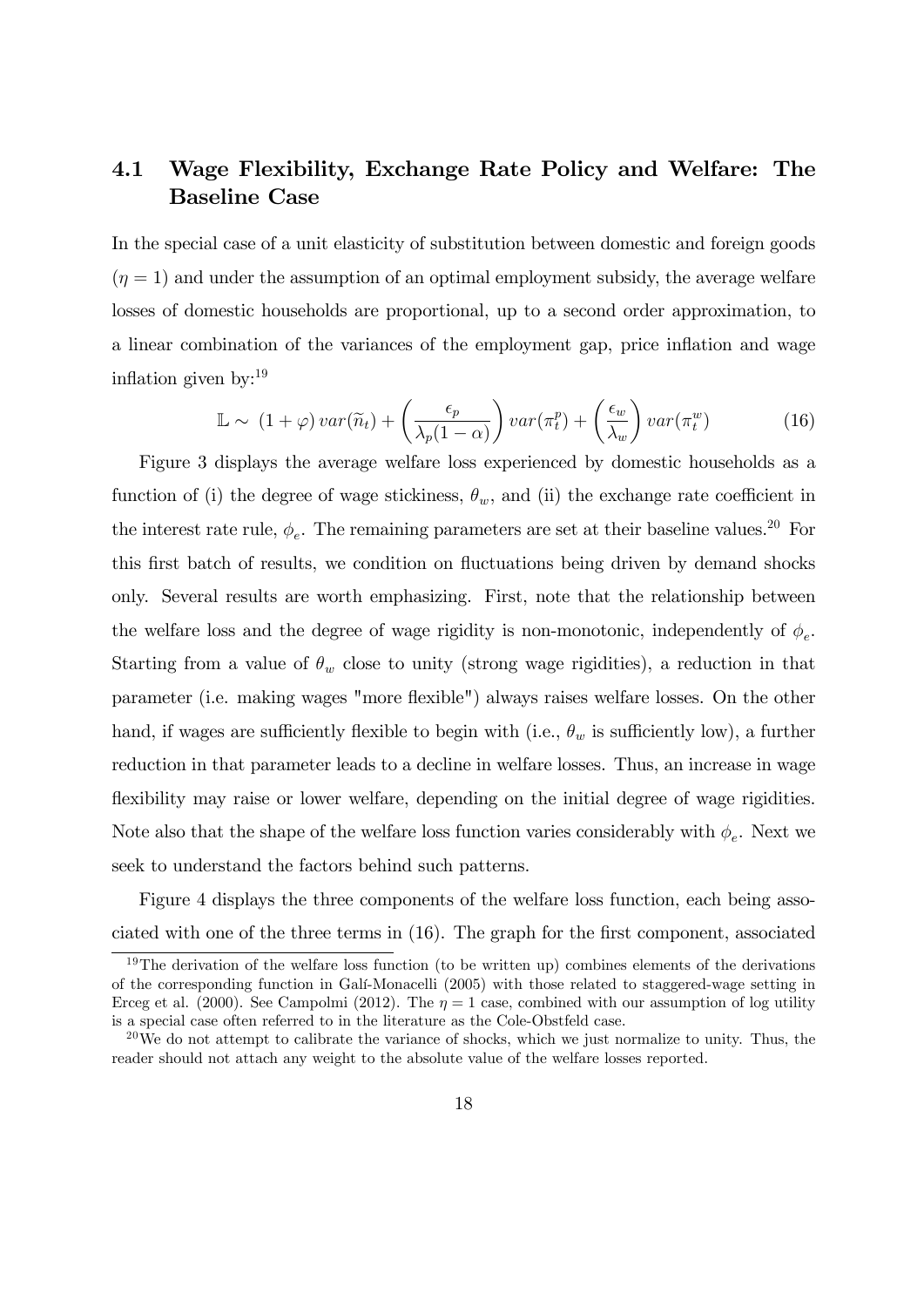with employment gap fluctuations, shows that an increase in wage flexibility always reduces the contribution of that component to overall welfare losses. Yet, it is clear that the size of the reduction of the losses associated with that component is faster and more prominent when  $\phi_e$  is zero or close to zero than when it is close to unity, a result consistent with the findings of the previous section. Turning to the second component, we observe that an increase in wage flexibility always raises the volatility of price inflation, and thus the contribution of the latter to welfare losses. The size of that effect seems largely independent of the exchange rate policy.

Note that the wage inflation component of welfare losses displays the non-monotonicity displayed by the overall loss, so its contribution is particularly important to account for the finding in Figure 3. The explanation for that non-monotonicity is straightforward. On the one hand, and for any given  $\phi_e$ , the variance of wage inflation increases monotonically as wages become more flexible. This effect, which tends to raise welfare losses, is dominant when  $\theta_w$  is relatively large thus accounting for the negative relationship between welfare losses and that parameter over that upper range of the latter. On the other hand, the weight associated with wage inflation volatility in the loss function,  $\epsilon_w/\lambda_w$ , goes down rapidly as wages become more flexible, accounting for the positive relation between welfare losses and  $\theta_w$  when the latter parameter is below a certain level.<sup>21</sup>

Figure 5 splits the  $[\phi_e, \theta_w]$  parameter space in two regions, defined by the sign of the impact of wage rigidities on welfare. The boundary between the two regions is given by the value of  $\theta_w$  that maximizes welfare losses, as a function of  $\phi_e$ . Note that, as  $\phi_e$  increases, i.e. as monetary policy becomes more focused on stabilizing the exchange rate, the range of  $\theta_w$  values for which a (marginal) increase in wage flexibility is *undesirable* from a welfare point of view becomes larger.<sup>22</sup> In particular, in the limiting case of a hard peg or currency union, an increase in wage flexibility is welfare improving only for values of  $\theta_w$  below 0.15,

<sup>&</sup>lt;sup>21</sup>Note that  $\lim_{\theta_w \to \infty} \lambda_w = +\infty$ 

<sup>&</sup>lt;sup>22</sup>One can further show that, for the  $\eta = 1$  case considered here, the boundary between the two regions is invariant to the degree of openness.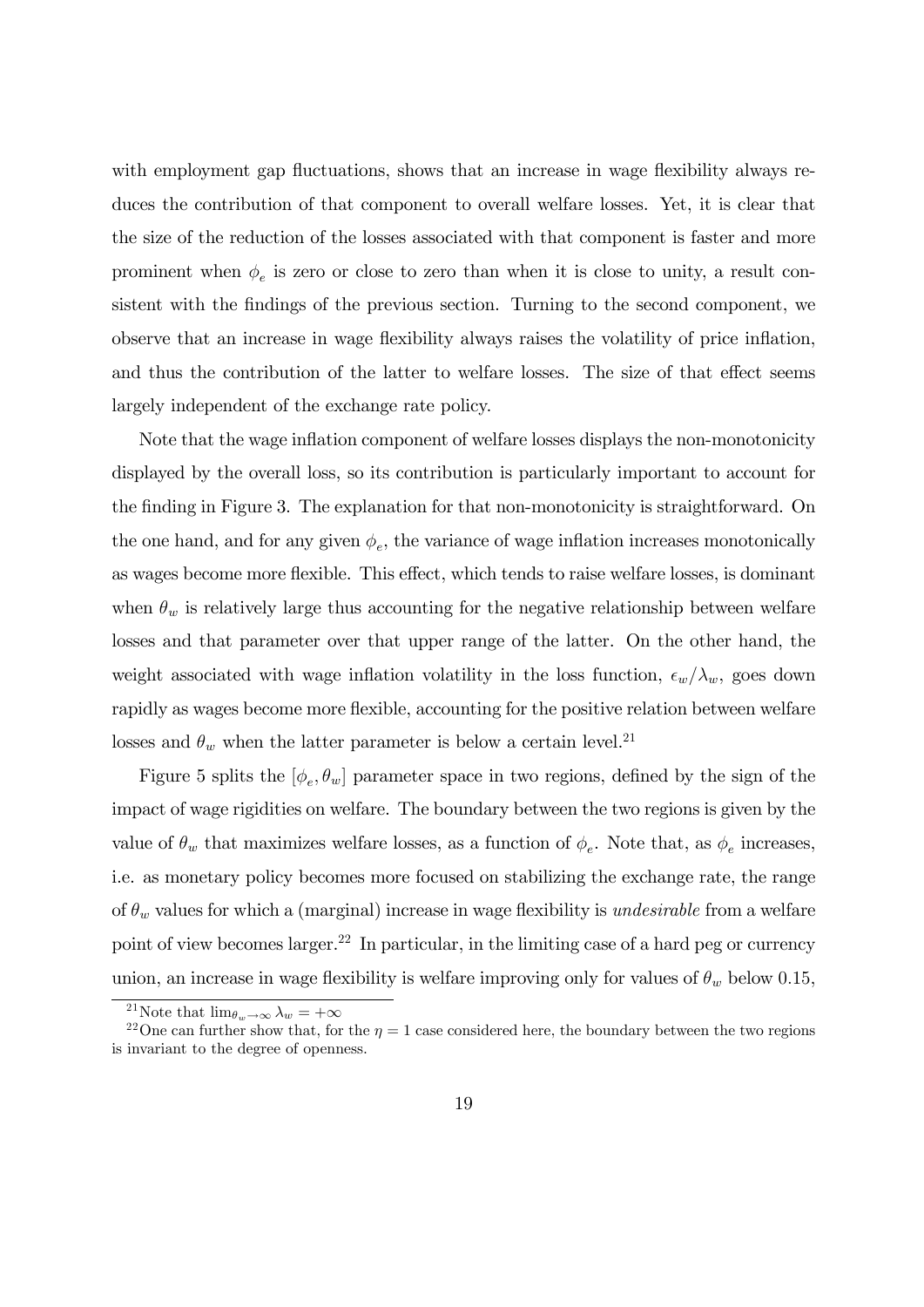i.e. much lower than implied by the empirical evidence. Given that the weight  $\epsilon_w/\lambda_w$ is independent from  $\phi_e$ , the fact that the welfare losses are decreasing in  $\theta_w$  for a larger range of values of the latter parameter when  $\phi_e$  is large must be related to the implied behavior of wage inflation volatility. Thus, when  $\phi_e$  is low, the increase in wage volatility resulting from an increase in wage flexibility is *relatively* small, compared to the case of a high value of  $\phi_e$ . The change in the volatility of the "drivers" of wages -employment and prices—resulting from greater wage flexibility is (relatively) more favorable to wage stability when monetary policy is focused on stabilizing price ináation as opposed to the nominal exchange rate.

Figures 6 through 8 report the corresponding findings when technology shocks are the only source of fluctuations. Note that, qualitatively, the findings are very similar to those obtained under the assumption of demand-driven fluctuations, though the boundary which splits the two regions in the  $[\phi_e, \theta_w]$  parameter space now appears to be more sensitive to the exchange rate coefficient for low values of the latter.

We conclude this subsection by pointing out two additional findings, both of which are captured in Figures 3 and 6. The first result has to do with the desirability or not of some concern for exchange rate stability in the design of monetary policy. We note that, independently of the value of  $\theta_w$ , the welfare loss function is minimized for some positive (albeit small) value of  $\phi_e$ . In other words, and conditional on the assumed interest rate rule (and given  $\phi_{\pi} = 1.5$ ), there are gains from having the central bank respond somewhat to the nominal exchange rate, in order to dampen its fluctuations. $23$ 

Secondly, note that for a broad range of values of  $\phi_e$  (its entire support, in the case of demand shocks), welfare losses for  $\theta_w = 1$  (fully rigid wages) are smaller than those associated with  $\theta_w = 0$ .(fully flexible wages).<sup>24</sup> In both cases the component of welfare

 $^{23}$ That finding is not unrelated to the conclusions of Campolmi (2012), who shows that CPI inflation targeting is often more desirable than domestic inflation targeting in a model similar to ours. Note that CPI inflation is a weighted average of domestic inflation and the change in the (log) nominal exchange rate in our framework.

 $24$ We thank our discussant, Stephanie Schmitt-Grohe, for pointing out this finding.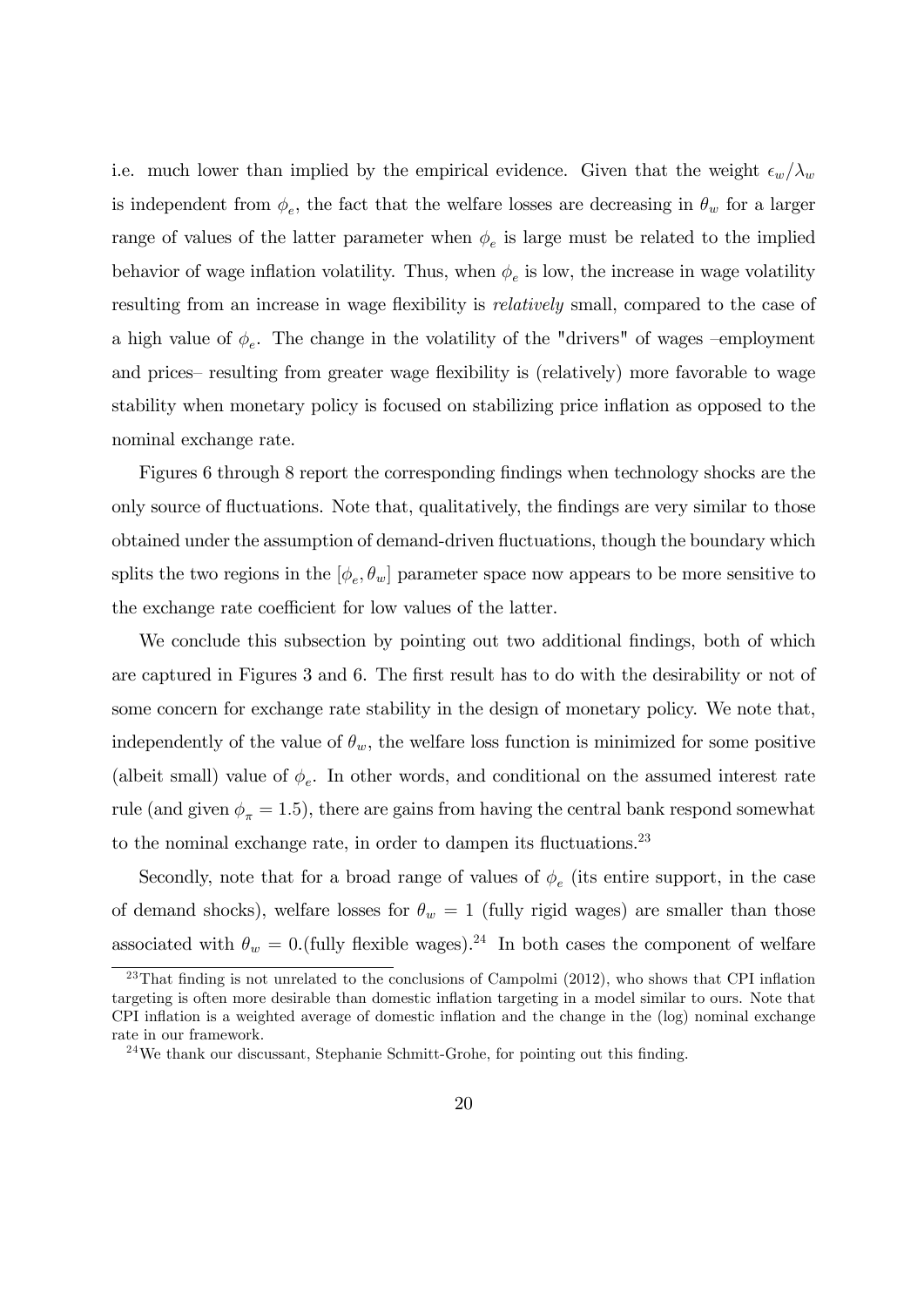losses associated with wage inflation volatility is zero. Instead, we see that the gap in welfare between the two extreme environments associated with price inflation volatility (which favors fully sticky wages) more than offsets the corresponding gap associated with employment gap volatility (which favors fully flexible wages). That result thus hinges on the large weight associated with price ináation (relative to that of the employment gap) in the welfare loss function under our baseline calibration, and can be overturned when greater price flexibility is assumed. Moreover, the previous result is not invariant to the specific monetary policy rule assumed. In particular, conditional on the central bank following an optimal monetary policy, welfare losses are zero in the case of fully flexible wages, but strictly positive when wages display some stickiness (even if not full), at least as long as prices are sticky as well.<sup>25</sup>

### 4.2 Wage Flexibility, Exchange Rate Policy and Welfare: Robustness

In the present subsection we analyze the sensitivity of our findings to a variety of departures from the baseline calibration studied above. In particular, we investigate the role of (a) the elasticity of substitution between domestic and foreign goods, (b) the degree of openness, and (c) the degree of price stickiness.

#### 4.2.1 The Role of the Trade Elasticity

The analysis above was restricted to a specification of preferences featuring a *unitary* value for the elasticity of substitution between domestic and imported goods (the trade elasticity, for short), as well as a logarithmic utility of consumption. A recent literature has shown that in the more general case - either because utility is not logarithmic or the trade elasticity is different from  $1 - it$  is no longer feasible to derive an accurate second order approximation of households' welfare based only on a first order approximation of

 $^{25}$ The optimal monetary policy in the case of flexible wages is known to involve strict domestic inflation targeting, i.e.  $\pi_{H,t} = 0$ , for all t. See Galí and Monacelli (2005).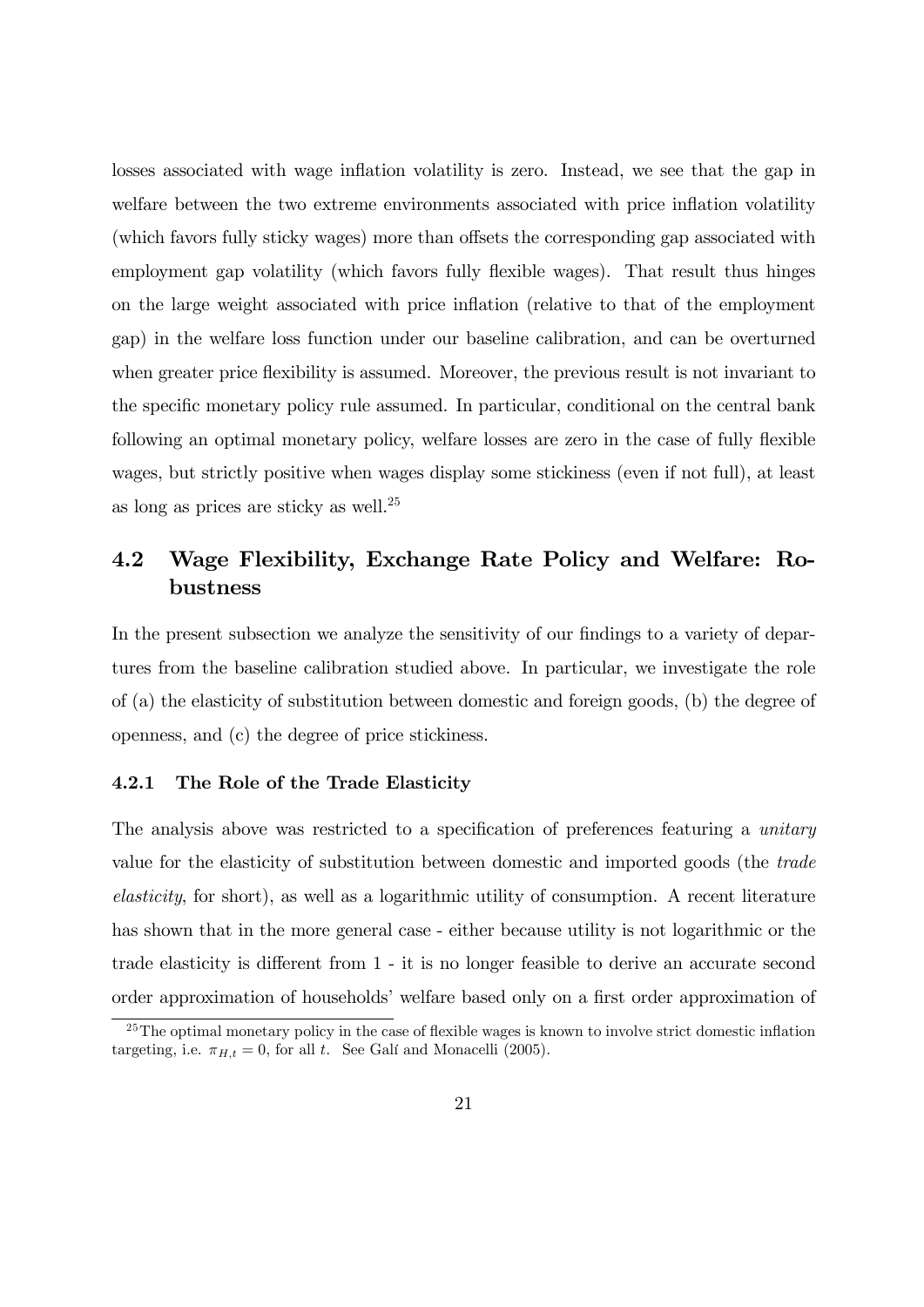the underlying equilibrium conditions.<sup>26</sup>

In this subsection, we analyze the effects of variations in the degree of wage rigidity on welfare, and their interaction with the exchange rate policy, under alternative settings of the trade elasticity. For concreteness, we restrict our analysis to the case of demand-driven fluctuations.

Throughout we continue to assume log-consumption utility. We evaluate the expected discounted utility (loss) of the representative agent by resorting to a second-order approximation of the equilibrium conditions. In particular, we measure expected welfare as:

$$
\mathcal{W}_t = E_t \left\{ \sum_{k=0}^{\infty} \beta^t U(C_{t+k}, N_{t+k}; X_{t+k}) \right\}
$$
 (17)

or, in recursive form:

$$
\mathcal{W}_t = U(C_t, N_t; X_t) + \beta E_t \{ \mathcal{W}_{t+1} \}
$$
\n
$$
\tag{18}
$$

To evaluate the welfare level associated to alternative combinations of policy parameters, we follow Schmitt-Grohe and Uribe (2004) and compute a numerical, second order approximation of  $W_t$ . In turn, this requires computing a second order accurate approximation to the full set of equilibrium conditions.<sup>27</sup>

Figure 9, analogous to Figure 3 above, displays the effect on welfare losses of varying the degree of wage stickiness under alternative values of the exchange rate feedback coefficient  $\phi_e$ . The figure has two panels, corresponding to two different values of the elasticity of substitution:  $\eta = 0.5$  ("low elasticity") and  $\eta = 2$  ("high elasticity"). Note that in both cases the shape of the welfare loss function is qualitatively similar to that shown in Figure 3. In particular, two of our main Öndings carry over to the two alternative calibrations. Firstly, given an initial value of  $\theta_w$  is sufficiently low, making wages more flexible reduces welfare. Secondly, the range of  $\theta_w$  values for which more wage flexibility

 $26$ See, e.g. de Paoli (2009).

<sup>27</sup>See Schmitt-Grohe and Uribe (2004, 2007) for details.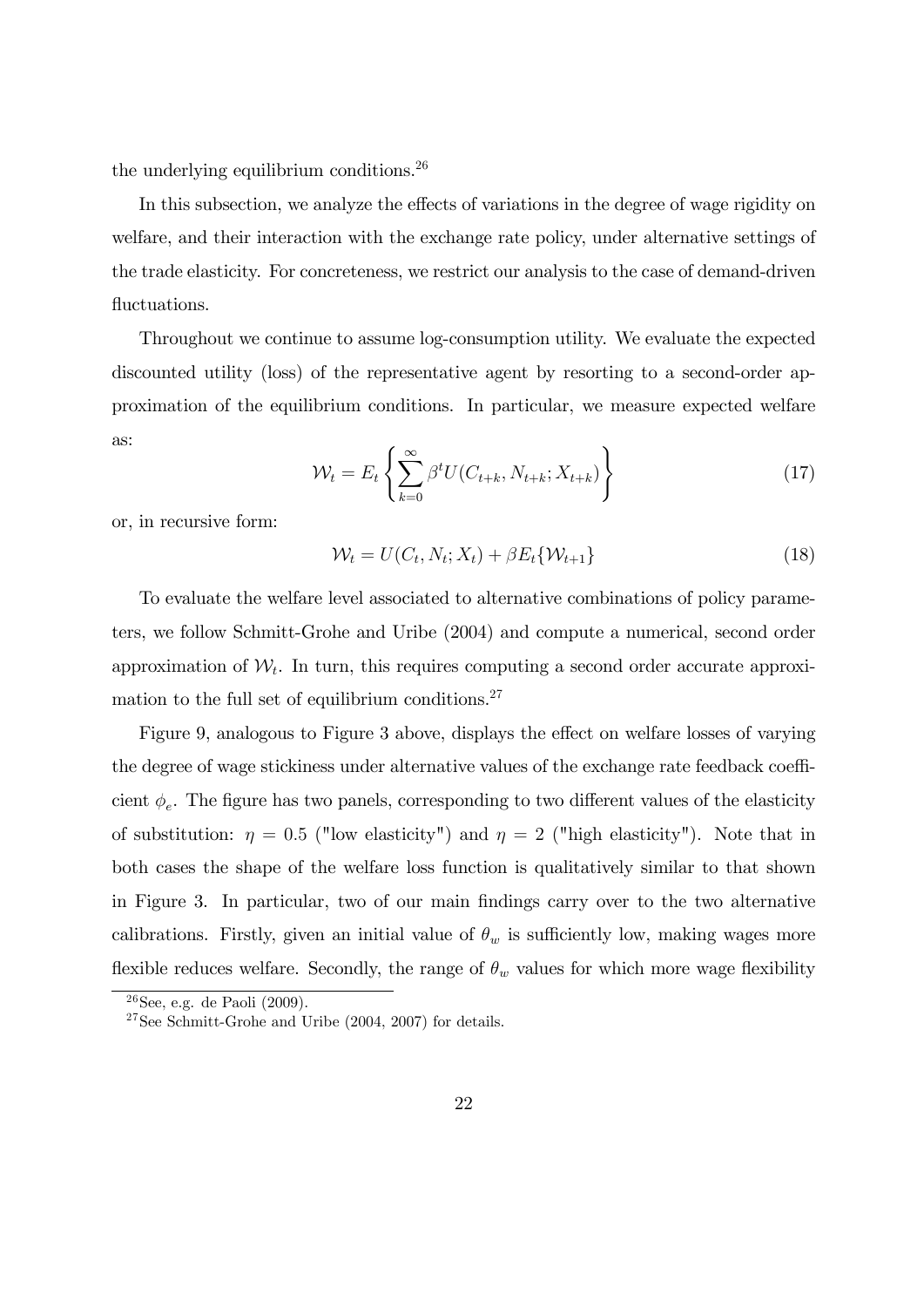is welfare reducing increases with the size of the exchange rate coefficient, and it is largest in the case of an exchange rate peg or a currency union.

#### 4.2.2 The Role of Trade Openness

Figure 10 shows the effect of the exchange rate coefficient  $\phi_e$  on the threshold value for  $\theta_w$  under three alternative values for the *openness* parameter  $\nu$  (0.1, 0.3, and 0.5). Once again we report results for the case of demand shocks only.

We display results for two different calibrations of the trade elasticity,  $\eta = 2$  (panel (a)) and  $\eta = 1/2$  (panel (b)). Under a unitary trade elasticity (not shown), the degree of openness does not have any effect on the threshold value of  $\theta_w$  and hence on the boundary between the two welfare impact regions, which thus corresponds to that shown in Figure 5. In the case of non-unitary trade elasticities, and as Figure 10 makes clear, the degree of openness affects the welfare impact regions. Yet, we note that in both cases considered the threshold value for  $\theta_w$  is decreasing in  $\phi_e$ , independently of the degree of openness. Thus, a key finding from the previous sections is shown to be robust to different degrees of openness, even in the case of non-unitary trade elasticities.

Beyond that basic result, we note that the sign of the effect of openness on the welfare regions turns out to depend on whether that elasticity is larger or smaller than unity. Thus, when  $\eta = 2$ , greater openness reduces the size of the region for which welfare losses are decreasing in  $\theta_w$ , for any given value of  $\phi_e$  (see Figure 10.a). The opposite effect obtains when  $\eta = 1/2$ . In both cases, however, the effect is relatively small.

#### 4.2.3 The Role of Price Stickiness

The analysis of the previous sections has been conducted under the assumption of an unchanged degree of price stickiness  $(\theta_p = 0.75)$ , corresponding to prices having an average duration of four quarters. Figure 11 illustrates the effect on the welfare impact regions of varying the degree of price stickiness, conditional on both demand and technology shocks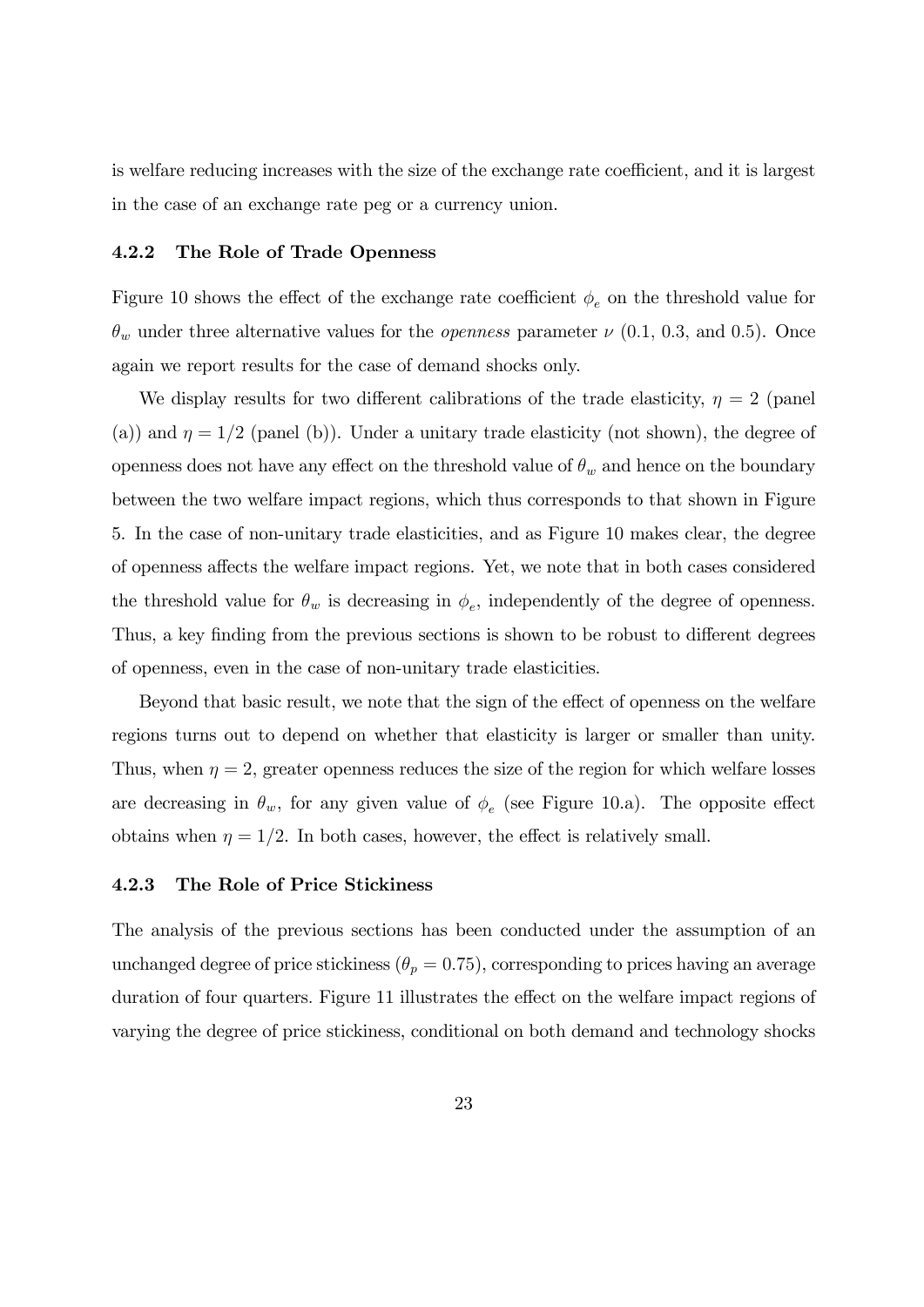separately. In addition to the baseline value, we consider three alternative values (0:25, 0:5, and 1).

Consider first the case of demand-driven fluctuations. Notice that, with the exception of the case of full price rigidity  $(\theta_p = 1)$ , the threshold value for  $\theta_w$  is generally decreasing in the exchange rate feedback coefficient  $\phi_e$ . As we approach full price rigidity, however, that threshold value becomes independent of  $\phi_e$ . In other words, when prices are completely rigid, it is irrelevant whether monetary policy is constrained or not, because domestic inflation will not react to the underlying disturbances and, as a result, neither will the nominal interest rate, given the assumed monetary policy rule (4).

Similarly, if prices are sufficiently flexible, the threshold value for wage stickiness is also largely independent of  $\phi_e$ . In that case, in fact, it is irrelevant whether or not monetary policy is unconstrained, because its ability to influence the real interest rate, via movements of the nominal interest rate, is impaired. Thus, in this vein, fully rigid and fully flexible prices are symmetric cases. Note, however, that the relative size of the welfare impact regions is very different in the two cases. In particular, the range of  $\theta_w$ values for which welfare declines in response to greater wage flexibility tends to be larger when prices are stickier, for any given value of  $\phi_e$ . Thus, and for any given  $\phi_e$ , an increase in wage flexibility is more likely to be welfare improving when prices are relatively flexible.

In the case of technology shocks, a qualitatively similar pattern emerges, with the boundary between the welfare impact regions being independent of  $\phi_e$  either at extreme values of price stickiness or of price áexibility. Outside this parameter regions, and as illustrated in our previous section, the threshold value for wage stickiness is decreasing in the the exchange rate coefficient  $\phi_e$ , although it becomes extremely sensitive to  $\phi_e$  at low values of the latter.

The previous finding suggests that the potential gains from greater wage flexibility may be amplified by a simultaneous increase in price flexibility. In order to asses that conjecture we compute welfare losses (again, conditional on demand shocks) as a function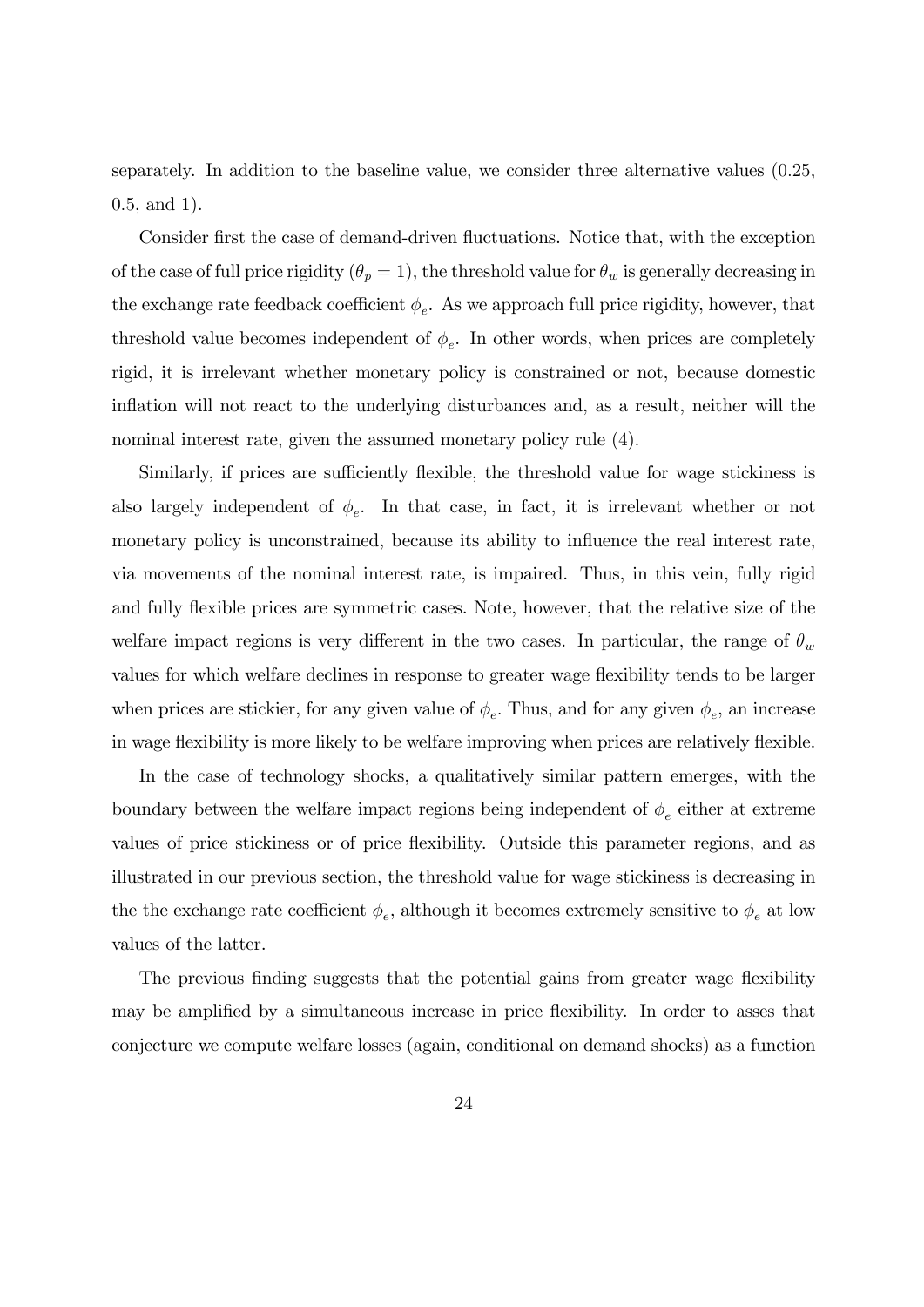of  $\phi_e$  and  $\theta_w$  under the additional constraint that  $\theta_p = \theta_w$ , i.e. that both price and wage stickiness vary together. Figure 12 plots the resulting welfare loss function, conditional on demand and technology shocks separately. Note that even though the overall shape of the welfare loss function is qualitatively similar to that in Figures 3 and 6, the range of  $\theta_w$ values for which the loss function is decreasing in that parameter is considerably smaller, especially in the case of technology shocks. Furthermore, those losses converge to a value to zero as both prices and wages approach full flexibility, independently of exchange rate policy (since in the limiting case monetary policy is neutral).

The previous finding thus suggests that, independently of the exchange rate policy, a reduction in the degree of wage rigidities will be welfare improving if (i) it is large enough, and (ii) is accompanied by a parallel increase in price flexibility.

### 5 Related Literature

Friedman (1953) is classic reference on the interaction between nominal rigidities and the exchange rate regime. His "case for flexible exchange rates" rests on the usefulness of exchange rate adjustments as a substitute for nominal price and wage adjustments, when the latter are difficult to bring about, in order to support a desirable or warranted change in the relative price of domestic and foreign goods. The presence of sufficiently flexible wages and prices as one of the criteria for the success of a currency union can be viewed as a corollary of Friedmanís argument (see, e.g. European Commission (1990), Mongelli (2002)). More recent theoretical work focusing on the costs of downward nominal wage rigidity under an exchange rate peg can be found in Schmitt-GrohÈ and Uribe (2012), among others.

A number of contributions have analyzed the consequences and desirability of increased price and wage flexibility in the closed economy. Thus, DeLong and Summers (1986) use a model with staggered Taylor contracts to show that a increase in wage flexibility (indexed by the responsiveness of wages to cyclical conditions) may be destabilizing due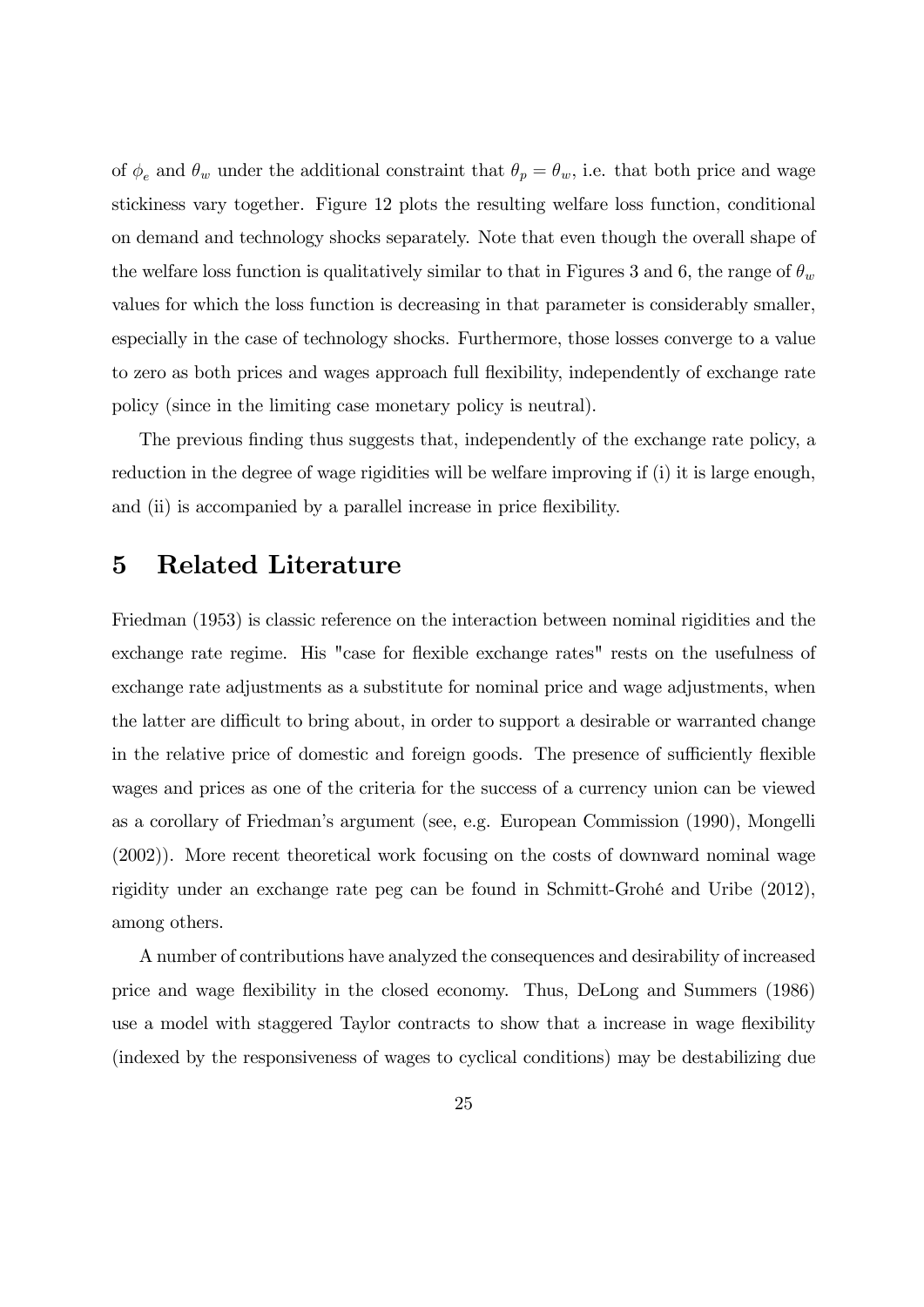to a Mundell effect (i.e. the contractionary impact of *falling* prices, working through the expected real rate).

Using a New Keynesian model, Battarai, Eggertsson, Schoenlen (2012) study the conditions under which an increase in price flexibility may have destabilizing effects on output and employment. This will be the case if demands shocks are prevailing and interest rates do not respond strongly to inflation. By contrast, when supply shocks are dominant, greater price áexibility is destabilizing only if interest rates respond strongly to inflation. Galí  $(2013)$  addresses the same question with a focus on wage flexibility and its impact on welfare. He shows that an increase in wage flexibility may be welfare reducing if the interest rate is not too responsive to ináation. The three papers rely on a closed economy framework, and hence have nothing to say regarding the role of exchange rate policy.

The constraints on monetary policy imposed by a currency union are similar to those implied by a binding zero lower bound on the nominal interest rate.<sup>28</sup> In that context, Eggertsson, Ferrero and Raffo  $(2013)$  raise a warning on the possible contractionary effects of structural reforms (modelled as favorable supply shocks), due to the increase in real interest rates resulting from deflationary pressures combined with an unresponsive nominal rate.

### 6 Concluding Remarks

Calling for greater wage flexibility as a way of insulating employment from shocks has become part of the conventional policy advice kit. For countries under a hard peg or belonging to a currency union, wage flexibility is seen as being even more valuable, given the impossibility of using the exchange rate as a buffer.

The present paper calls into question that conventional wisdom. Using a standard New Keynesian open economy model, we have analyzed the impact of changes in the

 $^{28}$ Similar, but not identical, as made clear by Erceg and Lindé (2012).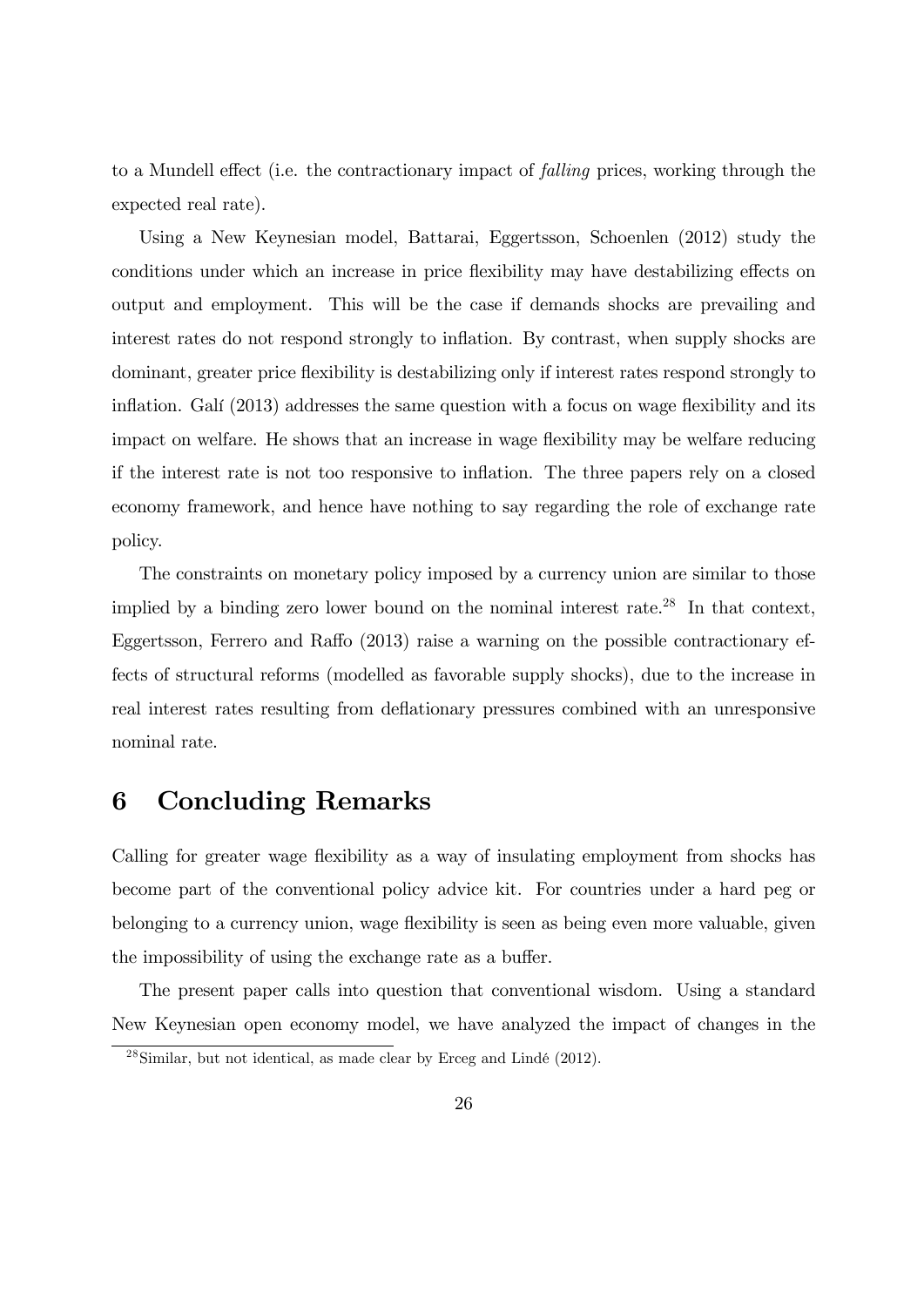degree of wage rigidity on the economy's equilibrium properties. Two findings stand out.

Firstly, the effectiveness of labor cost adjustments on employment is inversely related to the degree to which the central bank seeks to stabilize the exchange rate. That effectiveness is minimal in a currency union.

Secondly, an increase in wage flexibility often reduces welfare, and more likely so in economies under an exchange rate peg or an exchange rate-focused monetary policy.

Our findings thus call into question the common view that wage flexibility is particularly desirable in a currency union.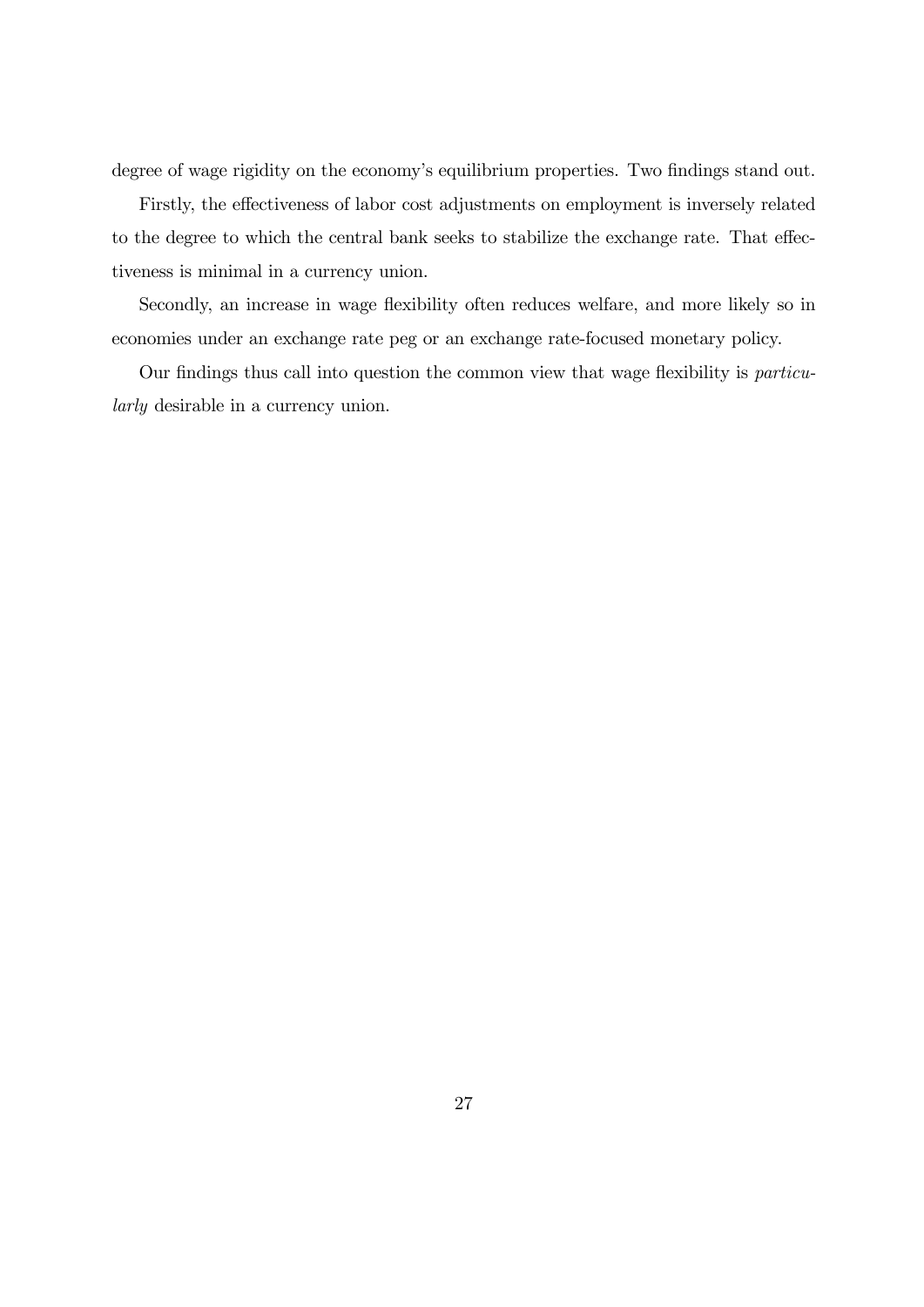#### APPENDIX [NOT FOR PUBLICATION]

#### A.1. Households

The optimal allocation of any given expenditure on domestic goods yields the demand functions:

$$
C_{H,t}(j) = \left(\frac{P_{H,t}(j)}{P_{H,t}}\right)^{-\epsilon_p} C_{H,t}
$$
\n
$$
(19)
$$

for all  $j \in [0, 1]$ , where  $P_{H,t} \equiv \left( \int_0^1 P_{H,t}(j)^{1-\epsilon_p} dj \right)^{\frac{1}{1-\epsilon_p}}$  is the *domestic* price index. Combining the optimality conditions in (19), with the definitions of  $P_{H,t}$  and  $C_{H,t}$  we obtain  $\int_0^1 P_{H,t}(j) C_{H,t}(j) d j = P_{H,t} C_{H,t}.$ 

The optimal allocation of expenditures between domestic and imported goods in turn requires

$$
C_{H,t} = (1 - \nu)(P_{H,t}/P_t)^{-\eta} C_t \qquad ; \qquad C_{F,t} = \nu(P_{F,t}/P_t)^{-\eta} C_t \tag{20}
$$

where  $P_t \equiv ((1 - \nu)P_{H,t}^{1 - \eta} + \nu P_{F,t}^{1 - \eta})^{\frac{1}{1 - \eta}}$  is the consumer price index (CPI, for short).<sup>29</sup> Accordingly, total consumption expenditures by each household are given by  $P_{H,t}C_{H,t}$  +  $P_{F,t}C_{F,t} = P_tC_t$ . Note that in a symmetric steady state with  $P_H/P = 1$  parameter  $\nu$ corresponds to the share of domestic consumption allocated to imported goods. It is also in this sense that  $\nu$  can be interpreted as an index of openness.

The household's intertemporal optimality condition takes the form

$$
1 = \beta(1 + i_t)E_t\left\{ \left(\frac{C_t}{C_{t+1}}\right) \left(\frac{X_{t+1}}{X_t}\right) \left(\frac{P_t}{P_{t+1}}\right) \right\}
$$

where  $i_t$  is the interest rate on a one-period nominally riskless bond denominated in domestic currency.

We assume a complete set of state-contingent securities traded internationally. That <sup>29</sup>When  $\eta = 1$  we have  $P_t \equiv (P_{H,t})^{1-\alpha} (P_{F,t})^{\alpha}$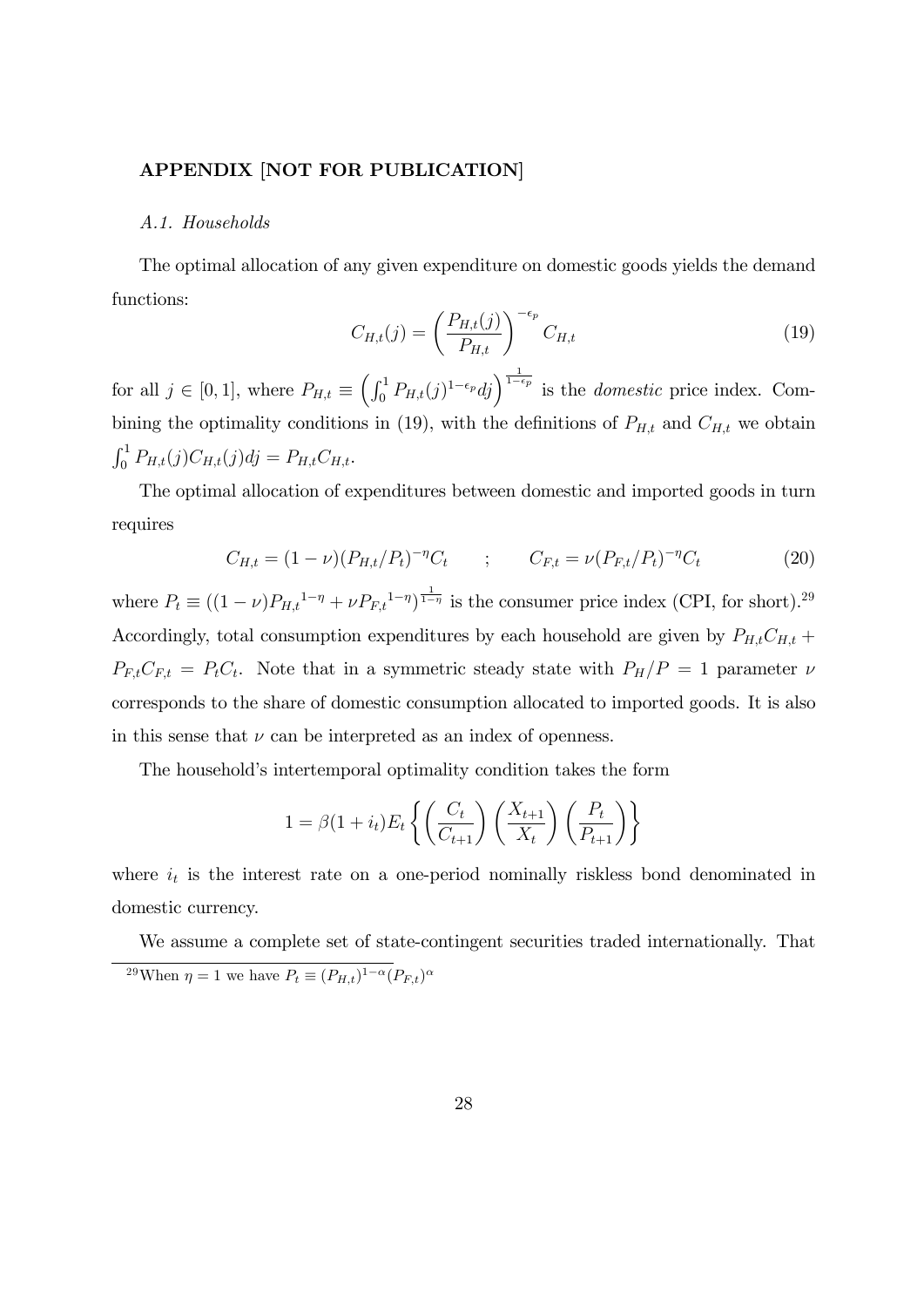assumption implies a risk sharing condition of the form:<sup>30</sup>

$$
C_t = \vartheta X_t C_t^* \mathcal{Q}_t
$$

where  $Q_t \equiv \frac{\varepsilon_t P_t^*}{P_t}$  is the real exchange rate and  $C_t^*$  is world consumption.<sup>31</sup> Without loss of generality we set  $\vartheta \equiv 1$ . Letting  $S_t \equiv \frac{\mathcal{E}_t P_t^*}{P_{H,t}}$  denote the terms of trade, note that  $S_t = Q_t(P_t/P_{H,t})$  implies the monotonic relation  $Q_t = S_t((1 - \nu) + \nu S_t^{1 - \eta})^{-\frac{1}{1 - \eta}}$ .<sup>32</sup>

Each household is specialized in the provision of some differentiated labor service, for which firms generate an isoelastic demand (see below) and for which each household sets the corresponding nominal wage. Each period only a fraction  $1 - \theta_w$  of households, drawn randomly from the population, reset their nominal wage in a way consistent with utility maximization, subject to the demand for their labor services (current and future). The remaining fraction  $\theta_w$  of households keep their nominal wage unchanged. Parameter  $\theta_w \in [0, 1]$  can be thus seen as an index of nominal wage rigidities.

The wage newly set in period  $t$ , denoted by  $W_t$ , must satisfy the optimality condition:

$$
\sum_{k=0}^{\infty} (\beta \theta_w)^k E_t \left\{ N_{t+k|t} U_{c,t+k} \left( \frac{\overline{W}_t}{P_{t+k}} - \mathcal{M}^w M R S_{t+k|t} \right) \right\} = 0 \tag{22}
$$

<sup>30</sup>To see this note that

$$
\left(\frac{\mathcal{E}_t V_{t,t+1}}{P_t}\right) \left(\frac{X_t}{C_t}\right) = \xi_{t,t+1} \beta \left(\frac{X_{t+1}}{C_{t+1}}\right) \left(\frac{\mathcal{E}_{t+1}}{P_{t+1}}\right)
$$
\n
$$
\left(\frac{V_{t,t+1}}{P_t^*}\right) \left(\frac{1}{C_t^*}\right) = \xi_{t,t+1} \beta \left(\frac{1}{C_{t+1}^*}\right) \left(\frac{1}{P_{t+1}^*}\right)
$$
\n(21)

where  $V_{t,t+1}$  is the period t price (in foreign currency) of a one-period (Arrow) security that yields one unit of foreign currency if a specific state of nature is realized in period  $t + 1$ , and nothing otherwise, and where  $\xi_{t,t+1}$  is the probability of that state of nature being realized in  $t + 1$  (conditional on the state of nature at  $t$ ).

 $31$ Note that the equilibrium price of a riskless bond denominated in foreign currency is given, via arbitrage, by  $(1+i_t^*)^{-1} = E_t\{V_{t,t+1}\}.$  The previous pricing equation can be combined with the corresponding domestic bond pricing equation,  $(1 + i_t)^{-1} = E_t \{V_{t,t+1} \frac{\varepsilon_{t+1}}{\varepsilon_t}$  $\{\frac{t+1}{\varepsilon_t}\}$  to obtain, after log-linearization, a familiar version of the uncovered interest parity condition:

$$
i_t = i_t^* + E_t \left\{ \Delta e_{t+1} \right\}
$$

<sup>32</sup>When  $\eta = 1$  then  $\mathcal{Q}_t = \mathcal{S}_t^{1-\alpha}$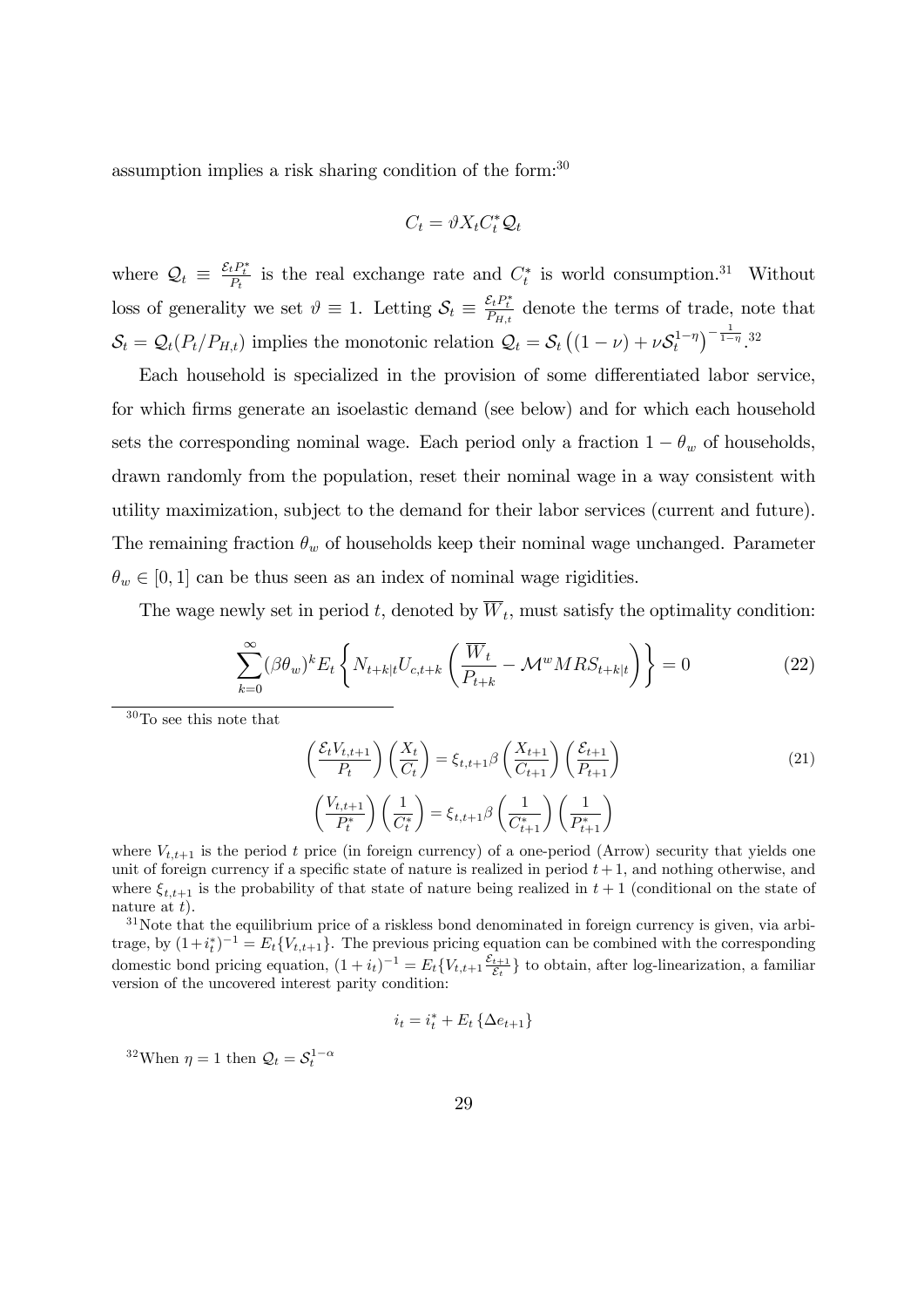where  $\mathcal{M}^w \equiv \frac{\epsilon_w}{\epsilon_w - \epsilon_w}$  $\frac{\epsilon_w}{\epsilon_w-1}$  is the frictionless wage markup and  $MRS_{t+k|t} \equiv C_{t+k}N_{t+k|t}^{\varphi}$ , with  $N_{t+k|t}^{\varphi}$  denoting  $t+k$  employment for a household who last set its wage in period t.

Log-linearization of the previous condition yields

$$
\overline{w}_t = \mu^w + (1 - \beta \theta_w) \sum_{k=0}^{\infty} (\beta \theta_w)^k E_t \{ mrs_{t+k|t} + p_{t+k} \}
$$

where  $\mu^w \equiv \log \mathcal{M}_w$ .

Define the economy's *average* marginal rate of substitution as  $MRS_t \equiv C_t N_t^{\varphi}$ , where  $N_t$  is aggregate employment. Thus, up to a first order approximation,

$$
mr s_{t+k|t} = mr s_{t+k} + \varphi(n_{t+k|t} - n_{t+k})
$$
\n
$$
= mr s_{t+k} - \epsilon_w \varphi(w_t^* - w_{t+k})
$$
\n(23)

Furthermore, log-linearizing the expression for the aggregate wage index around a zero inflation steady state we obtain

$$
w_t = \theta_w w_{t-1} + (1 - \theta_w)\overline{w}_t \tag{24}
$$

We can finally combine equations  $(22)$  through  $(24)$  and derive the baseline wage inflation equation

$$
\pi_t^w = \beta E_t \{ \pi_{t+1}^w \} - \lambda_w (\mu_t^w - \mu^w)
$$
\n(25)

where  $\pi_t^w \equiv w_t - w_{t-1}$  is wage inflation,  $\mu_t^w \equiv w_t - p_t - mrs_t$  denotes the (log) average wage markup, and  $\lambda_w \equiv \frac{(1-\theta_w)(1-\beta\theta_w)}{\theta_w(1+\epsilon_w\varphi)} > 0.$ 

### A.2 Firms

Cost minimization by firms implies a set of demand schedules for labor services of each type:

$$
N_t(i,j) = \left(\frac{W(i)}{W_t}\right)^{-\epsilon_w} N_t(j)
$$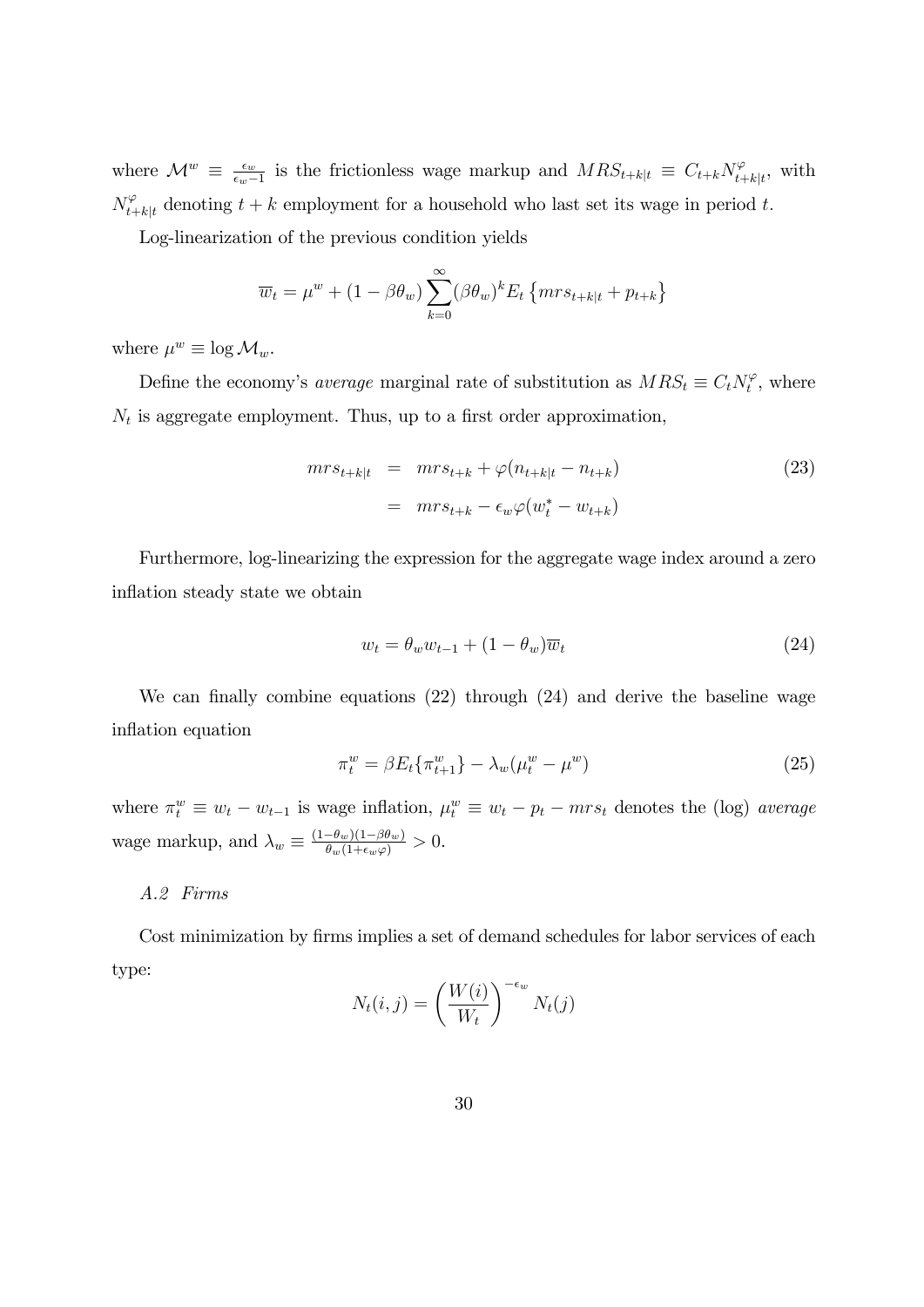for all  $i \in [0, 1]$  and  $j \in [0, 1]$ . Note that aggregate demand for labor of type i is thus given by:

$$
N_t(i) = \int_0^1 N_t(i,j)dj = \left(\frac{W(i)}{W_t}\right)^{-\epsilon_w} N_t
$$

where  $N_t = \int_0^1 N_t(j)dj$  is aggregate employment.

Each period, a subset of firms of measure  $1-\theta_p$ , drawn randomly, reoptimize the price of their good, subject to a sequence of demand schedules for the latter. The remaining fraction  $\theta_p$  keep their price unchanged. Parameter  $\theta_p \in [0, 1]$  can thus be interpreted as an index of price rigidities. All firms meet the demand for their respective goods at the posted prices.

As a result, and to a first-order approximation, the (log) domestic price level evolves over time according to the difference equation

$$
p_{H,t} = \theta_p p_{H,t-1} + (1 - \theta_p) \overline{p}_{H,t} \tag{26}
$$

where  $\overline{p}_{H,t} \equiv \log \overline{P}_{H,t}$  is the (log) price newly set by firms adjusting the price in period t. When choosing that price  $\overline{P}_{H,t}$ , each firm seeks to maximize its value, subject to the sequence of demand constraints  $Y_{t+k|t} = (\overline{P}_{H,t}/P_{H,t+k})^{-\epsilon_p} (C_{H,t+k} + C_{H,t}^*),$  for  $k = 0, 1, 2, ...$ consistent with the households' optimality condition (??), where  $Y_{t+k|t}$  denotes output at time  $t + k$  of a firm that last reset its price in period t.

The resulting optimality condition is given by

$$
\sum_{k=0}^{\infty} \theta_p^k E_t \left\{ Q_{t,t+k} Y_{t+k|t} \left( \overline{P}_{H,t} - \mathcal{M}_p \Psi_{t+k|t} \right) \right\} = 0
$$

where  $Q_{t,t+k} \equiv \beta^k (C_t/C_{t+k})(X_{t+k}/X_t)(P_t/P_{t+k})$  is the relevant stochastic discount factor for nominal payoffs in period  $t + k$ ,  $\Psi_{t+k|t} \equiv \frac{W_{t+k}}{(1-\alpha)A_{t+k}}$  $\sqrt{(1-\alpha)A_{t+k}N_{t+k}^{-\alpha}}$ is the marginal cost in period  $t + k$  of a firm producing quantity  $Y_{t+k|t}$ , and  $\mathcal{M}_p \equiv \frac{\epsilon_p}{\epsilon_p - k}$  $\frac{\epsilon_p}{\epsilon_p-1}$  is the price markup under flexible prices.

Log-linearization of the previous optimality condition around the zero inflation steady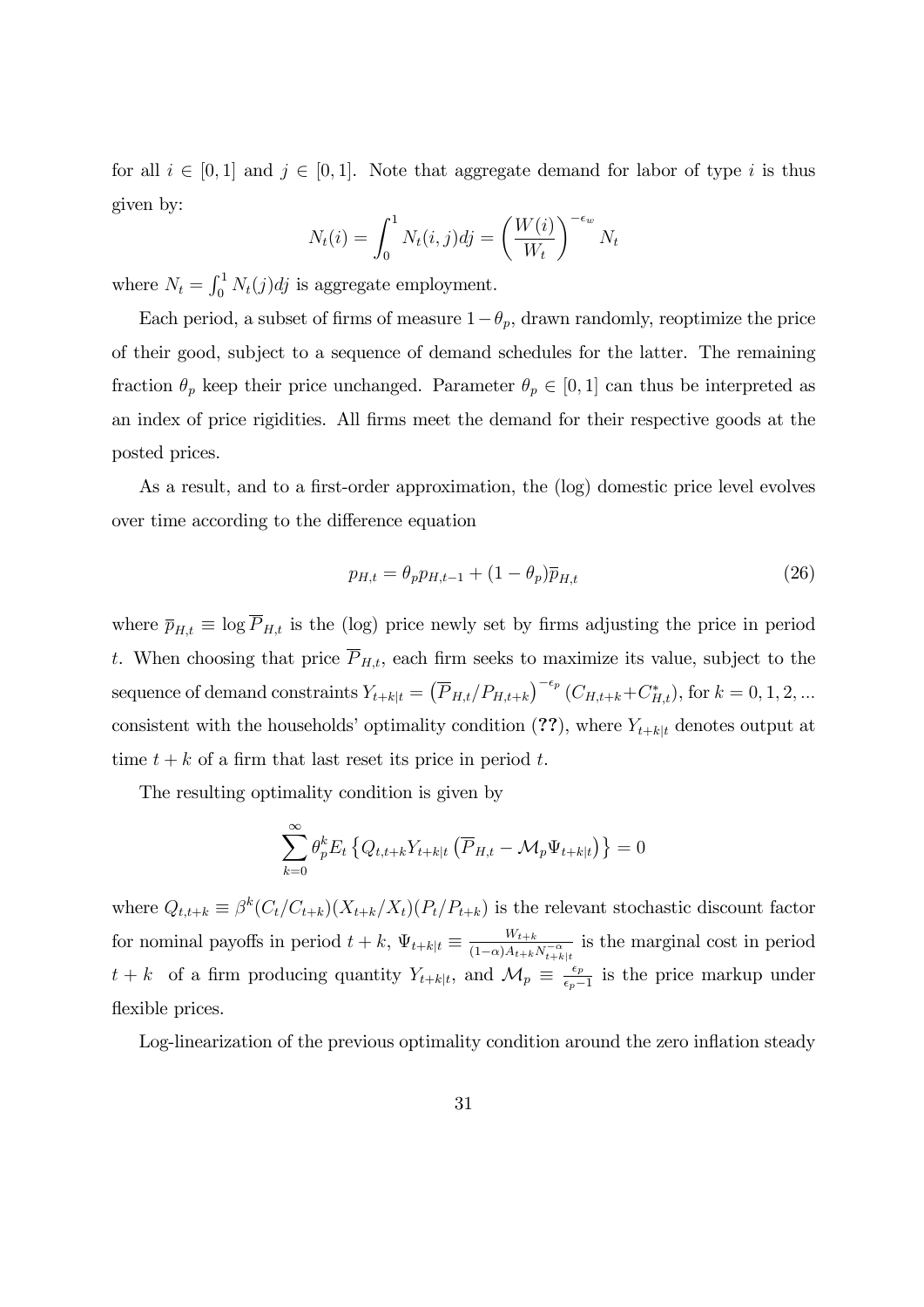state yields

$$
\overline{p}_{H,t} = \mu^p + (1 - \beta \theta_p) \sum_{k=0}^{\infty} (\beta \theta_p)^k E_t \{\psi_{t+k|t}\}
$$
\n(27)

where  $\mu^p \equiv \log \mathcal{M}^p$  and  $\psi_{t+k|t} \equiv \log \Psi_{t+k|t}$ . In words, firms adjusting their price in any given period choose the latter to equal the desired markup over a weighted average of current and future nominal marginal costs.

Define the *average* nominal marginal cost as  $\Psi_t \equiv \frac{W_t}{(1-\alpha)A_t}$  $\frac{W_t}{(1-\alpha)A_tN_t^{-\alpha}}$ . Taking logs and using the (first order) approximate aggregate relation  $y_t = a_t + (1 - \alpha)n_t$ , it follows that

$$
\psi_{t+k|t} = \psi_{t+k} + \alpha (n_{t+k|t} - n_{t+k})
$$

$$
= \psi_{t+k} - \frac{\alpha \epsilon_p}{(1-\alpha)} (\overline{p}_{H,t} - p_{H,t+k})
$$

Combining the previous result with  $(26)$  and  $(27)$ , one can derive the price inflation equation

$$
\pi_t^p = \beta E_t \{ \pi_{t+1}^p \} - \lambda_p (\mu_t^p - \mu^p)
$$
\n(28)

where  $\pi_t^p \equiv p_t - p_{t-1}$  denotes price inflation,  $\mu_t^p \equiv p_t - \psi_t$  is the *average* price markup and  $\lambda_p \equiv \frac{(1-\theta_p)(1-\beta\theta_p)}{\theta_p} \frac{1-\alpha}{1-\alpha+\alpha}$  $\frac{1-\alpha}{1-\alpha+\alpha\epsilon_p}$ . Thus, price inflation is driven by current and expected deviations of average price markups from desired markups. Note the symmetry between the price inflation equation  $(28)$  and its wage counterpart in  $(?)$ .

#### A.3. Equilibrium

Goods market clearing in the home economy thus requires

$$
Y_t(j) = C_t(j) + C_{H,t}^*(j)
$$
\n
$$
= \left(\frac{P_{H,t}(j)}{P_{H,t}}\right)^{-\epsilon_p} \left[ (1-\nu) \left(\frac{P_{H,t}}{P_t}\right)^{-\eta} C_t + \nu \left(\frac{P_{H,t}}{P_{F,t}}\right)^{-\eta} Y_t^* \right]
$$
\n(29)

for all  $j \in [0, 1]$  and all t, and where we have imposed goods market clearing at the world level as well, i.e.  $C_t^* = Y_t^*$ .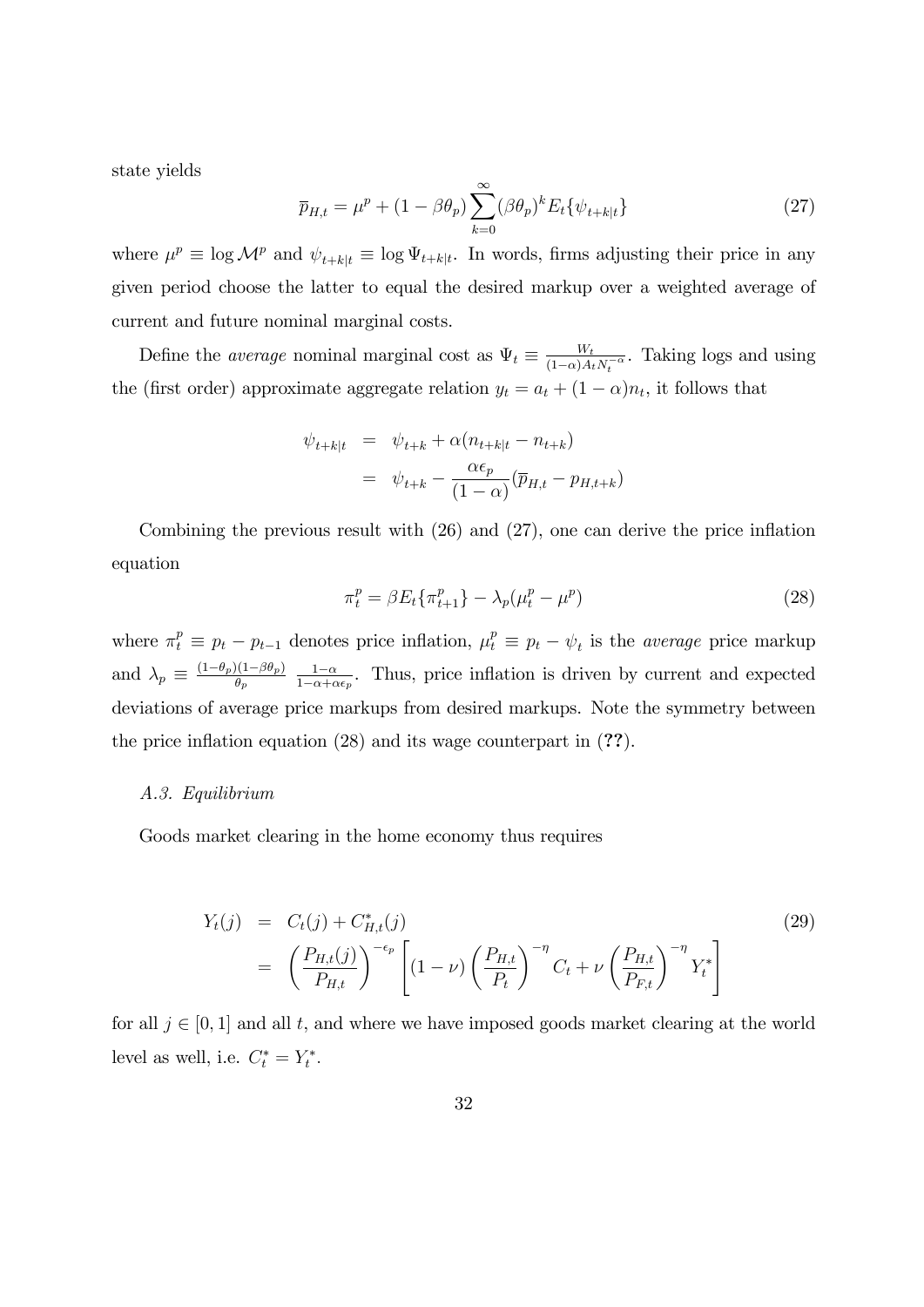Plugging (29) into the definition of aggregate domestic output  $Y_t \equiv \left(\int_0^1 Y_t(j)^{1-\frac{1}{\epsilon_p}}dj\right)^{\frac{\epsilon_p}{\epsilon_p-1}}$ we obtain:<sup>33</sup>

$$
Y_t = (1 - \nu) \left( (1 - \nu) + \nu \mathcal{S}_t^{1 - \eta} \right)^{\frac{\eta}{1 - \eta}} C_t + \nu \mathcal{S}_t^{\eta} Y_t^*
$$

The corresponding log-linear approximation around the symmetric steady state is given by

$$
y_t = (1 - \nu)c_t + \nu y_t^* + \eta \nu (2 - \nu)s_t \tag{30}
$$

The log-linearized Euler equation takes the form:

$$
c_t = E_t\{c_{t+1}\} - (i_t - E_t\{\pi_{t+1}\}) + (1 - \rho_x)x_t
$$
  
= 
$$
E_t\{c_{t+1}\} - (1 - \nu)(i_t - E_t\{\pi_{H,t+1}\}) - \nu(i_t^* - E_t\{\pi_{t+1}^*\}) + (1 - \rho_x)x_t
$$

where the second equality makes use of the fact that  $\pi_t = (1 - \nu)\pi_{H,t} + \nu(\Delta e_t + \pi_t^*)$ together with the log-linearized interest parity condition  $i_t = i_t^* + E_t \{\Delta e_{t+1}\}.$ 

Noting that, up to a first order approximation,  $q_t = (1 - \nu)s_t$ , we can write the risk sharing condition as:

$$
c_t = x_t + (1 - \nu)s_t + y_t^* \tag{31}
$$

Employment is given by:

$$
(1 - \alpha)n_t = y_t - a_t \tag{32}
$$

Next we derive expressions for the average price and wage markups as a function of the output and real wage gaps. Letting  $\omega_t \equiv w_t - p_t$  denote the (log) consumption wage, we can write the average wage markup as

$$
Y_t = (1 - \nu)S_t^{\nu}C_t + \nu S_t C_t^*
$$

<sup>&</sup>lt;sup>33</sup>Note that in the special case of  $\eta = 1$  we have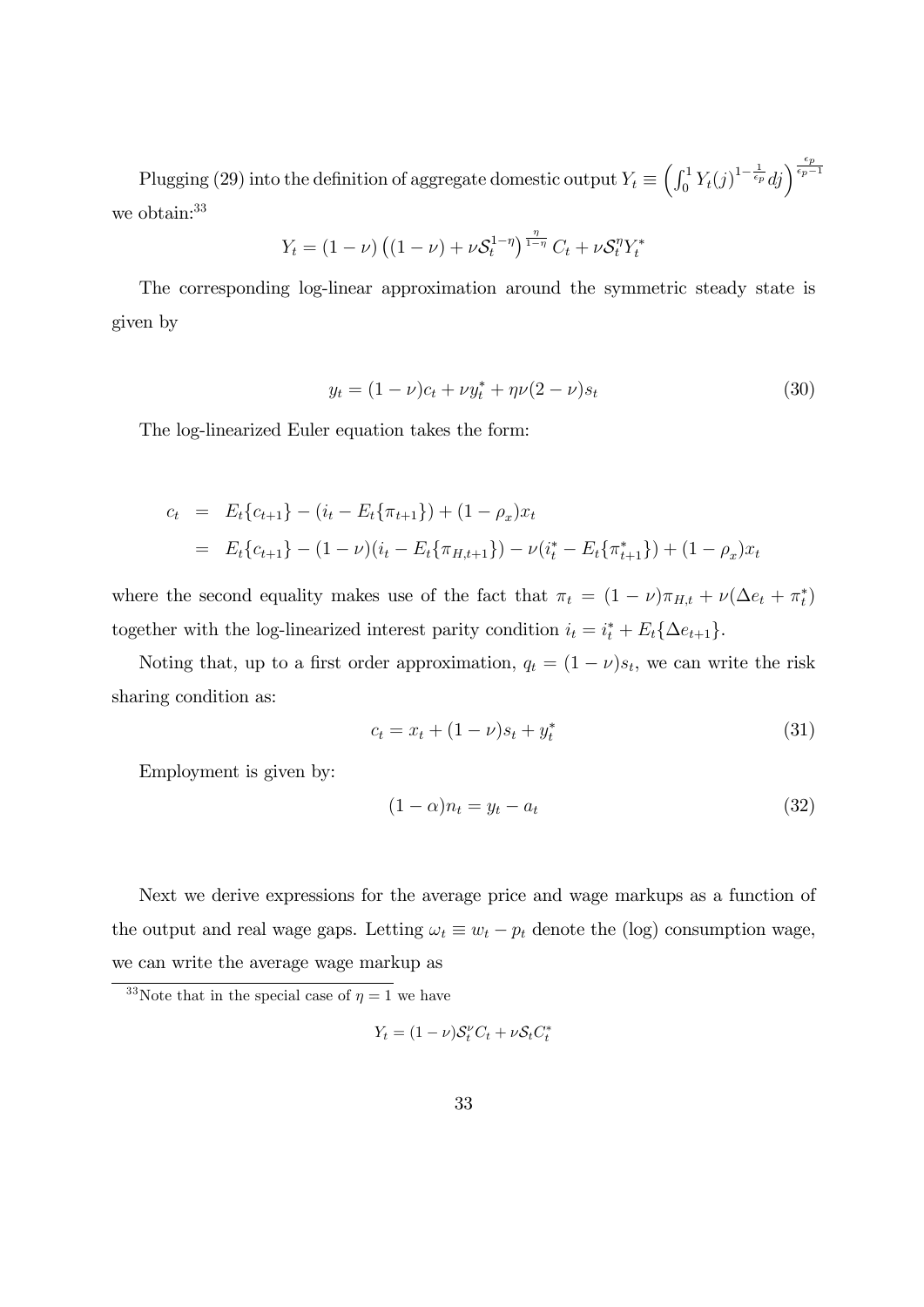$$
\begin{aligned}\n\mu_t^w &\equiv \omega_t - m r s_t \\
&= \omega_t - (c_t + \varphi n_t)\n\end{aligned} \tag{33}
$$

Thus, in deviations from the natural equilibrium

$$
\mu_t^w - \mu^w = \widetilde{\omega}_t - \widetilde{c}_t - \frac{\varphi}{1 - \alpha} \widetilde{y}_t
$$

We can thus rewrite the wage inflation equation as:

$$
\pi_t^w = \beta E_t \{\pi_{t+1}^w\} + \frac{\lambda_w \varphi}{1 - \alpha} \widetilde{y}_t + \lambda_w \widetilde{c}_t - \lambda_w \widetilde{\omega}_t \tag{34}
$$

Similarly, the average price markup is given by

$$
\mu_t^p \equiv p_{H,t} - (\tau_t + w_t - mp_n) \n= a_t - \alpha n_t - (\tau_t + \omega_t + \nu s_t) + \log(1 - \alpha)
$$
\n(35)

Hence,

$$
\mu_t^p - \mu^p = -\frac{\alpha}{1 - \alpha} \widetilde{y}_t - \widetilde{\omega}_t - \nu \widetilde{s}_t - \tau_t
$$

The domestic inflation equation can thus be written as

$$
\pi_{H,t}^p = \beta E_t \{ \pi_{H,t+1}^p \} + \frac{\lambda_p \alpha}{1 - \alpha} \tilde{y}_t + \lambda_p \tilde{\omega}_t + \lambda_p \nu \tilde{s}_t + \lambda_p \tau_t \tag{36}
$$

Finally, we need to take into account the following identities:

$$
\pi_{H,t}^p \equiv p_{H,t} - p_{H,t-1} \tag{37}
$$

$$
\pi_{w,t}^w \equiv w_t - w_{t-1} \tag{38}
$$

$$
\widetilde{\omega}_t = w_t - (p_{H,t} + \nu \widetilde{s}_t) - (\omega_t^n + \nu s_t^n) \tag{39}
$$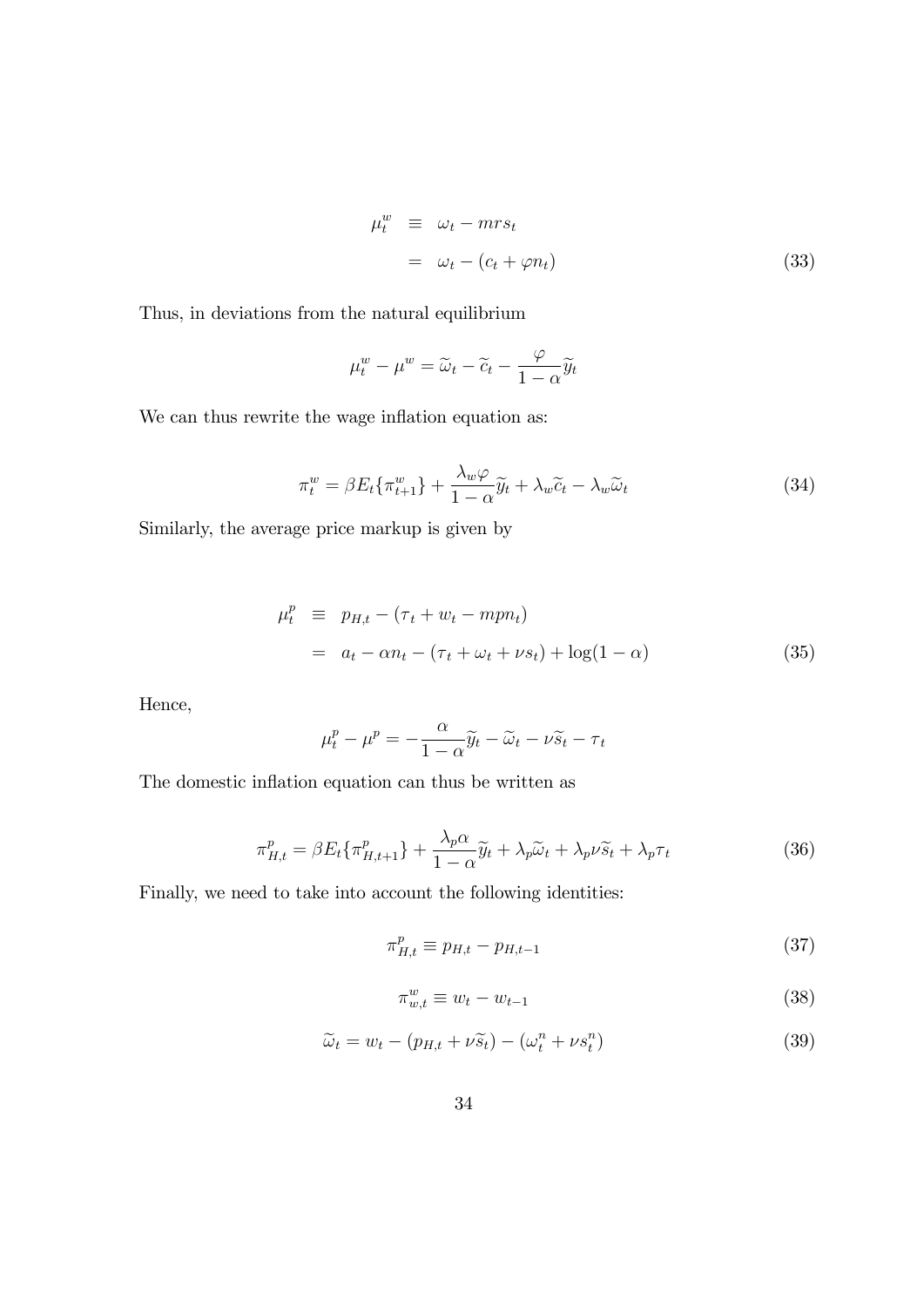$$
s_t \equiv e_t - p_{H,t} \tag{40}
$$

#### A.4 Natural Equilibrium

Setting price and wage markups to their frictionless levels in (33) and (35):

$$
(\alpha + \varphi)n_t^n = a_t - c_t^n - \nu s_t^n - \mu + \log(1 - \alpha)
$$

where  $\mu \equiv \mu^p + \mu^w$ , and where variables with an n superscript denote the natural equilibrium values of the original variable. Combining the previous expression with the risk sharing condition

$$
c_t^n = x_t + (1 - \nu)s_t^n
$$

we obtain

$$
(\alpha + \varphi)n_t^n = a_t - x_t - s_t^n - \tau_t - \mu + \log(1 - \alpha) \tag{41}
$$

Goods market clearing implies

$$
a_t + (1 - \alpha)n_t^n = (1 - \nu)c_t^n + \eta\nu(2 - \nu)s_t^n
$$

which combined with the risk sharing condition implies:

$$
a_t + (1 - \alpha)n_t^n = (1 - \nu)x_t + (1 + (\eta - 1)\nu(2 - \nu))s_t^n
$$
\n(42)

Finally, combining (41) and (42) to substitute  $s_t$  out yields an expression for natural employment, which we denote by  $n_t^n$ :

$$
n_t^n = \Omega(\eta - 1)\nu(2 - \nu)a_t - \Omega\nu[1 + (\eta - 1)(2 - \nu)]x_t - \Omega[1 + (\eta - 1)(2 - \nu)]\tau_t + n
$$

where  $n \equiv \Omega[1 + (\eta - 1)\nu(2 - \nu)](\log(1 - \alpha) - \mu)$  and  $\Omega \equiv \frac{1}{1 - \alpha + (\alpha + \varphi)[1 + (\eta - 1)\nu(2 - \nu)]} > 0$ . Note that in the special case of  $\eta = 1$ , natural employment is independent of technology, but is still affected by the demand shock.

The previous expression can be combined with other equilibrium conditions to derive the natural values of the remaining variables. Thus,

$$
y_t^n = a_t + (1 - \alpha)n_t^n
$$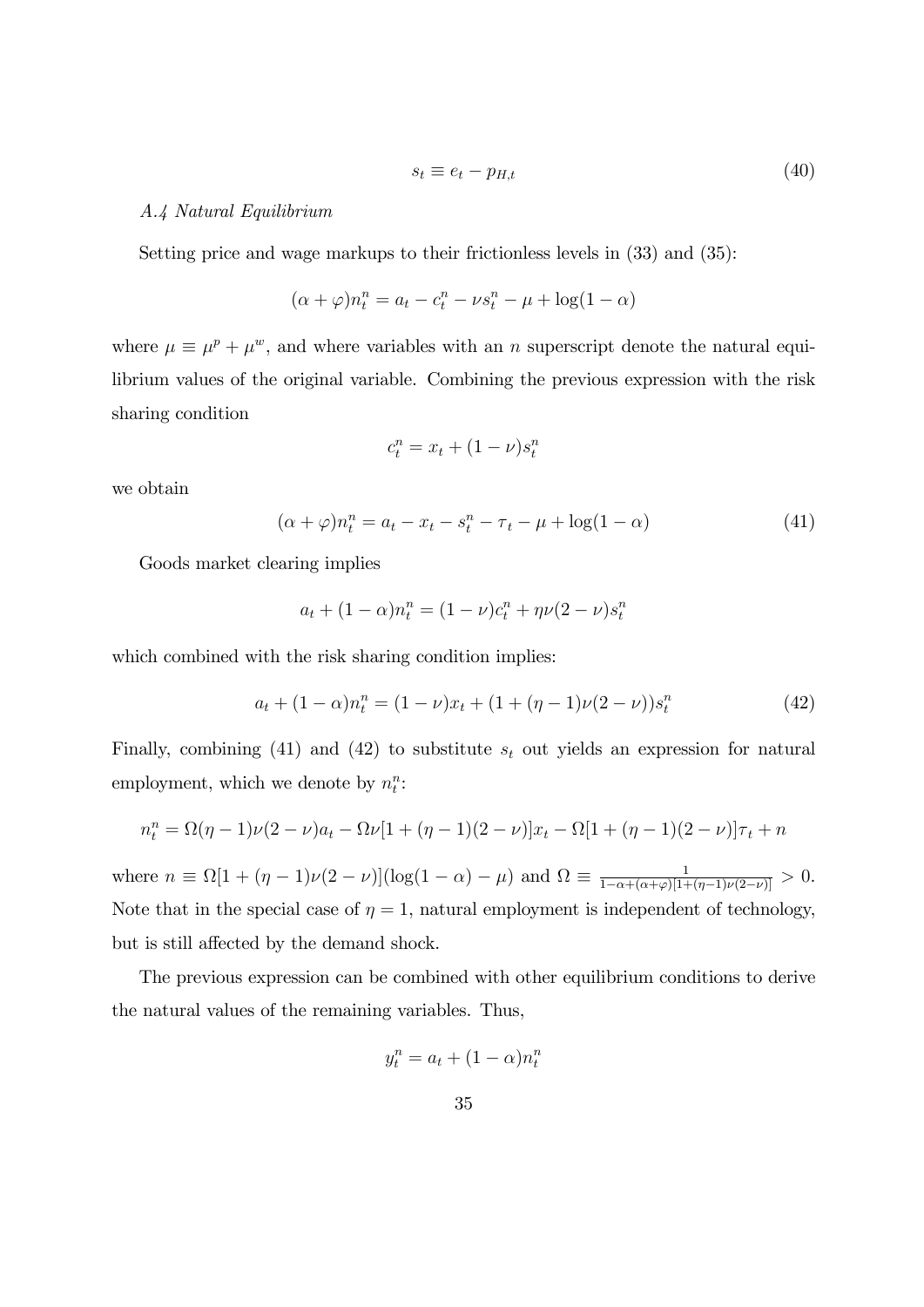$$
s_t^n = a_t - x_t - \tau_t - (\alpha + \varphi)n_t^n - \mu + \log(1 - \alpha)
$$

$$
c_t^n = x_t + (1 - \nu)s_t^n
$$

$$
\omega_t^n = a_t - \alpha n_t^n - \tau_t - \nu s_t - \mu + \log(1 - \alpha)
$$

A.5. Equilibrium Dynamics in the Presence of Nominal Rigidities Aggregate demand block:

$$
y_t = (1 - \nu)c_t + \eta \nu (2 - \nu)s_t \tag{43}
$$

$$
c_t = x_t + (1 - \nu)s_t \tag{44}
$$

$$
c_t = E_t \{c_{t+1}\} - (1 - \nu)(i_t - E_t \{\pi_{H,t+1}\}) + (1 - \rho_x)x_t
$$
\n(45)

$$
i_t = \phi_\pi \pi_{H,t} + \frac{\phi_e}{1 - \phi_e} e_t \tag{46}
$$

$$
s_t \equiv e_t - p_{H,t} \tag{47}
$$

$$
n_t = \frac{1}{1 - \alpha}(y_t - a_t) \tag{48}
$$

Aggregate supply block:

$$
\pi_{H,t}^p = \beta E_t \{ \pi_{H,t+1}^p \} - \lambda_p (\mu_t^p - \mu^p)
$$

$$
\pi_{H,t}^p \equiv p_{H,t} - p_{H,t-1}
$$

$$
\mu_t^p = a_t - \alpha n_t - (\omega_t + \nu s_t) + \tau_t
$$

$$
\pi_t^w = \beta E_t \{\pi_{t+1}^w\} - \lambda_w (\mu_t^w - \mu^w)
$$

$$
\pi_{w,t}^w \equiv w_t - w_{t-1}
$$

$$
\mu_t^w = \omega_t - (c_t + \varphi n_t)
$$

$$
\omega_t \equiv w_t - (p_{H,t} + \nu s_t)
$$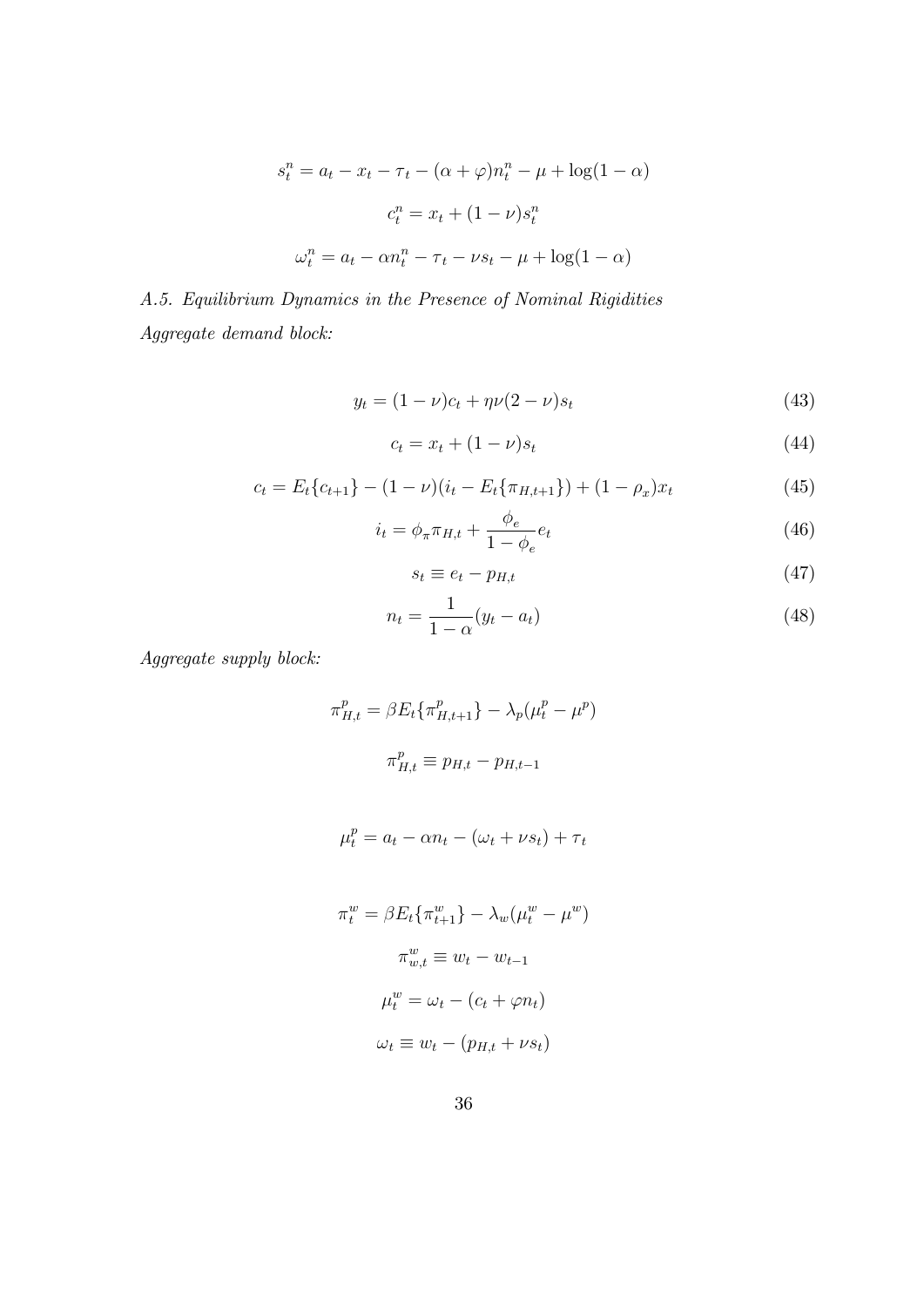#### References

Barattieri, Alessandro, Susanto Basu, and Peter Gottschalk (2010): "Some Evidence on the Importance of Sticky Wages," American Economic Journal: Macroeconomics, forthcoming.

Blanchard, Olivier J. and Jordi Galí (2007): "Real Wage Rigidities and the New Keynesian Model," *Journal of Money, Credit, and Banking*, supplement to volume 39, no. 1, 35-66.

Blanchard, Olivier J. and Jordi Galí (2010): "Labor Markets and Monetary Policy: A New Keynesian Model with Unemployment," American Economic Journal: Macroeconomics, 2 (2), 1-33.

Battarai, Saroj, Gauti Eggertsson, and Raphael Schoenle (2012): "Is Increased Price Flexibility Stabilizing? Redux," mimeo.

Cole and Obstfeld (1993):

Campolmi, Alessia (2012): "Which Ináation to Target?: A Small Open Economy with Sticky Wages," Macroeconomic Dynamics, 1-30.

De Paoli, Bianca (2009): "Monetary policy and welfare in a small open economy," Journal of International Economics, 77, 11-22.

Eggertsson, Gauti, and Michael Woodford (2003): "The Zero Bound on Interest Rates and Optimal Monetary Policy," *Brookings Papers on Economic Activity*, vol. 1, 139-211.

Eggertsson, Gauti, Andrea Ferrero, and Andrea Raffo (2013): "Can Structural Reforms Help Europe?," mimeo.

Erceg, Christopher, Christopher Gust and David López-Salido (2009): "The Transmission of Domestic Shocks in Open Economies," in J. Galí and M. Gertler (eds): International Dimensions of Monetary Policy, Chicago University Press.

Erceg, Christopher J., Dale W. Henderson, and Andrew T. Levin (2000): "Optimal Monetary Policy with Staggered Wage and Price Contracts," Journal of Monetary Economics vol. 46, no. 2, 281-314.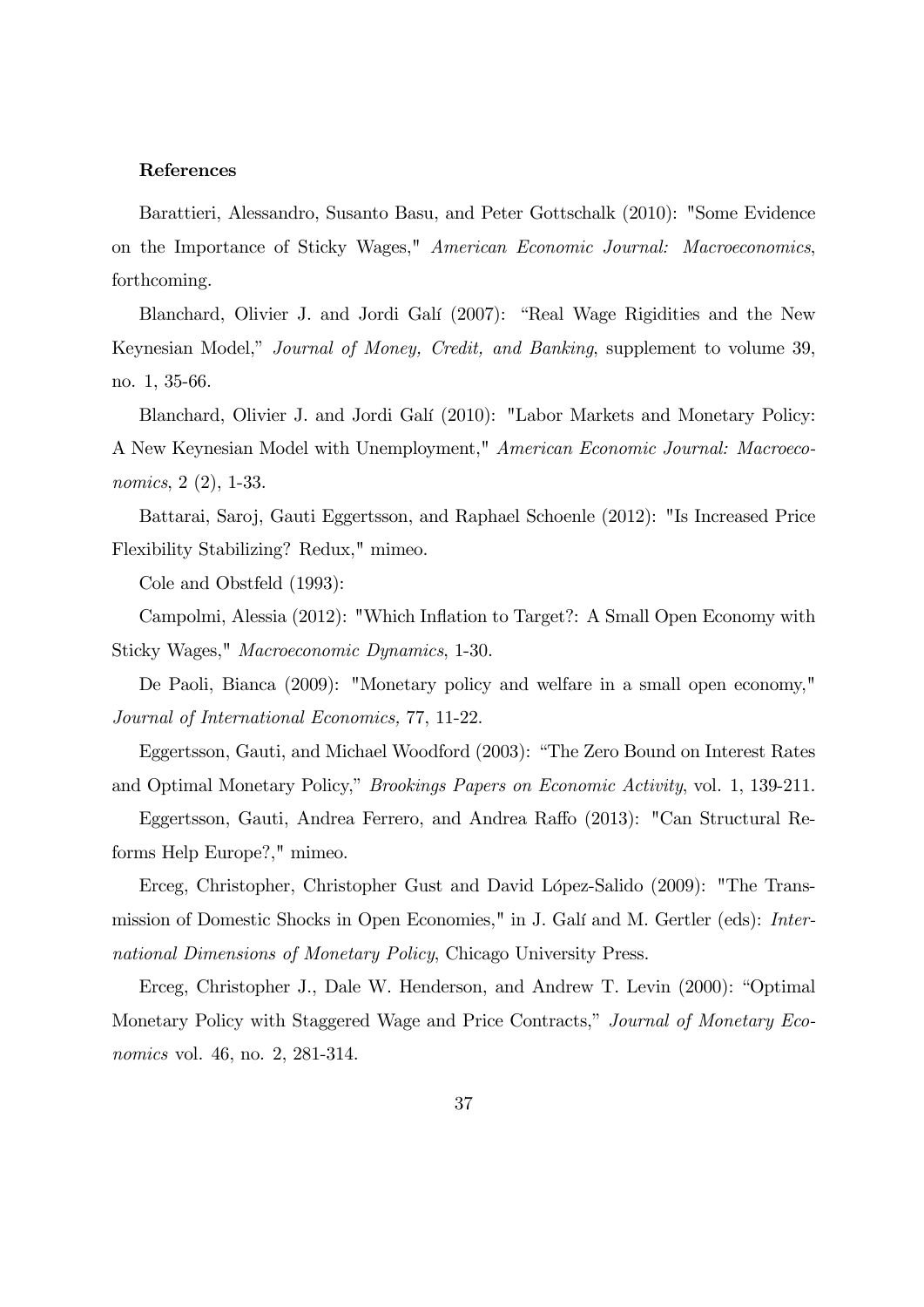Erceg, Christopher J., and Jesper Lindé (2012): "Fiscal Consolidation in an Open Economy." American Economic Review, 102(3): 186-91.

European Commission (1990): One Market, One Money, Brussels.

Farhi, Emmanuel, Gita Gopinath, and Oleg Itskhoki (2013): "Fiscal Devaluations," mimeo.

Friedman, Milton (1953): "The Case for Flexible Exchange Rates," in M. Friedman, Essays in Positive Economics, Chicago University Press (Chicago, IL)

Galí, Jordi (2013) : "Notes for a New Guide to Keynes (I): Wages, Aggregate Demand and Employment," Journal of the European Econmic Association,  $11(5)$ ,  $973-1003$ .

Galí, Jordi and Tommaso Monacelli (2005) : "Monetary Policy and Exchange Rate Volatility in a Small Open Economy," Review of Economic Studies, vol. 72, issue 3, 2005, 707-734.

Hall, Robert (2005): "Employment Fluctuations with Equilibrium Wage Stickiness," American Economic Review, 95(1), 50-64.

Monacelli, Tommaso (2004), "Into the Mussa Puzzle: Monetary Policy Regimes and the Real Exchange Rate in a Small Open Economy", Journal of International Economics, Vol. 62, Issue 1, Pages 1-243.

Mongelli, Francesco P. (2002): ""New Views on the Optimum Currency Area Theory: What is EMU Telling Us?" EBC Working Paper no. 138.

Mundell, Robert (1961): "A Theory of Optimum Currency Areas," American Economic Review, 51(4), 657-665.

Nakamura, Emi and Jón Steinsson (2008): "Five Facts about Prices: A Reevaluation of Menu Cost Models," Quarterly Journal of Economics, vol. CXXIII, issue 4, 1415-1464.

Schmitt-Grohe and Uribe (2004): "Solving dynamic general equilibrium models using a second-order approximation to the policy function." Journal of Economic Dynamics and Control, 28 (4), 755-775.

Schmitt-Grohé, Stephanie and Martín Uribe (2012): "Pegs and Pain," mimeo.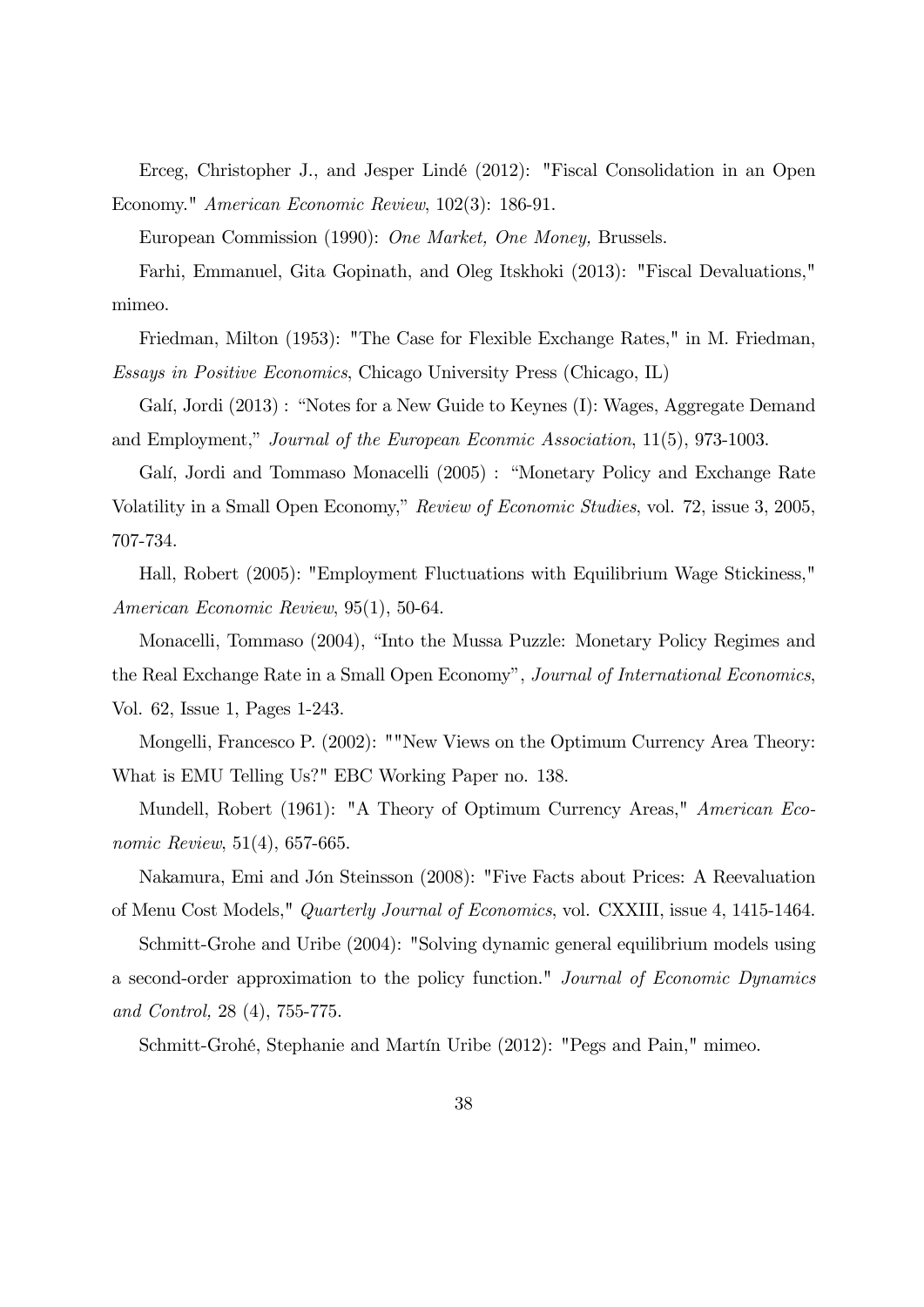Shimer, Robert (2005): "The Cyclical Behavior of Equilibrium Unemployment and Vacancies," American Economic Review, 95 (1), 25-49.

Shimer, Robert (2010): "Wage Rigidities and Jobless recoveries," mimeo.

Taylor, John B. (1999): "Staggered Price and Wage Setting in Macroeconomics," in J.B. Taylor and M. Woodford eds., Handbook of Macroeconomics, chapter 15, 1341-1397,

Elsevier, New York.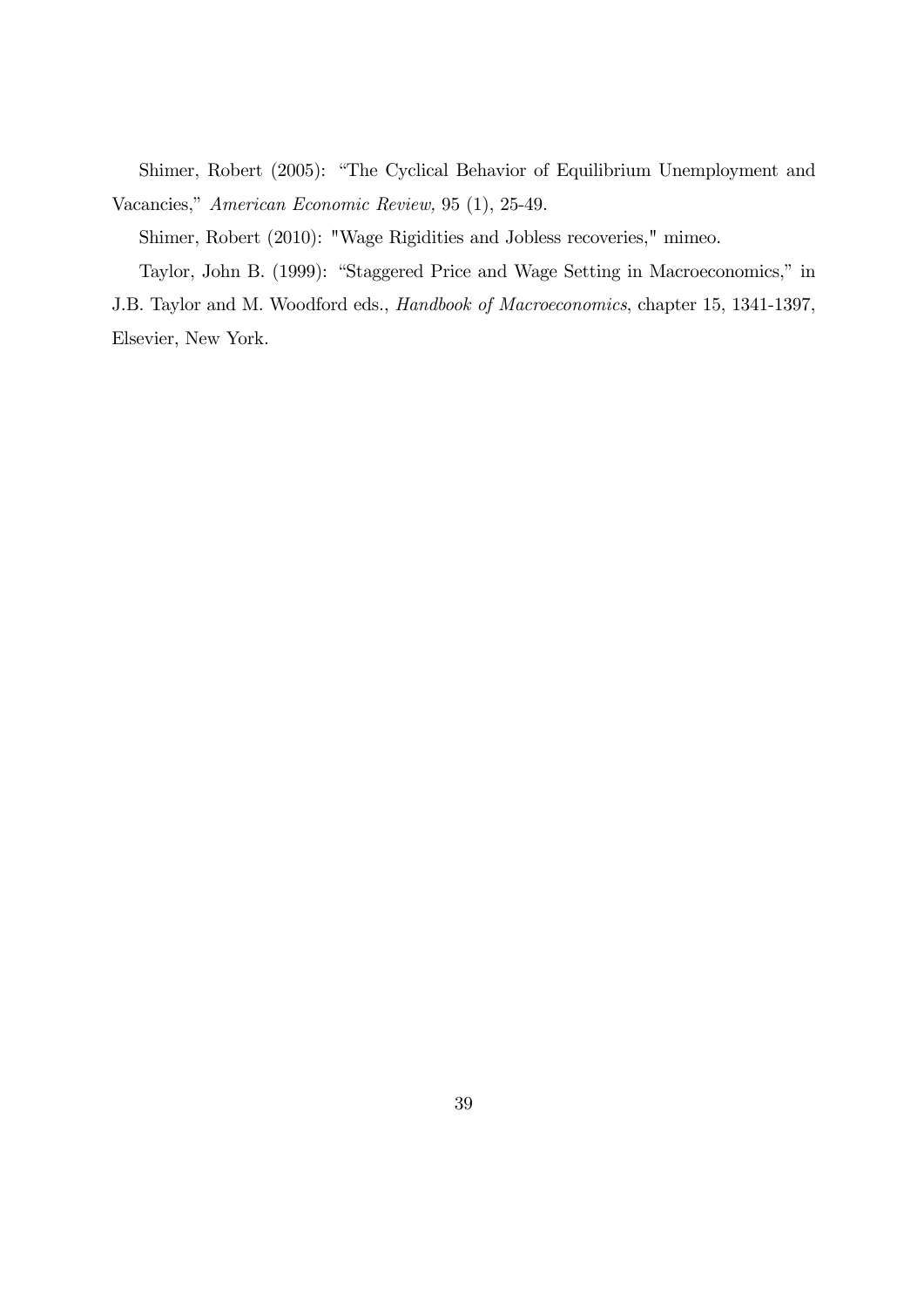|              | Description                                          | Value           | Target                     |
|--------------|------------------------------------------------------|-----------------|----------------------------|
| $\varphi$    | Curvature of labor disutility                        | $5\overline{)}$ | Frisch elasticity 0.2      |
| $\alpha$     | Index of decrasing returns to labor                  | 1/4             |                            |
| $\epsilon_w$ | Elasticity of substitution (labor)                   | 4.52            | $u = 0.05$                 |
| $\epsilon_p$ | Elasticity of substitution (goods)                   | 9               | labor income share $= 2/3$ |
| $\theta_p$   | Calvo index of price rigidities                      | 3/4             | average duration $=4$      |
| $\theta_w$   | Calvo index of wage rigidities                       | 3/4             | average duration $=4$      |
| $\phi_p$     | Inflation coefficient in policy rule                 | 1.5             | Taylor (1993)              |
| $\nu$        | <i>Openness</i>                                      | 0.4             | import share $= 0.4$       |
| $\eta$       | Elasticity of substitution domestic vs foreign goods |                 | Cole-Obstfeld              |
| $\beta$      | Discount factor                                      | 0.99            |                            |
| $\rho_i$     | Persistence of exogenous processes                   | 0.9             |                            |

Table 1. Baseline Calibration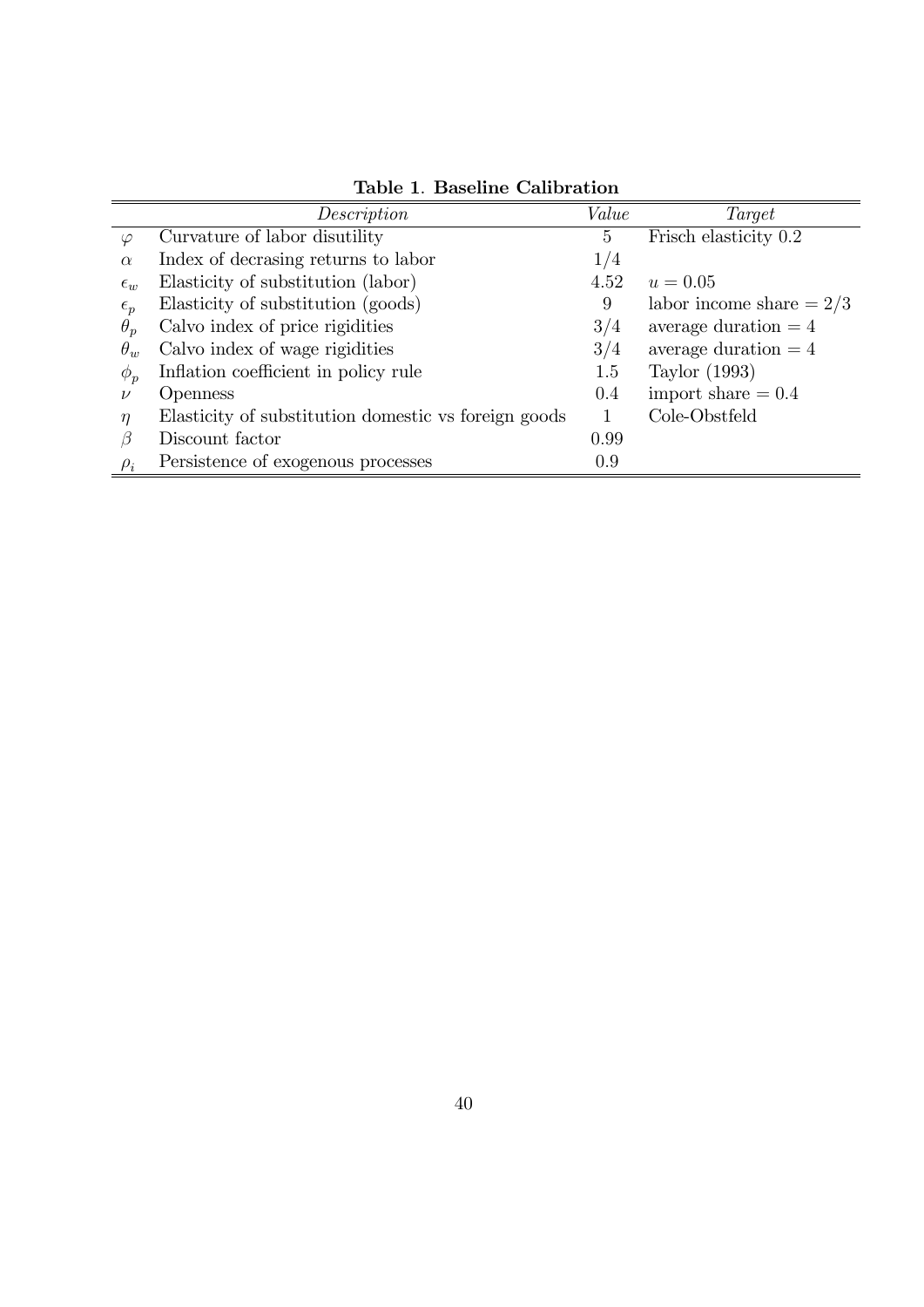**Figure 1 Wage Flexibility and Employment Stability: The Classical View**

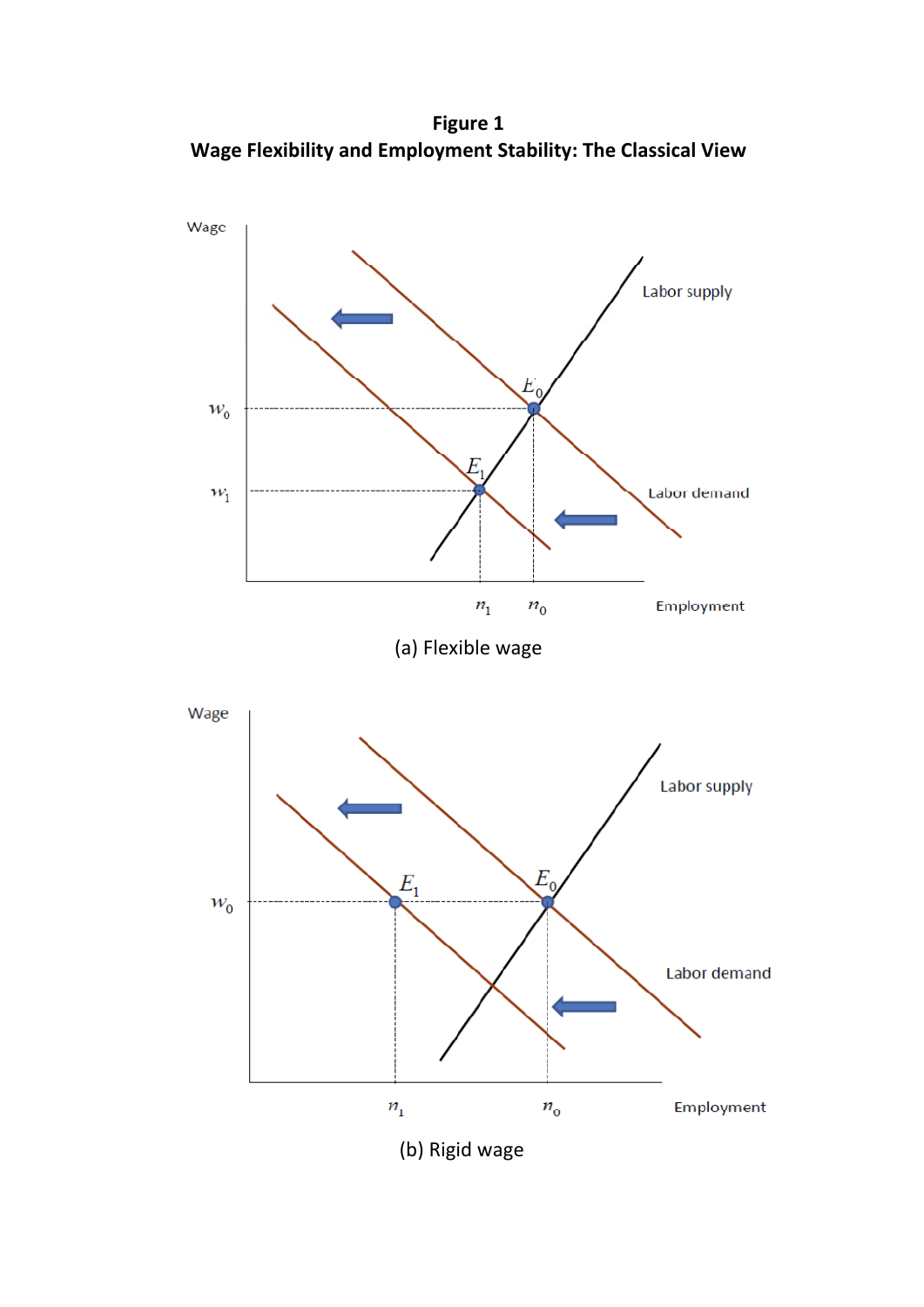**Figure 2 Dynamic Responses to a Payroll Tax Cut** 



(a) Employment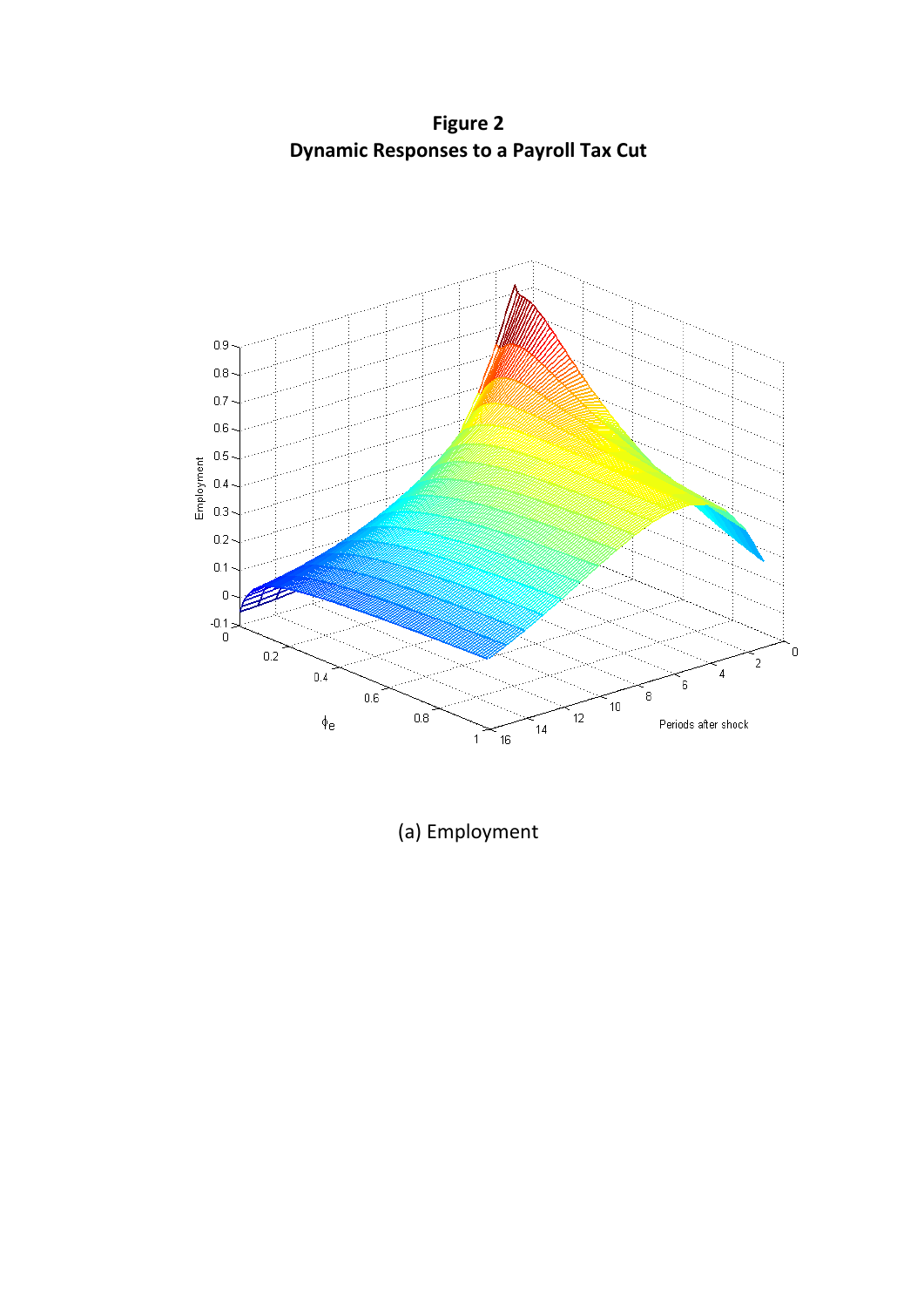**Figure 2 (cont.) Dynamic Responses to a Payroll Tax Cut** 



(c) Nominal interest rate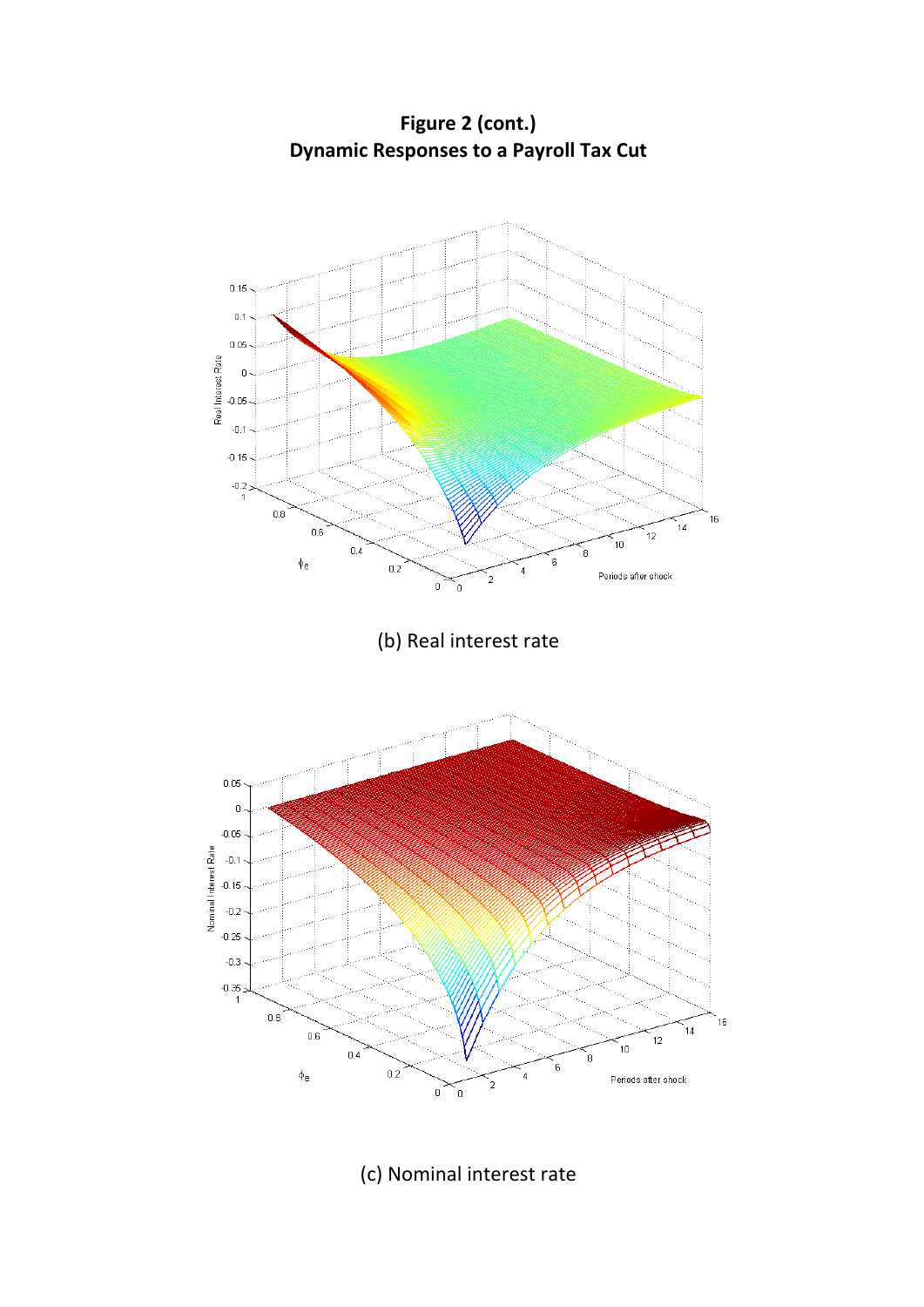**Figure 3 Wage Flexibility, Exchange Rate Policy and Welfare: Demand Shocks**

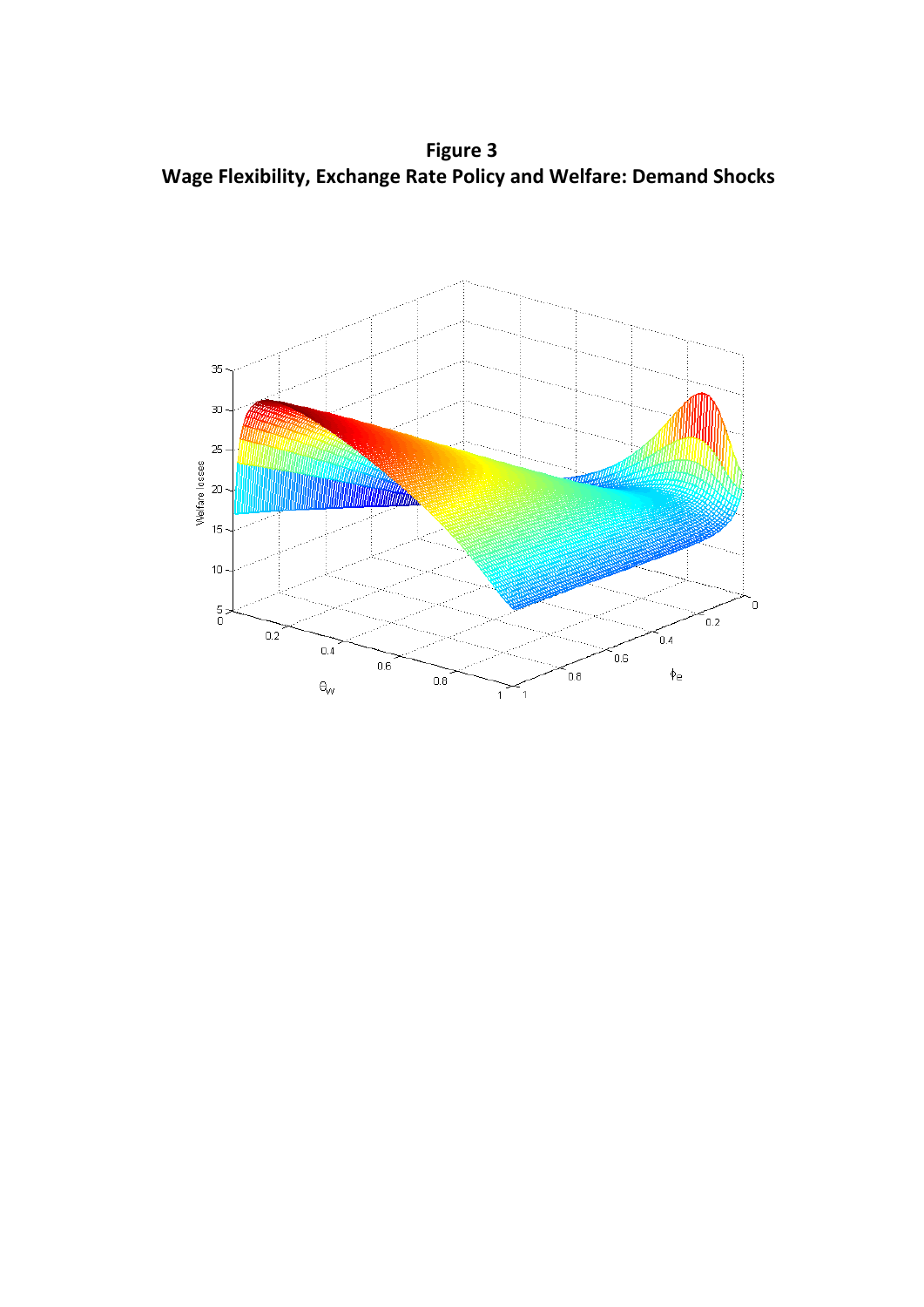**Figure 4 Welfare Loss Decomposition: Demand Shocks** 



(c) Wage inflation component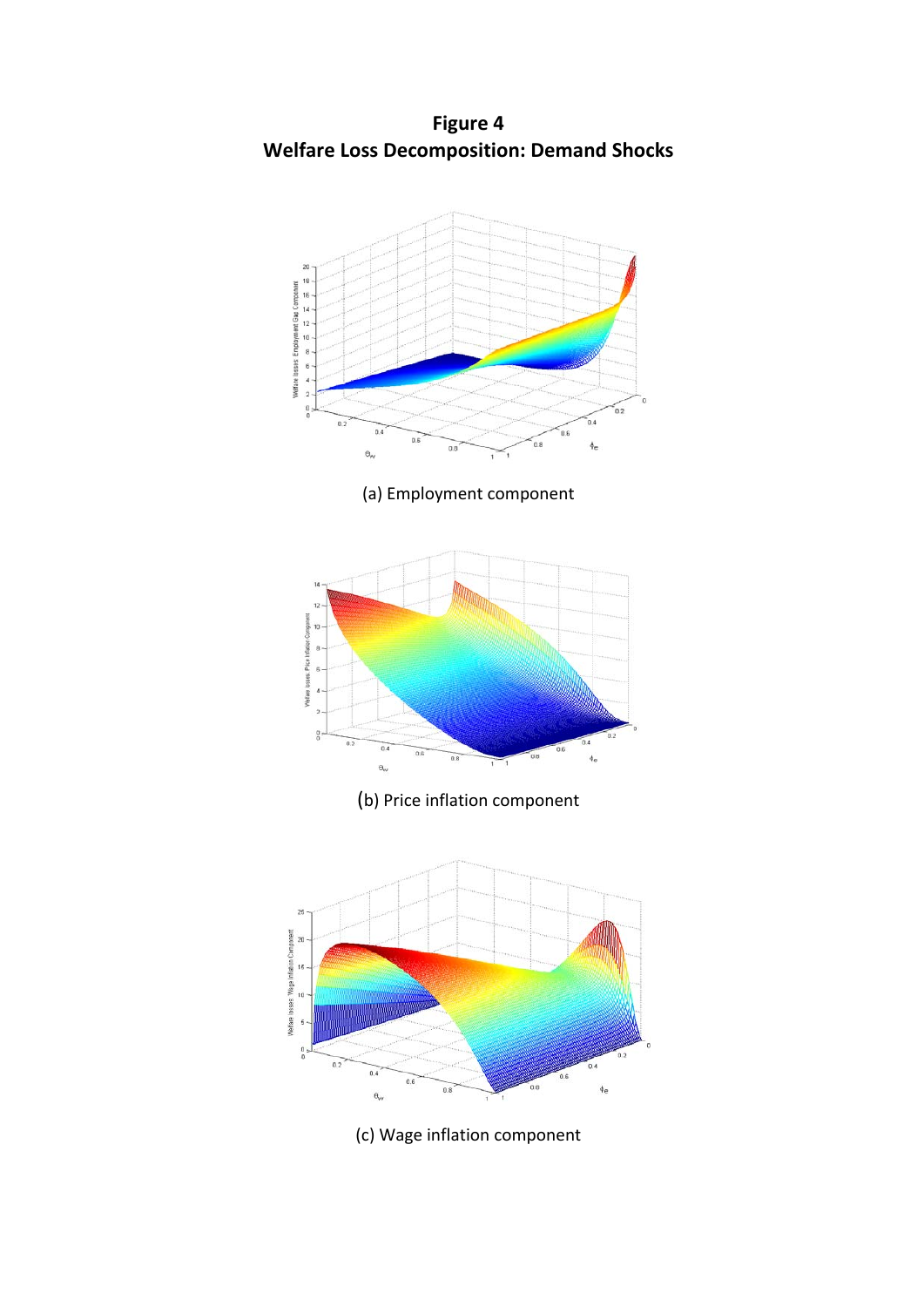**Figure 5 Welfare Impact Regions: Demand Shocks**

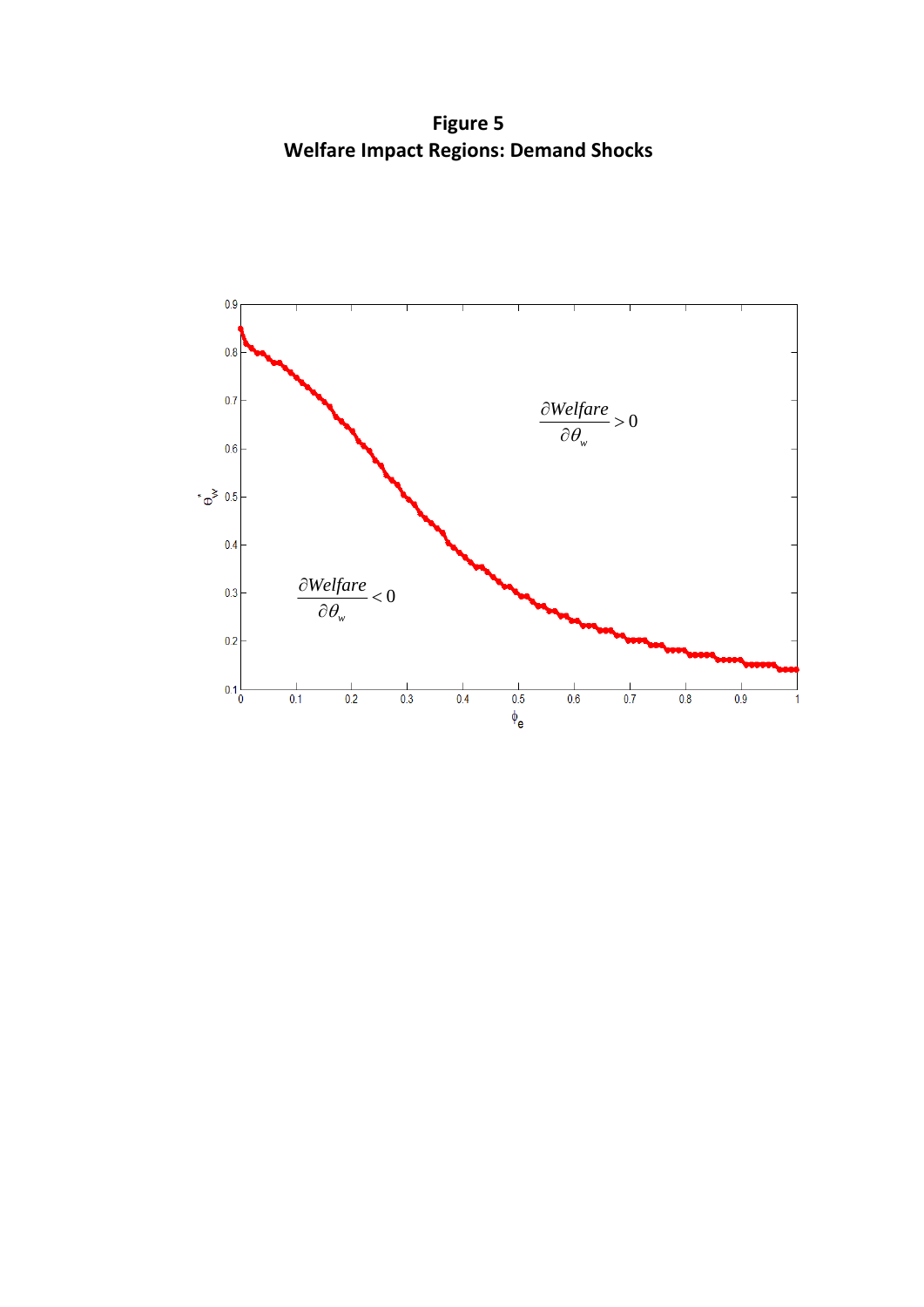**Figure 6 Wage Flexibility, Exchange Rate Policy and Welfare: Technology Shocks**

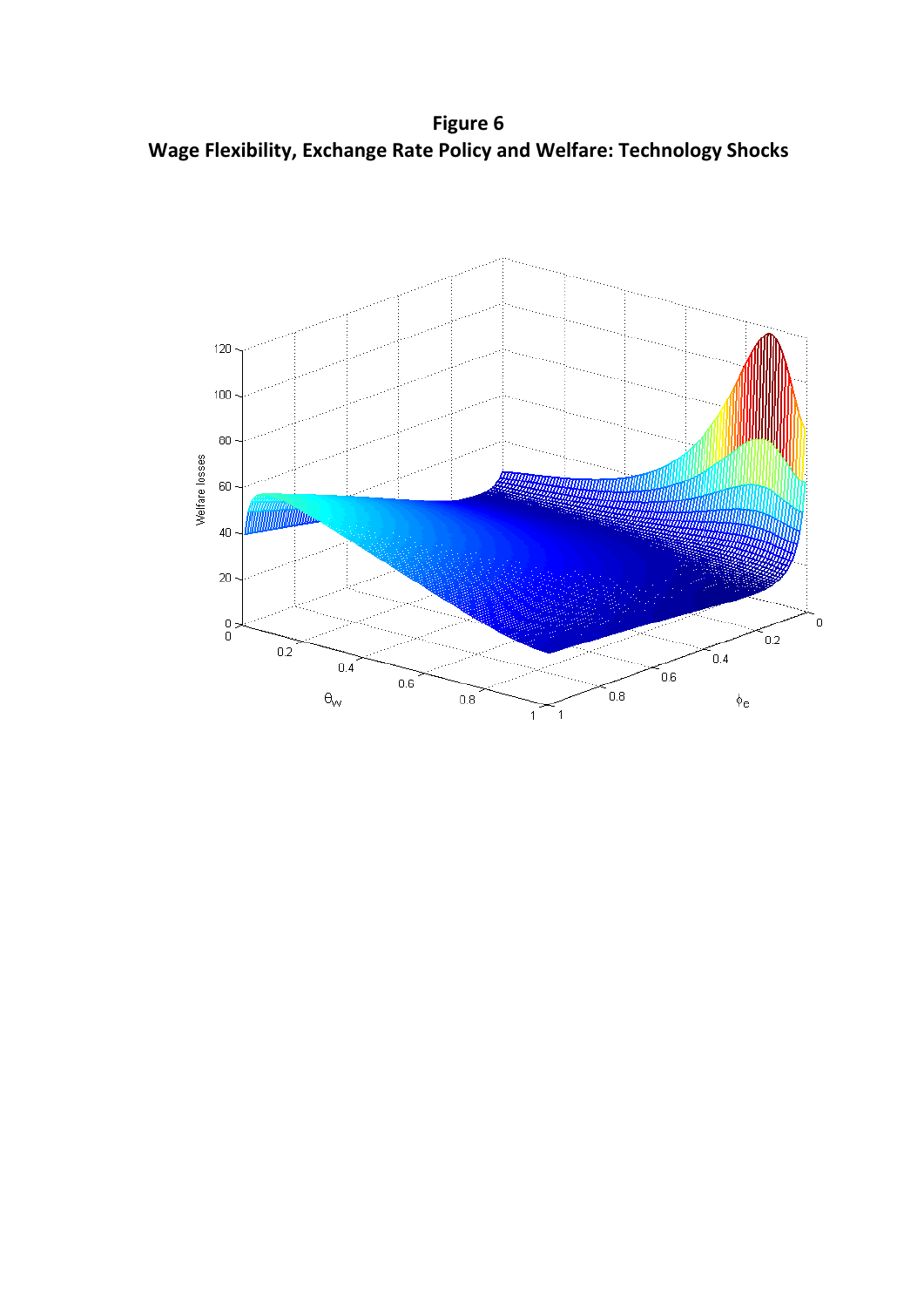**Figure 7 Welfare Loss Decomposition: Technology Shocks** 



(c) Wage inflation component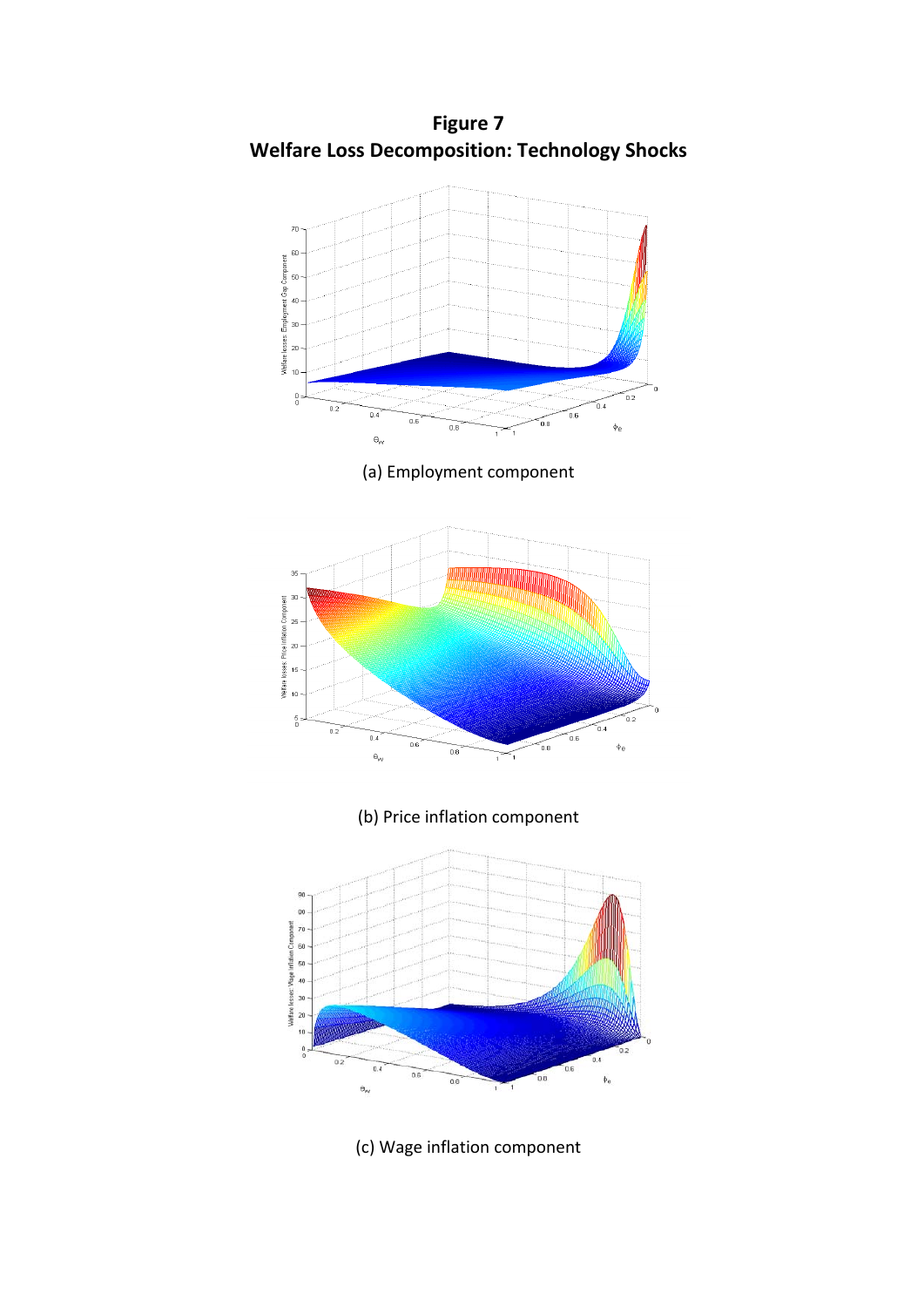**Figure 8 Welfare Impact Regions: Technology Shocks**

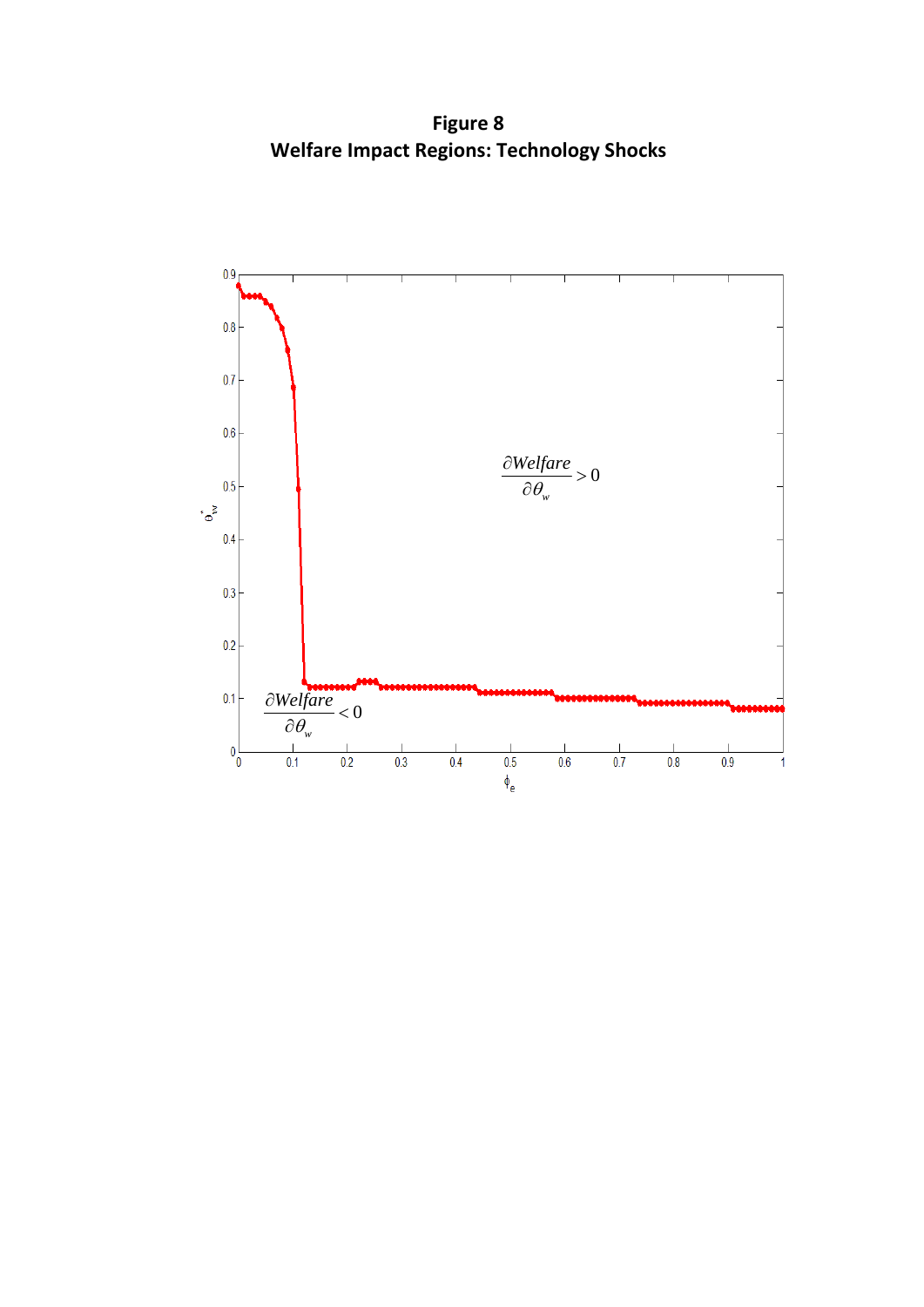

**Figure 9 The Case of a Non‐Unitary Trade Elasticity**

(b) High elasticity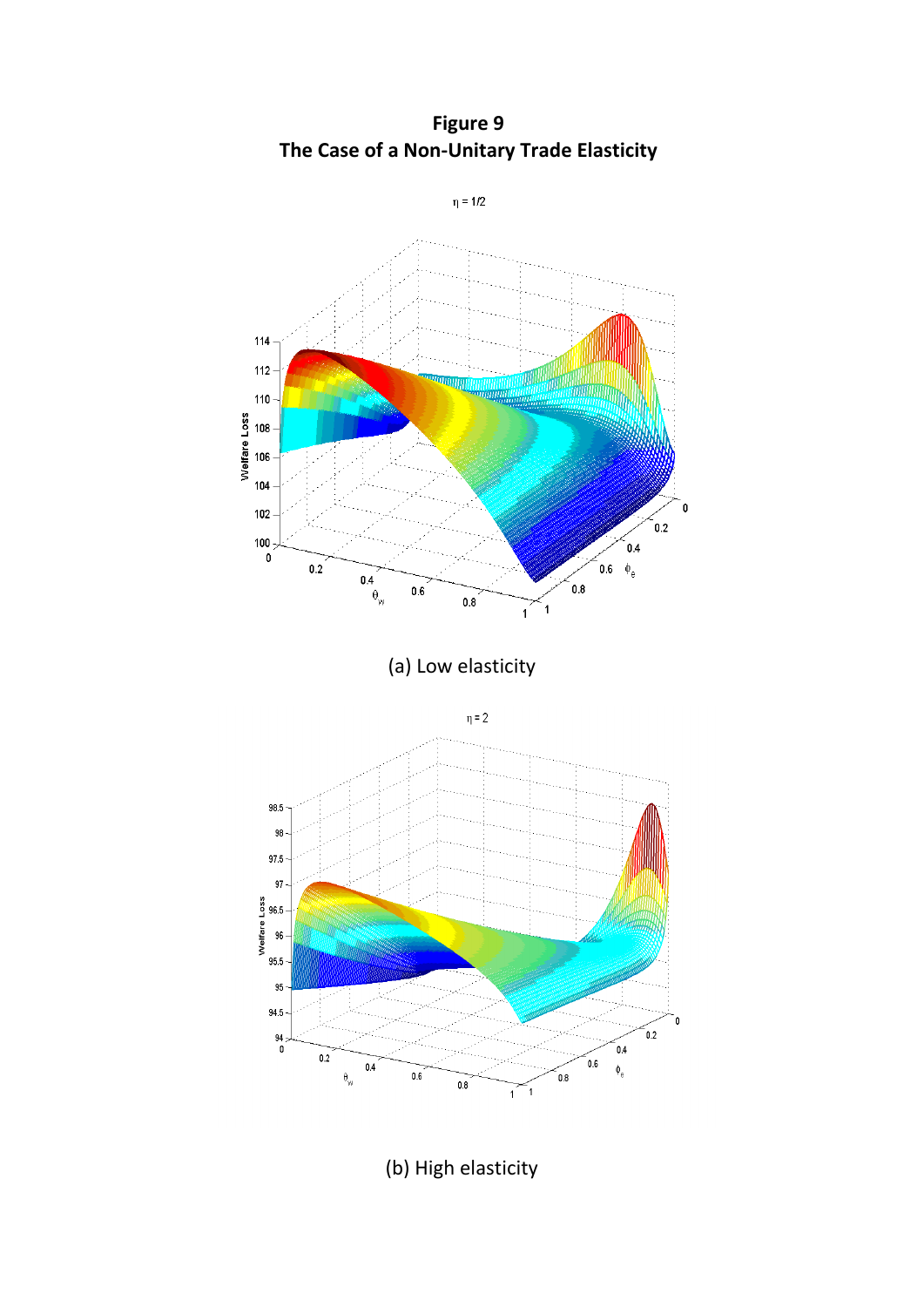

(b) Low trade elasticity (η=1/2)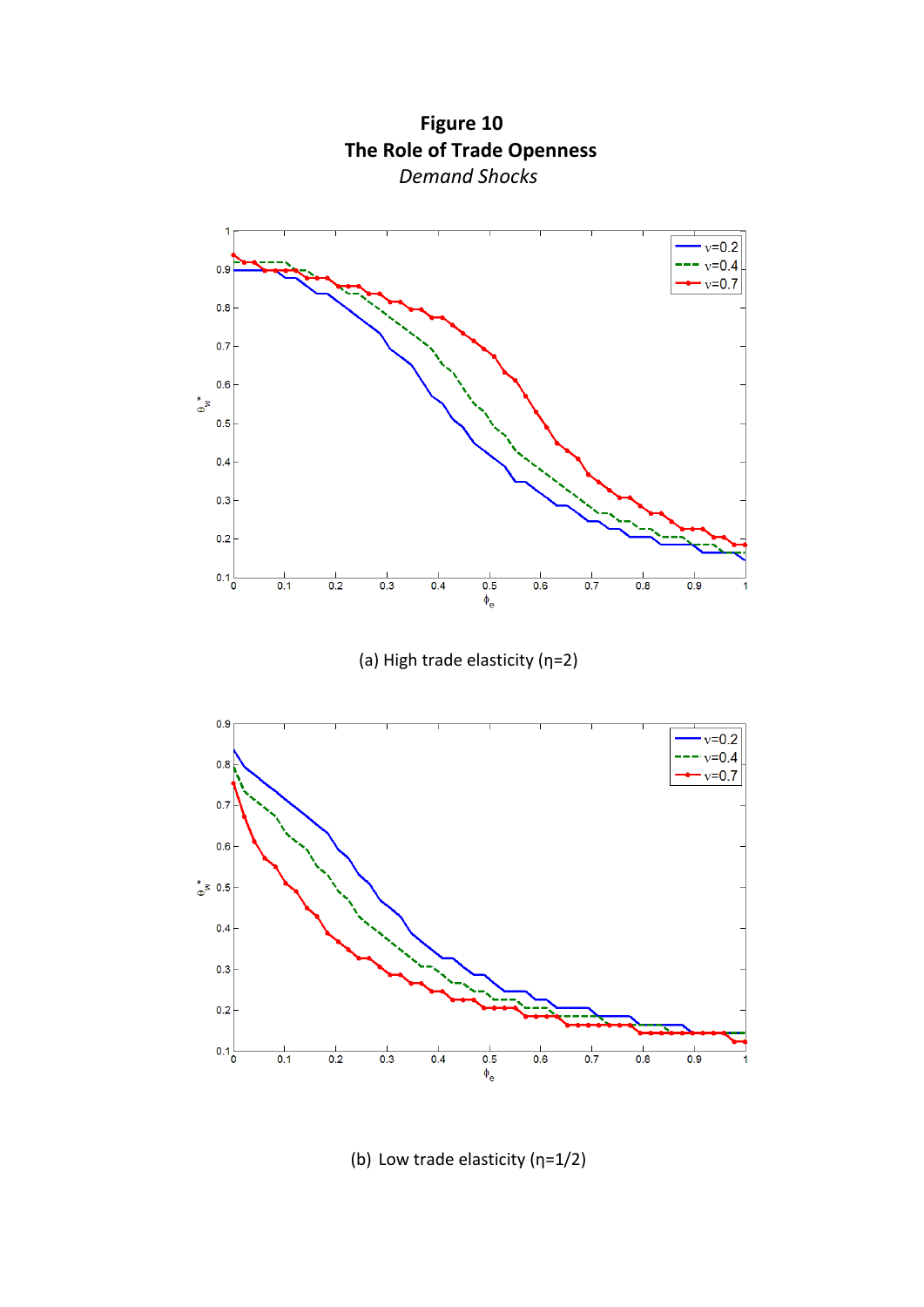**Figure 11 Welfare impact regions: The Role of Price Stickiness**



(b) Technology shocks